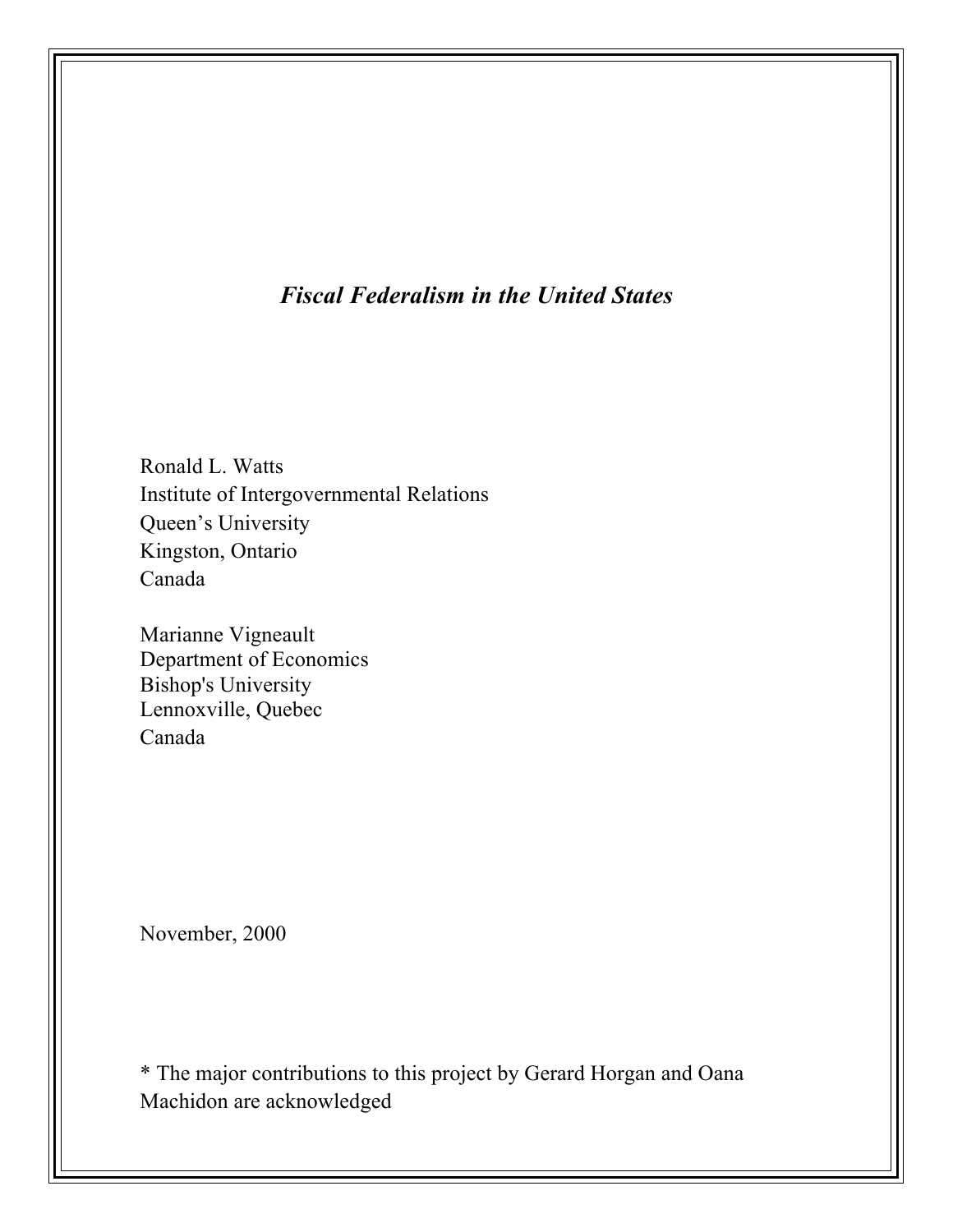## **TABLE OF CONTENTS**

|    | A. FEDERALISM IN THE USA: THE CONSTITUTIONAL AND POLITICAL CONTEXT 1         |  |
|----|------------------------------------------------------------------------------|--|
|    | 1.                                                                           |  |
|    |                                                                              |  |
|    |                                                                              |  |
|    |                                                                              |  |
|    |                                                                              |  |
|    | CONSTITUTIONAL ALLOCATION OF REVENUE AND<br>$2_{1}$                          |  |
|    | EXPENDITURE RESPONSIBILITIES AND PROVISIONS                                  |  |
|    | RELATED TO INTERGOVERNMENTAL TRANSFERS                                       |  |
|    |                                                                              |  |
|    |                                                                              |  |
|    |                                                                              |  |
|    |                                                                              |  |
|    |                                                                              |  |
|    |                                                                              |  |
|    |                                                                              |  |
|    | 4. POLITICAL AND LEGAL DYNAMICS-INCLUDING                                    |  |
|    | THE ROLE OF LAW AND ROLE OF POLITICS IN THE DECISION-                        |  |
|    |                                                                              |  |
|    |                                                                              |  |
|    |                                                                              |  |
|    |                                                                              |  |
|    |                                                                              |  |
|    | 5 <sub>1</sub>                                                               |  |
| В. | SUMMARY OF FEDERAL, STATE, AND LOCAL BUDGETARY RELATIONS                     |  |
|    | Federal, State, and Local Government Shares of Total Public Spending  13     |  |
|    | Federal, State, and Local Government Shares of Total Government Revenues  15 |  |
|    |                                                                              |  |
|    |                                                                              |  |
|    |                                                                              |  |
|    |                                                                              |  |
|    |                                                                              |  |
|    |                                                                              |  |
| C. | THE SYSTEM OF INTERGOVERNMENTAL TRANSFERS                                    |  |
|    |                                                                              |  |
|    | 1.                                                                           |  |
|    |                                                                              |  |
|    |                                                                              |  |
|    |                                                                              |  |
|    |                                                                              |  |
|    |                                                                              |  |
|    |                                                                              |  |
|    | 2.<br>3.                                                                     |  |
|    | $4_{\cdot}$                                                                  |  |
|    | 5.                                                                           |  |
|    | 6.                                                                           |  |
|    | 7.                                                                           |  |
|    |                                                                              |  |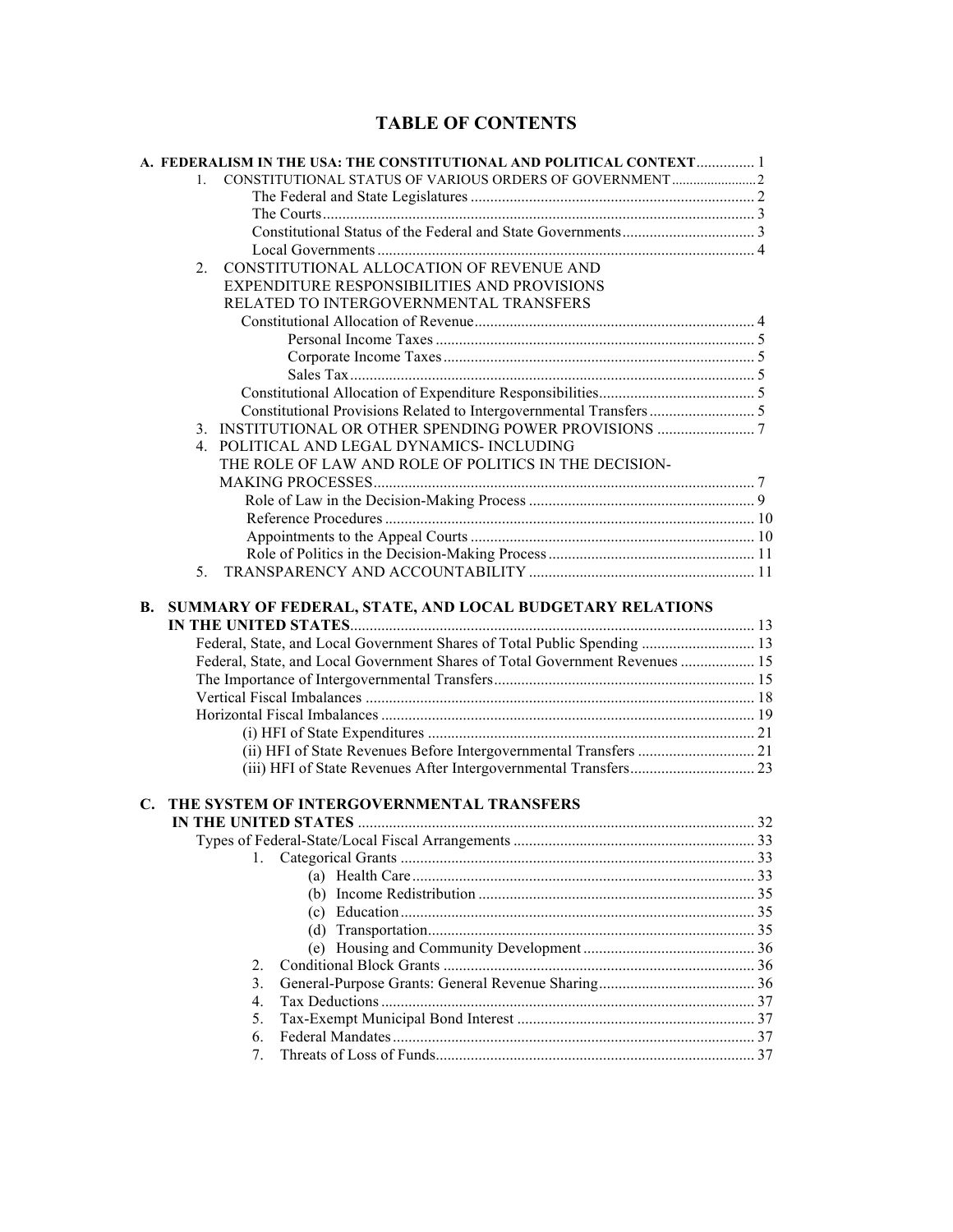| (i)                   |  |
|-----------------------|--|
| (11)                  |  |
| (iii)                 |  |
|                       |  |
|                       |  |
| D.                    |  |
| <b>ANALYSIS</b><br>Е. |  |
|                       |  |
|                       |  |
| 2.                    |  |
|                       |  |
| $\mathbf{1}$ .        |  |
|                       |  |
|                       |  |
|                       |  |
| $2_{-}$               |  |
| 3                     |  |
| <b>Notes</b>          |  |
|                       |  |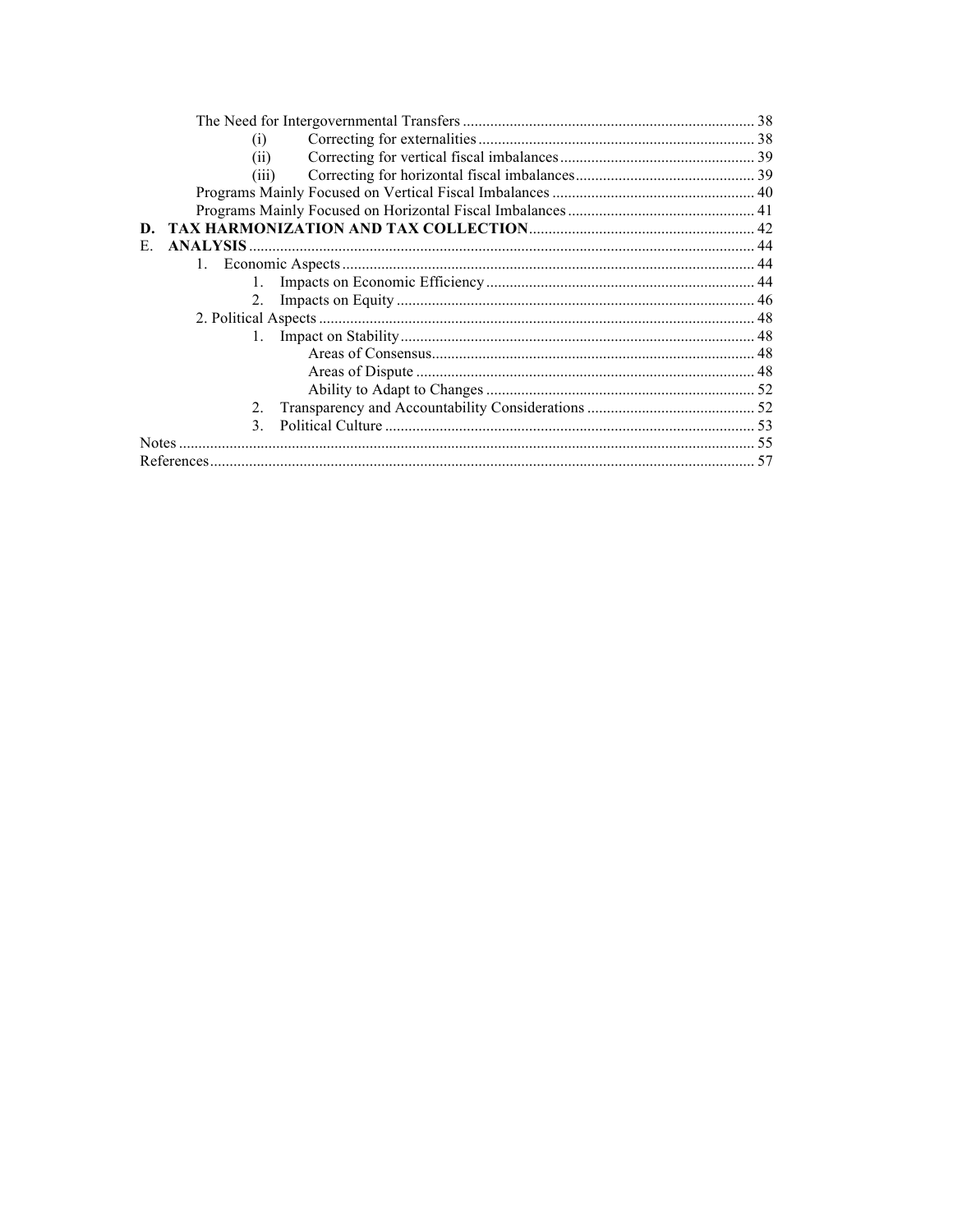## **LIST OF TABLES**

| Public Spending (Percentages)                                                                                                                   |    |
|-------------------------------------------------------------------------------------------------------------------------------------------------|----|
| Table B2: Federal, State, and Local Government Shares of Total                                                                                  |    |
| Table B3: Transfer Payments from Federal to Subnational Governments                                                                             |    |
| Table B4: Vertical Imbalances Between Federal, State, and                                                                                       | 20 |
| Table B5: State Government Per Capita Expenditures as a Percentage                                                                              | 22 |
| Table B6: State Governments Per Capita Revenues, Before Intergovernmental                                                                       | 24 |
| Table B7: State Governments Per Capita Revenues, After Intergovernmental                                                                        | 25 |
| Appendix B, Table 1: State Government Per Capita Expenditures as a                                                                              | 26 |
| Appendix B, Table 2: State Government Per Capita Revenues, Before<br>Intergovernmental Transfers, as a Percentage of the United States Average, | 28 |
| Appendix B, Table 3: State Government Per Capita Revenues, Before<br>Intergovernmental Transfers, as a Percentage of the United States Average, |    |
| Table C1: Federal Aid to State and Local Governments, Percentage of                                                                             | 34 |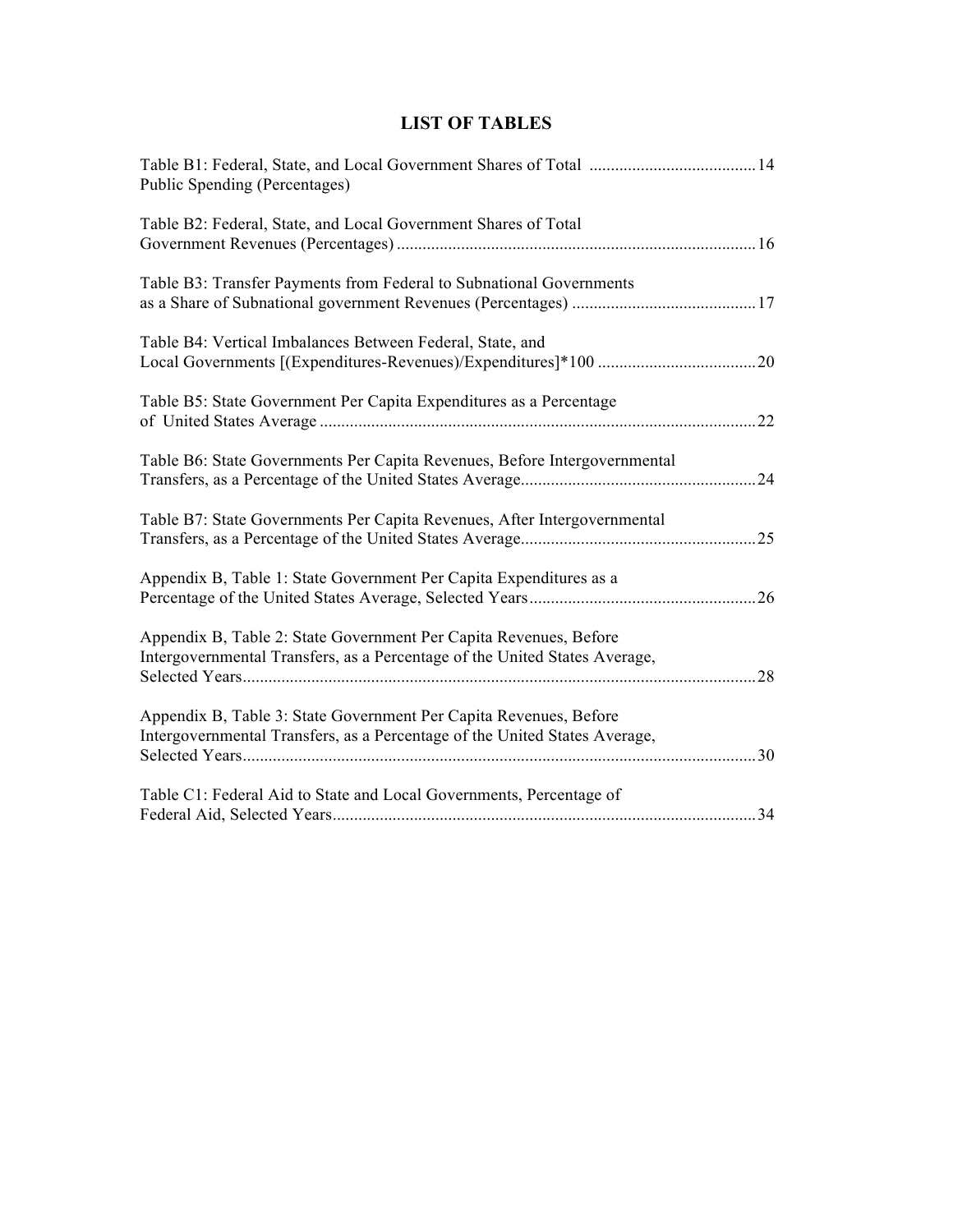## **FISCAL FEDERALISM IN THE U.S.A.**

# **A. FEDERALISM IN THE USA: THE CONSTITUTIONAL AND POLITICAL CONTEXT**

The United States of America became the first modern federation in 1789 following the failure of the previous confederal form of government established in 1781. At its origin the federation was composed of 13 states. Since then it has expanded across the continent and evolved into a federation of 50 states. The United States survived a devastating Civil War, 1861-1865, during the first century of its existence, but still operates under the original federal constitution of 1789. It is, therefore the longest-standing federation in the world, and it serves as an important reference point in any comparative study of fiscal federalism.

In comparative terms, the United States is moderately noncentralized. The major feature of the distribution of powers, which applies symmetrically to all 50 states, is the arrangement whereby the Constitution lists subject matters delegated to the federal government and leaves fairly substantial residual authority to the states. Those powers delegated to the federal government are mostly concurrent with federal law prevailing in cases of conflict with state laws. In a few areas the states are prohibited from legislating, thus making these matters in effect exclusively federal. While originally a more decentralized federation than Canada, the extensive exercise by the federal government of its authority in areas of concurrent jurisdiction, the broad interpretation of the doctrine of "implied powers" in the interpretation of federal powers by the courts, and the extensive use by the federal government of its spending power have resulted in a federation that is now considerably more centralized than the Canadian federation.

Within the institutions at both levels of government, the separation of powers between executive, legislative and judiciary is the prevailing principle, involving a system of checks and balances among these institutions. The federal Congress includes a directly elected House of Representatives with representation based on population and a directly elected Senate in which the states are each represented by two Senators. The President is also directly elected, state votes being allocated on the basis of an Electoral College. The lack of party discipline, resulting in part from the separation of powers, has generally given prominence to local and state views in congressional deliberations. The large number of states and the separation of powers within both levels of government has also lead to a diffused, complex and relatively uncoordinated set of intergovernmental relationships.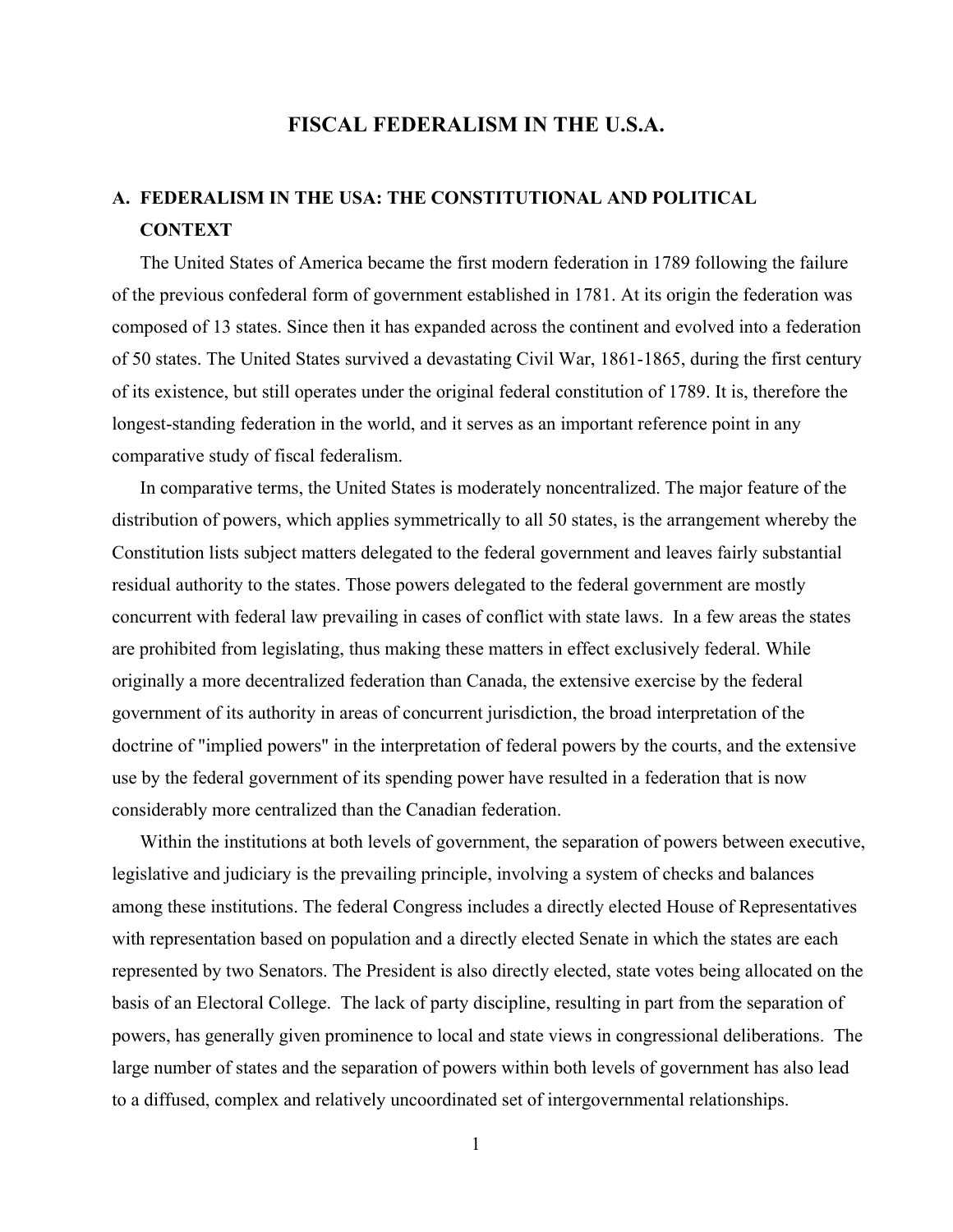Although there is no constitutional requirement for the federal government to cooperate with the states in carrying out policies in those areas in which it has legislative jurisdiction, in practice federal governments have chosen frequently to use state and local governments as administrative agents, sometimes leaving them considerable latitude of operation. To influence the application of its policies, the federal government has relied extensively on conditional grants to the state and local governments. This has given relations between governments in the United States federation a highly interdependent character.

## **1. CONSTITUTIONAL STATUS OF VARIOUS ORDERS OF GOVERNMENT**

The United States of America consists of a federal government, 50 state governments, 2 federacies, 3 local home-rule territories, 3 unincorporated territories, over 130 Native American domestic dependent nations, and numerous municipal (or local) governments.<sup>1</sup> All of the federal and state governments are organized according to the principle of the separation of executive and legislative powers.

### **The Federal and State Legislatures**

The separation of legislative and executive branches of government within the federal and state legislatures, combined with fixed terms of office, has allowed the legislative branch to maintain its independence from the executive. The Senate is the Upper House of the federal legislature. It is composed of two Senators from each state, who are directly elected on statewide constituencies for six-year terms, one-third being elected each two years. The Senate has equal power with the House of Representatives, and in addition the power to ratify treaties and certain executive and judicial appointments. The prestigious position of Senators makes them rivals to the President for public attention.

The House of Representatives, or Lower House, is elected on the first past the post electoral system, with the number and distribution of seats based on population. The electoral term of the House is relatively short, two years, and the number of members relatively large, at 435.

The separation of legislative from executive power encourages a regime of weak party discipline to prevail throughout the system. As a result members of both the House and the Senate are free to form *ad hoc* cross-party legislative coalitions on an issue-by-issue basis. In a custom referred to as 'log-rolling', members trade their support for legislation in which they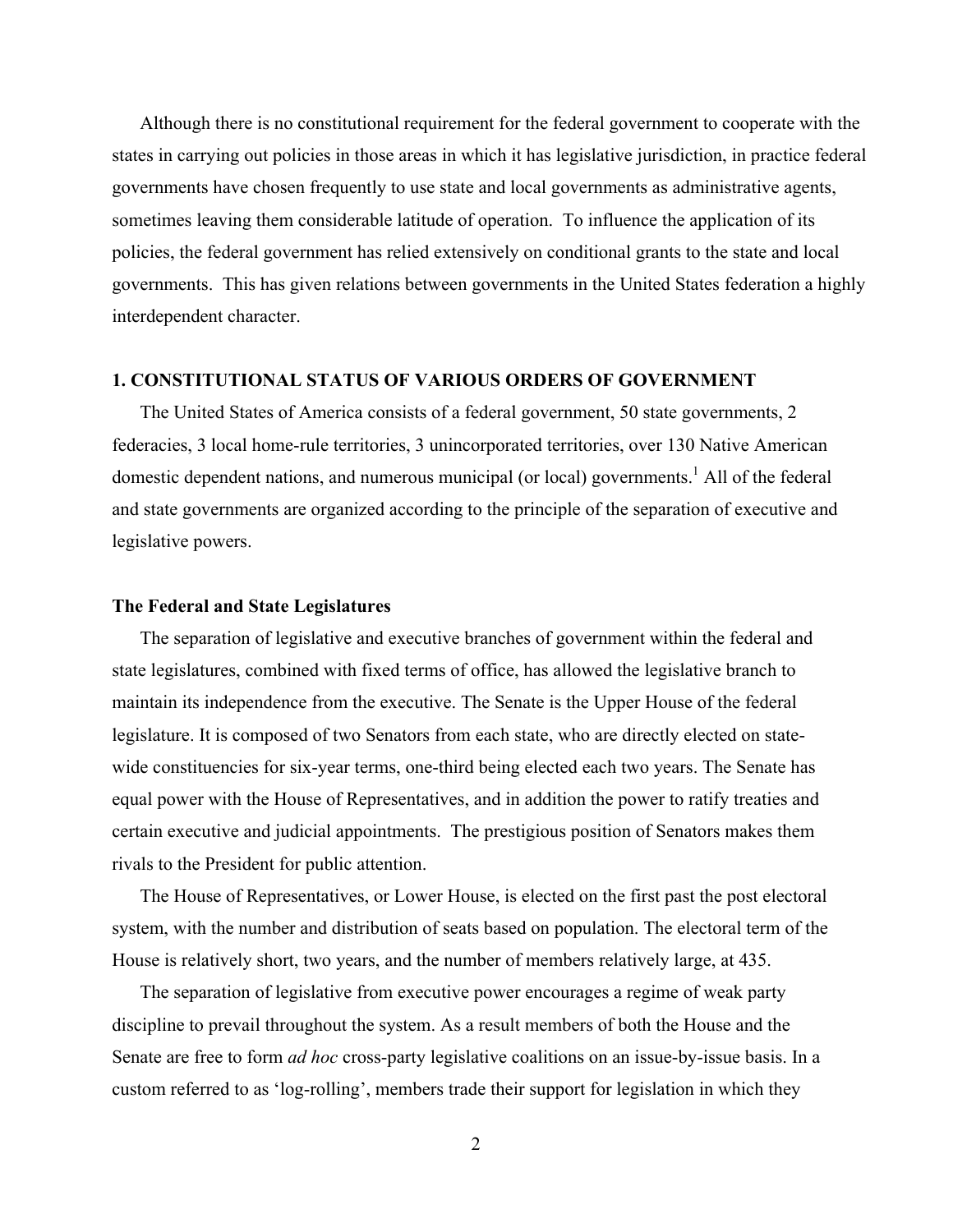have no crucial interest for support from other members on legislation in which they do have a critical interest.

Weak party bonds mean that members of both Houses are, to a great degree, individual 'political entrepreneurs'. Election campaign costs are high, and candidates are largely responsible for raising their own election campaign finances. Thus, members of both Houses, but especially Representatives due to their short electoral terms, are constantly aware of the need to remain attentive to their constituencies. The result is that a member of either House is highly motivated to ensure the member's constituency receives the maximum benefit from the federal treasury.

The separation of legislative and executive power allows for the possibility of differing party affiliations between the two branches, a pattern referred to as 'divided government'. As well, it is possible for there to be differing party majorities in the two Houses of the federal legislature. While such patterns of partisanship can result in legislative impasses, in general the two branches and two Houses simply act as 'checks and balances' on each others' actions.

The separation of powers principle is also adhered to at the state level. State legislatures are bicameral, except for unicameral Nebraska.<sup>2</sup> Governors of states are directly elected on statewide constituencies, while state Senators and Representatives are elected directly by district.

## **The Courts**

The courts are considered the third element of the system of checks and balances comprising the U.S. governmental structure. The Supreme Court of the United States is the only federal court established by the U.S. Constitution.<sup>3</sup> It has the power of constitutional review and invalidation of any federal or state law which it deems to be contrary to the federal Constitution.

## **Constitutional Status of the Federal and State Governments**

The preamble of the U.S. Constitution makes it clear that it is the people of the United States who are sovereign, and it is they who have established the federal Constitution. Similarly, each of the 50 constituent states of the federation has a constitution of its own design, the authority for which is derived from the people of the state, not from the federal Constitution.<sup>4</sup>

The major feature of the distribution of powers is that the Constitution lists matters under federal authority, most of which are concurrent but some of which are exclusively federal, and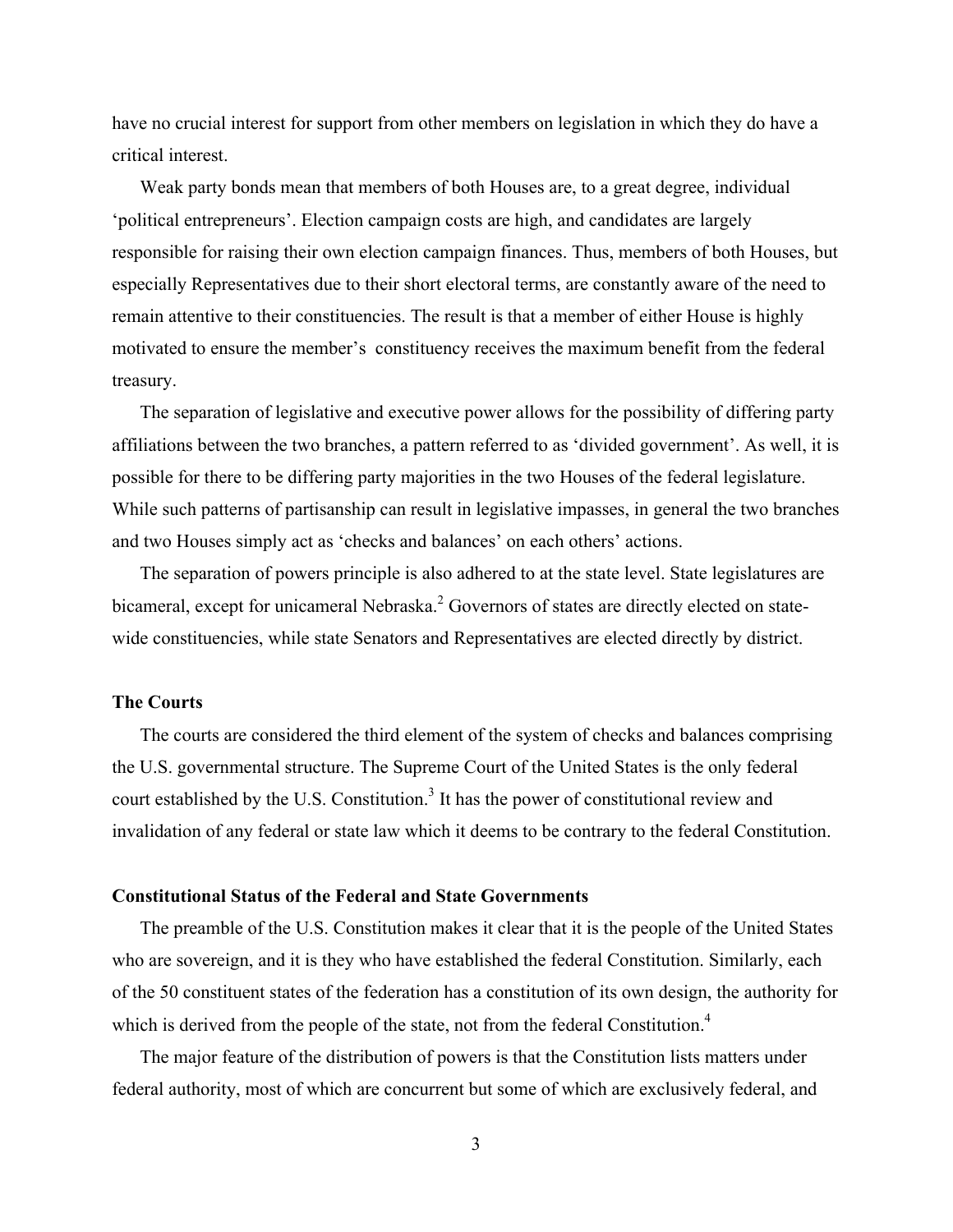leaves the unspecified residuum to the states. Administrative authority is allocated coincident with legislative authority.

The federal government's legislative ambit includes: the power to levy taxes, provided it does not discriminate among states; the exclusive power to negotiate treaties and conduct foreign relations; the power to regulate foreign and interstate commerce; the principal responsibility for defence and the armed forces; and the jurisdiction to deal with crimes against the United States. The states retain jurisdiction over the greater part of the criminal law and administration of justice; jurisdiction over the civil law; the responsibility for most domestic functions other than those associated with the regulation of the economy, including education, health, environmental protection and social services; and the power to levy taxes and other fees.<sup>5</sup>

### **Local Governments**

The United States' Constitution makes no reference to local governments. The organization and activities of local governments are therefore a subject of the various state constitutions. Consequently, the nature of the relationship between state and local governments, and among local governments, varies from state to state.<sup>6</sup>

# **2. CONSTITUTIONAL ALLOCATION OF REVENUE AND EXPENDITURE RESPONSIBILITIES AND PROVISIONS RELATED TO INTERGOVERNMENTAL TRANSFERS**

## **Constitutional Allocation of Revenue**

The Constitution invests the federal government with a very broad discretionary revenueraising power.<sup>7</sup> Article One, Section 8 states that "The Congress shall have Power to lay and collect Taxes, Duties, Imposts and Excises…and provide for the…general Welfare of the United States." However, as the federal government's power to raise taxes is not exclusive, states retain the right to levy taxes and to regulate the taxing powers of local governments.<sup>8</sup> Thus, although there are no shared taxes, more than one order of government may exploit the major revenue sources. For example, both orders of government may levy personal and corporate income taxes, and selective sales taxes.<sup>9</sup> The U.S. has a decentralised tax administration system, with each order of government having its own administrative system to collect the taxes it imposes.<sup>10</sup>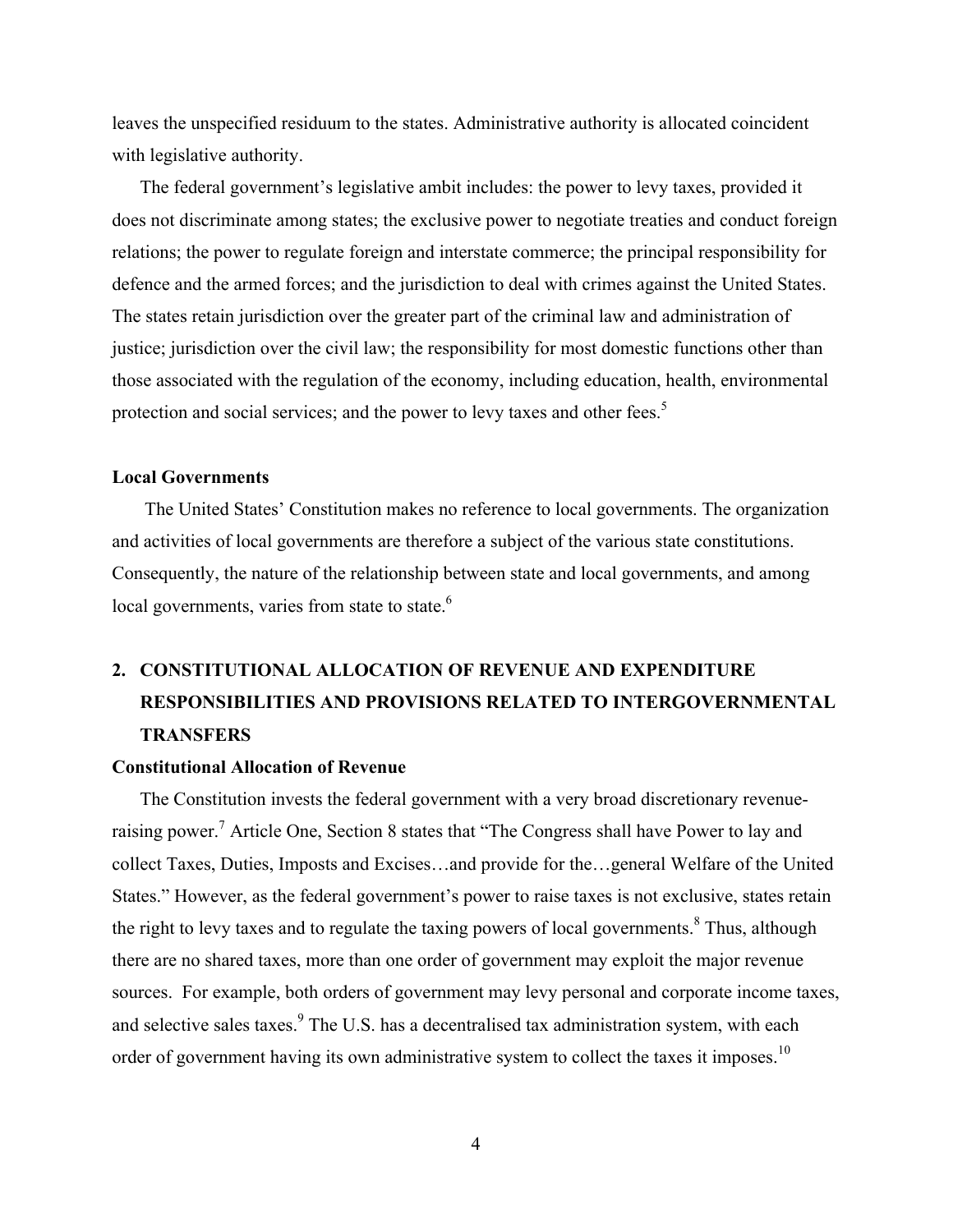## *Personal Income Taxes*

Both the federal and state governments levy personal income taxes. Individuals complete their federal tax return first; the state tax burden depends largely on the degree of conformity between the federal and state income tax laws. Overall, the federal government dominates the income tax field. State income taxes tend to be at relatively low levels.

### *Corporate Income Taxes*

Corporate income taxes are levied by both federal and state governments. Businesses that operate in more than one state must apportion their income among the states.<sup>11</sup> Because apportionment formulas vary from state to state, it is possible to have either double taxation of income or to have income escape taxation. A strong case could be made for uniformity in regard to apportionment, but the federal government has no constitutional power to enforce such uniformity.

## *Sales Taxes*

There is no broad-based consumption tax at the federal level.<sup>12</sup> The federal government does, however, impose selective sales taxes. States utilise both general and selective sales taxes.

## **Constitutional Allocation of Expenditure Responsibilities**

In general, the Constitution does not distinguish between the law-making and spending powers of the federal and state governments.<sup>13</sup> Due to the large area of concurrent jurisdiction, there is extensive overlap in the jurisdictions of the two orders of government. In these areas there is extensive federal funding of matters that lie within the legislative competence, although not the exclusive competence, of the states.

## **Constitutional Provisions Related to Intergovernmental Transfers**

There are no provisions in the U.S. Constitution which prescribe intergovernmental transfers. Consequently, there have been no generalized schemes in the U.S. for vertical transfers or for equalization programs.<sup>14</sup> Similarly, there have been no constitutionally specified portions of federal taxes dedicated to federal transfers to state governments. Only a few federal taxes, such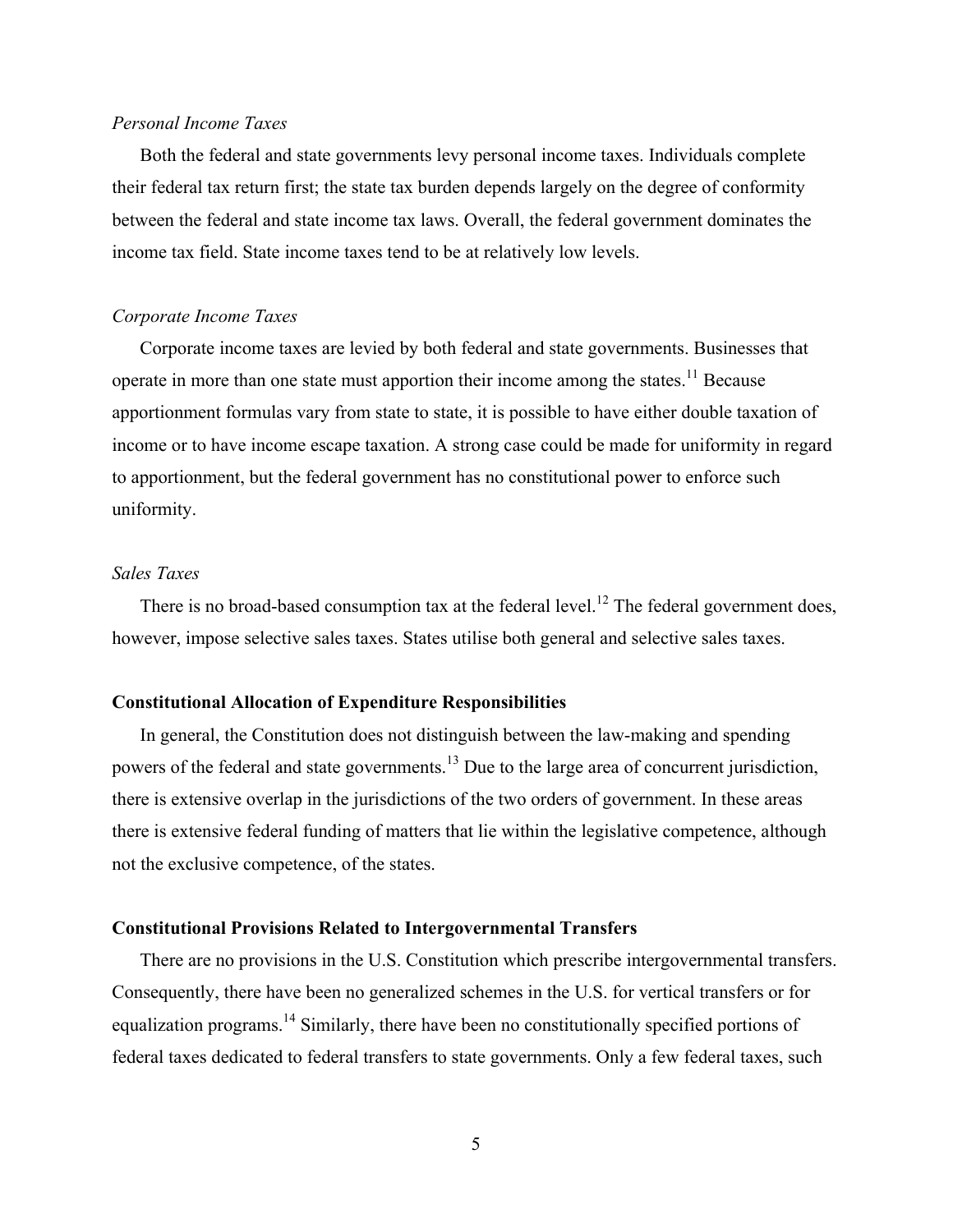as fuel and airport taxes, have been designated by federal statute for transfer to state or local governments to fund the transportation system.

However, because the Constitution does not prohibit intergovernmental transfers, and because of the broad discretionary revenue-raising and spending power of the federal government, an extensive, if uncoordinated, system of intergovernmental transfers has grown up. State and local governments have become heavily dependent on intergovernmental transfers from the federal government to meet their financial needs. Such transfers are almost solely in the form of conditional grants, often with the conditions closely specified.

Three sets of objectives have contributed to the growth of the system of intergovernmental transfers.<sup>15</sup> First, they have been used by Congress to encourage the states to pursue nationallydefined policies. Second, they have been used to support the modernization of state administrative systems and thus to support the development of more effective policy. Third, they have been used to assist the states in their institution of, and continuing participation in, redistributive policies. The latter is necessary both due to the disparities among the states in regard to revenue-raising capacity, and to federal dominance in the collection of direct revenues, especially income taxes.

Two types of conditional transfers have been utilised: block transfers and categorical transfers. Block transfers apply to broad categories of related functions, and impose few restrictions on how states or local governments allocate funds to activities within the block. Block transfers have been used for areas such as health and social services.

Categorical transfers provide financial support for specific programs. Formula-based categorical transfers distribute resources to state and local governments according to legislative or administrative criteria defined at the federal level. Formula transfers include both open-ended grants with matching requirements, and closed-ended matching and non-matching grants. A second type of categorical transfer, project grants, are awarded selectively on the basis of applications.

Federal transfer programs have been used to cover a wide range of government services. The largest have been in the areas of education, health, social services, transportation, environmental protection, and regional development.<sup>16</sup>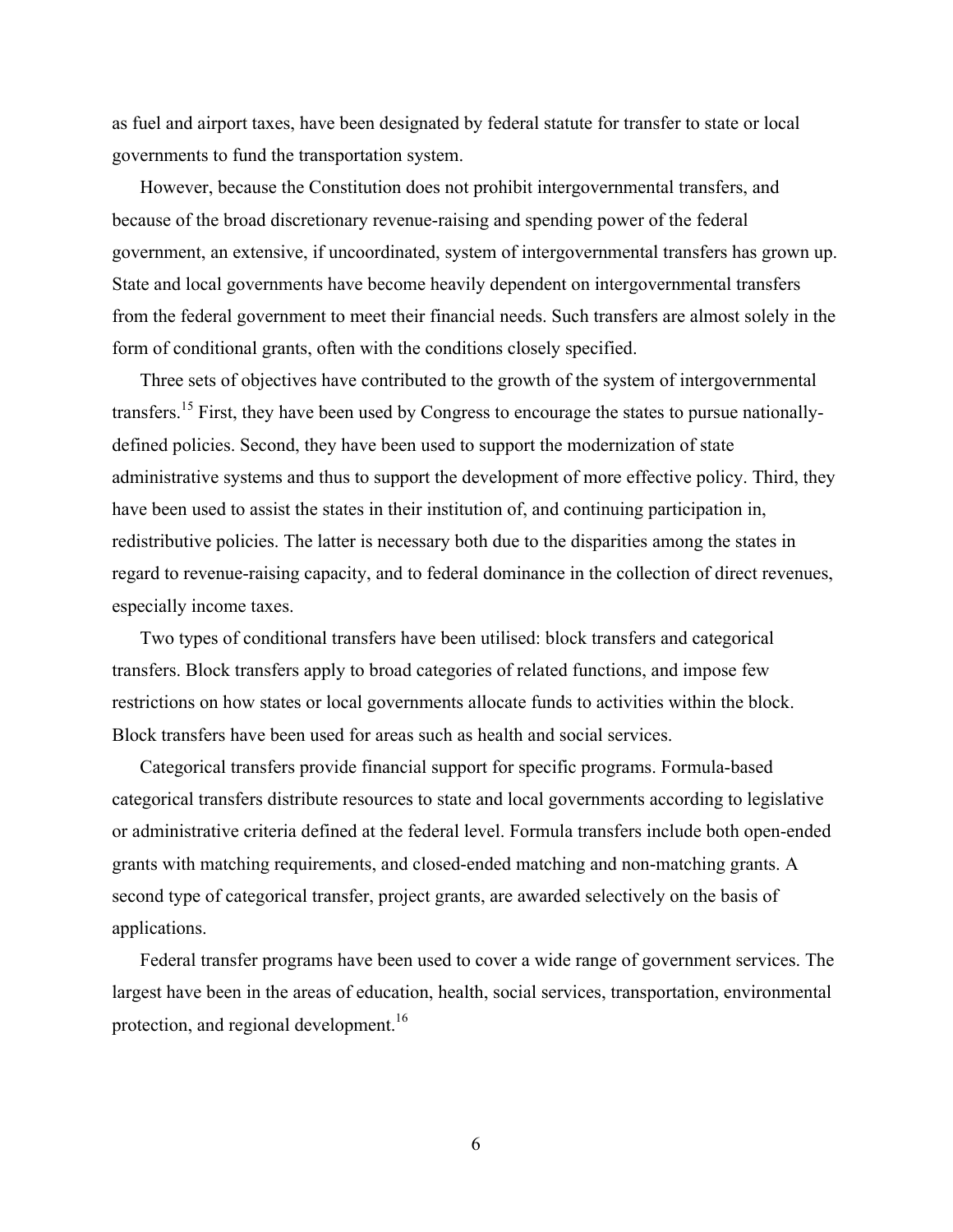A large proportion of federal grants are passed on from state governments to local governments. In addition, state governments provide some own-source grants to local governments.

### **3. INSTITUTIONAL OR OTHER SPENDING POWER PROVISIONS**

As noted above, the federal government's expenditure powers, "to provide for…the general Welfare of the United States," are very broad. Thus, there are no legal limits or interdictions on the objects on which the federal government may spend its own-source revenues.

The courts have supported a broad interpretation of the federal government's revenue-raising and expenditure powers.<sup>17</sup> Courts have upheld the federal government's rights to these powers in regard to areas of both concurrent and exclusive state jurisdiction. Because the Constitution does not list powers specifically reserved to the states, the only provision protecting the position of the states is the Tenth Amendment, which prescribes that "powers not delegated to the United States by the Constitution, nor prohibited by it to the States, are reserved to the States respectively, or to the people." Neither this constitutional provision, nor court rulings based upon it, have been taken to prohibit federal spending in areas of exclusive state jurisdiction.

Two features of the U.S. use of the federal spending power are particularly notable. First, the unsystematic use of conditional transfers produces an uncoordinated, complex web of intergovernmental transfers. Second, the Congress has in the past acted unilaterally to mandate that states or local governments establish programs for which the federal government has not allocated funds. These 'unfunded mandates' became highly controversial politically in the early 1990s, and have subsequently been in decline.

## **4. POLITICAL AND LEGAL DYNAMICS – INCLUDING THE ROLE OF LAW AND ROLE OF POLITICS IN THE DECISION-MAKING PROCESSES**

The United States ranks as one of the most culturally homogeneous federations. While it has substantial black and hispanic minorities, in no state does either of these groups constitute a majority. There are some regional variations in political culture, but generally there is a substantial belief in the benefits of the dispersal of governmental power. It is the latter which supports the persistence of U.S. federalism.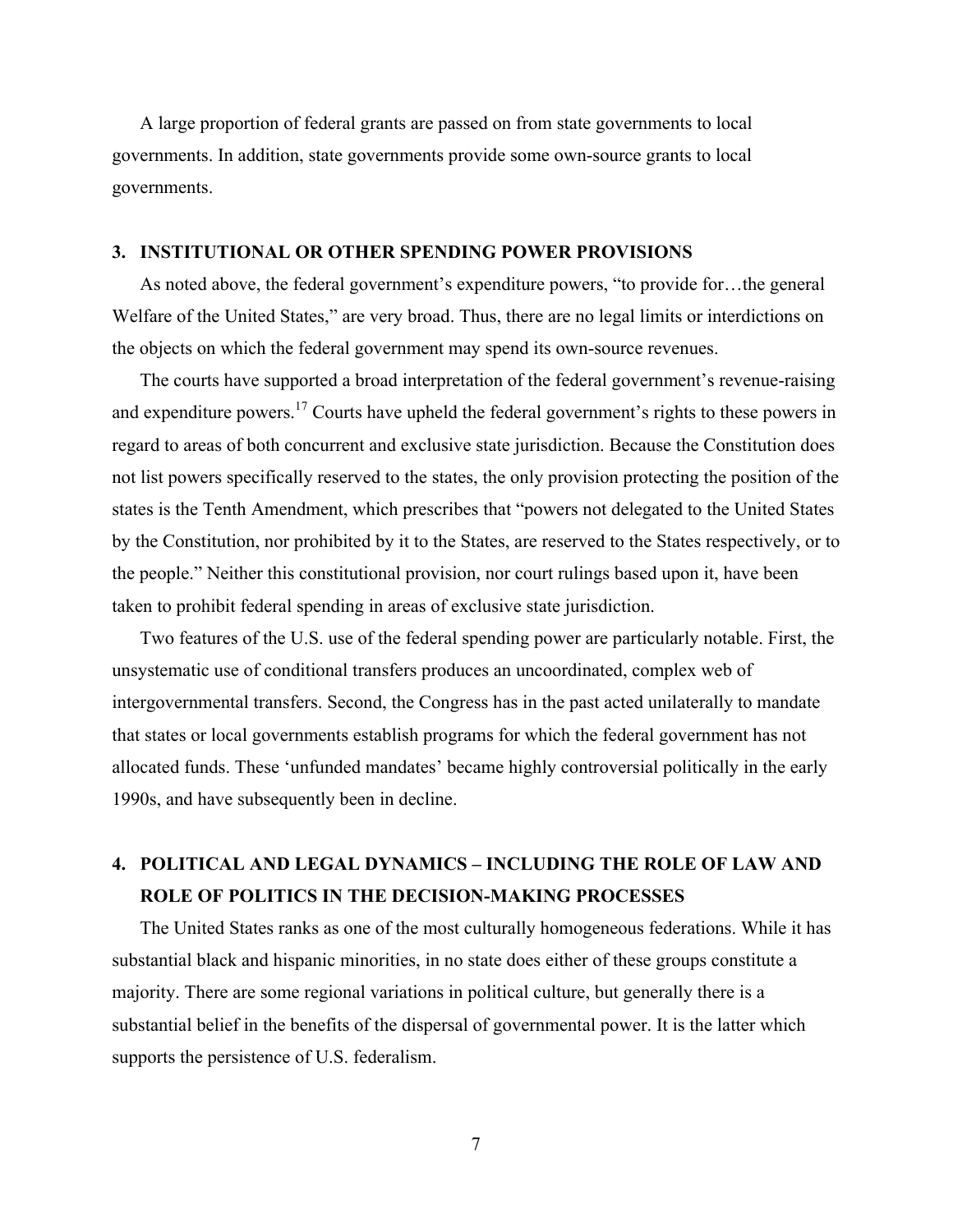The amendment of the federal Constitution requires the consent of both a majority in the federal Congress and a majority of the state legislatures. This process has proved to be relatively rigid in practice: after the first ten amendments were agreed during the ratification process and enacted in 1791, there have only been seventeen other successful amendments in the ensuing two hundred years.

As American society has evolved over the life of the federation, and as the text of the Constitution has remained relatively unchanged, other devices have been developed to allow the federation to adapt to new circumstances; intergovernmental relations is one of these devices.

Intergovernmental relations in the U.S. are best conceived of as a matrix of connections. Legislators, administrators, and executives in all three levels of government interact in an uncoordinated but ongoing basis. The federal Congress is a site for lobbying not only by societal interest groups but also by agents of state and local governments. The separation-of-powers model of governance allows a lack of party discipline to permeate the system. As a result, state and local views can be accommodated in the process of congressional deliberations.

However, to see the federal capital as the centre of decision-making would be to misunderstand the system. It is because the decision-making networks are not necessarily centred on Washington that U.S. federalism has been described as not only decentralised, but as 'noncentralized'. The locus of decision-making can shift over time due to the extensive area of effective concurrency of constitutional jurisdiction.

Extensive areas of shared jurisdiction thus allow for a degree of flexibility as to where legislative and administrative decisions are taken at a given time. The U.S federation underwent a period of crisis-induced centralization in the 1930-45 period spanning the Depression and World War II.<sup>18</sup> The states proved unable to deal with the economic disruptions of the Great Depression. President Roosevelt's 'New Deal' brought explosive growth in unilateral federal actions, as well as in federal-state and federal-local co-operation. The basic outlines of the U.S. welfare state were defined during this period. The post-war period, from 1945 to the early 1960s was a period of consolidation, but little further federal expansion. The Johnson administration of the mid-1960s brought another period of new social policy initiatives from the federal government. The 'Great Society' initiative was embodied in a host of new federal programs; new federal agencies undertook to implement these programs on the basis of a conception of national needs and priorities.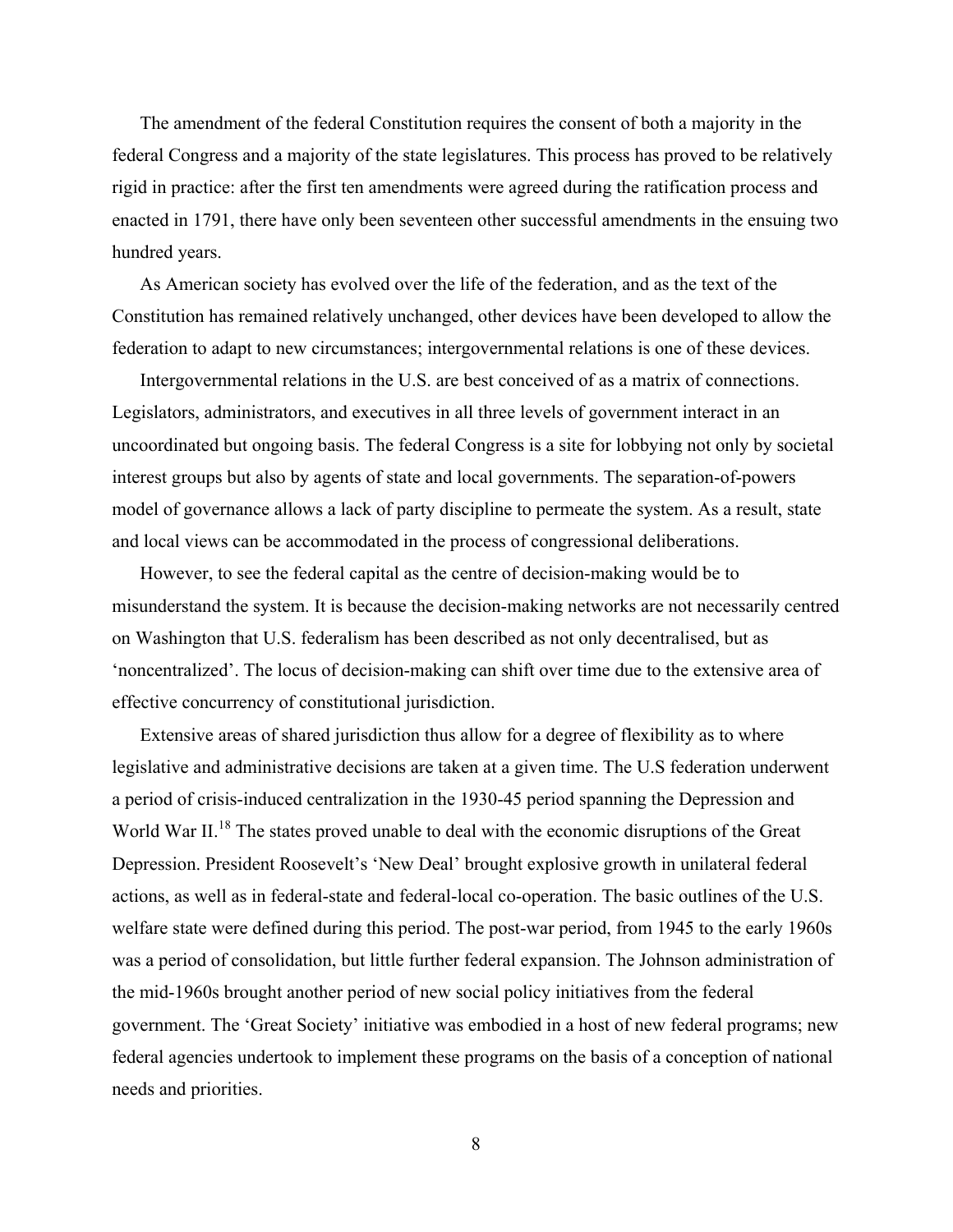The perception of the failure of many of the 'Great Society' initiatives, combined with the disillusionment caused by the Vietnam War and Watergate crises, led to a turn back to state powers beginning in the mid-1970s. The Ford and Carter administrations made some attempts to come to grips with this trend, but it was the Reagan administration that pushed the decentralist agenda. Transfer programs were restructured and cut back, and regulations associated with state receipt of federal funds were reduced. States responded by becoming stronger initiators of government services. These trends continued through the Bush and Clinton administrations.

In the latter 1990s one symptom of the decentralist trend has been the conversion of some categorical transfers to block transfers. In the mid-1990s, for example, one of the longest-running welfare state programs, the federal Aid for Families with Dependent Children (AFDC) program, established in 1935, was dismantled and replaced by a block grant program (see Section C, 1(b) below).

### **Role of Law in the Decision-Making Process**

As noted, the non-constitutional processes of shifting of responsibilities according to the principle of concurrency and the noncentralized bargaining processes of intergovernmental relations have played the largest role in the resolution of issues affecting both the overall federal system and the fiscal arrangements within that system. However, the courts, as the third element of the federal system of checks and balances, have also played a significant role in the evolution of U.S. federalism.

While the U.S. Supreme Court was established by the Constitution, its power of judicial review, that is, the power to review the constitutional validity of acts of Congress and the state legislatures, was not explicitly provided for by the Constitution.<sup>19</sup> The Court itself laid claim to the power of judicial review in a landmark decision in 1803.

Over the years the U.S. Supreme Court has been important in setting the legislative boundaries between the national and state governments. While there have been some important exceptions, in general the Court has been very sympathetic to the idea of a powerful national government. In the 1810s and 1820s, the Court established, via a series of decisions, Congress's authority to manage the national economy. In the late  $19<sup>th</sup>$  century, the Congress established the Interstate Commerce Commission and passed legislation outlawing monopolies; both helped the federal government establish itself as a major actor in the national economy, and both were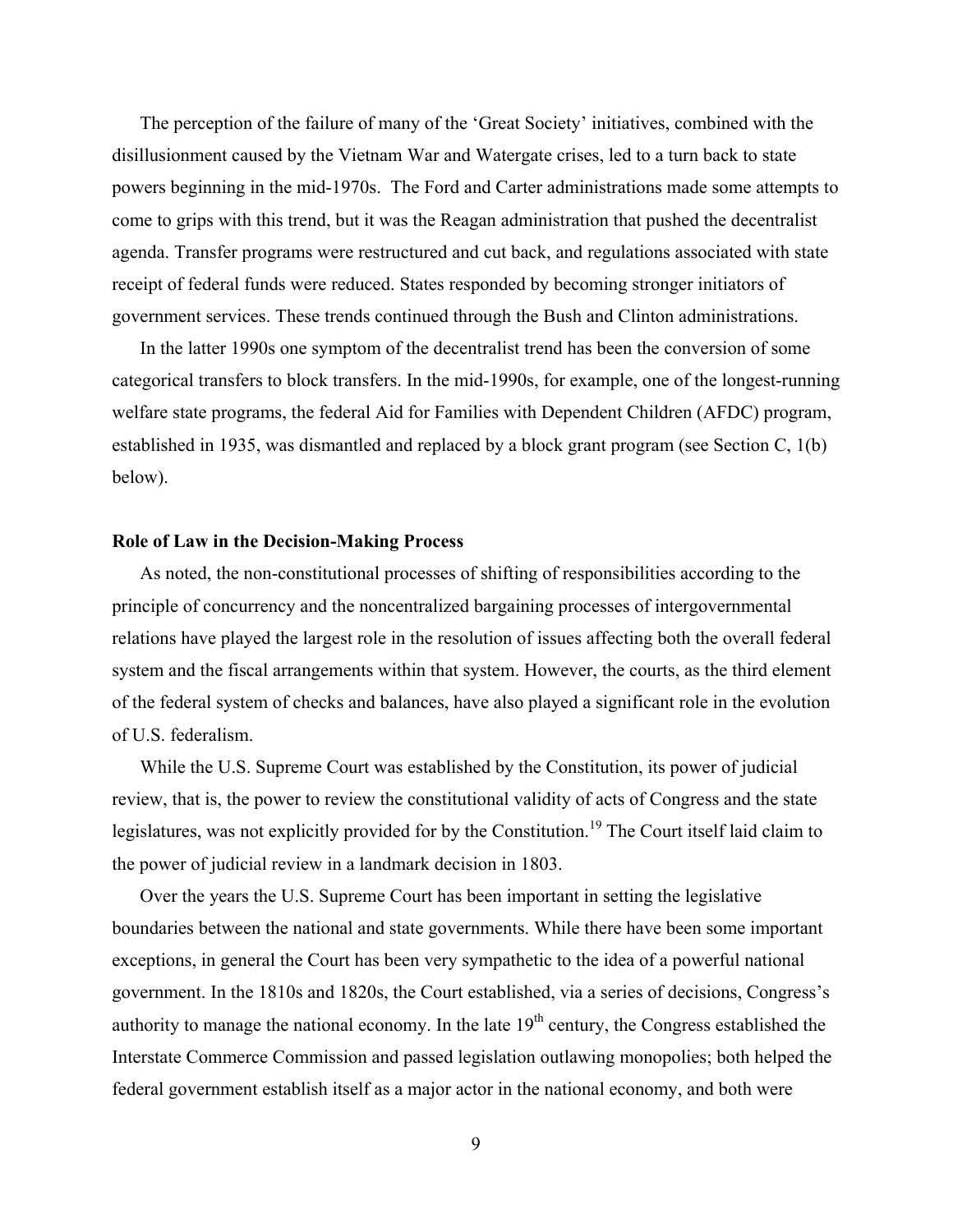upheld by the Court.<sup>20</sup> In the early  $20<sup>th</sup>$  century, the Court initially denied both orders of government the right to regulate conditions of work, citing the doctrine of economic *laissezfaire*; when the right was finally granted, however, it was held to be within federal jurisdiction.<sup>21</sup> After a constitutional *contretemps* with President Franklin Roosevelt, in the 1930s, over the rights of the federal government, the Court endorsed the federal government's right to regulate the market, redistribute income, create a modest welfare state, and manage the relationship between workers and employers.

The most dramatic Court-supported expansion of federal power came in the early 1960s. The federal government had been hesitant to challenge the system of state-sanctioned racial segregation that operated in the southern states, in part because it believed it lacked the jurisdiction to enforce civil rights. In 1964, however, the Congress used its power over the regulation of interstate commerce to ban discrimination, claiming that it substantially affected such commerce. The Supreme Court not only accepted that rationale, but interpreted so broadly what it meant to 'affect interstate commerce' that both Congress and state legislatures concluded that the Court would allow the federal government virtually unrestrained rights to regulate in this area.

In a 1985 decision, the *Garcia* case, the Court repudiated its role as the adjudicator of disputes between the states and the federal government, noting that the states should look to the political process for their protection. The Court has since moderated this extreme position; however, the long-term record of the Court remains one which indicates a general predisposition to support the expansion of federal power.

## **Reference Procedures**

The U.S. Supreme Court does not accept reference cases; in a 1911 decision it rejected an attempt by Congress to require it to undertake such a task. It retains a strictly adjudicatory power, refusing to determine questions of constitutional validity not arising out of concrete disputes.<sup>22</sup>

## **Appointments to the Appeal Courts**

Appointments to all federal benches are made by the President, subject to ratification by the Senate. While appointments to the lower federal courts are generally uncontroversial, Supreme Court appointments have become increasingly contentious. Presidents regard the appointment of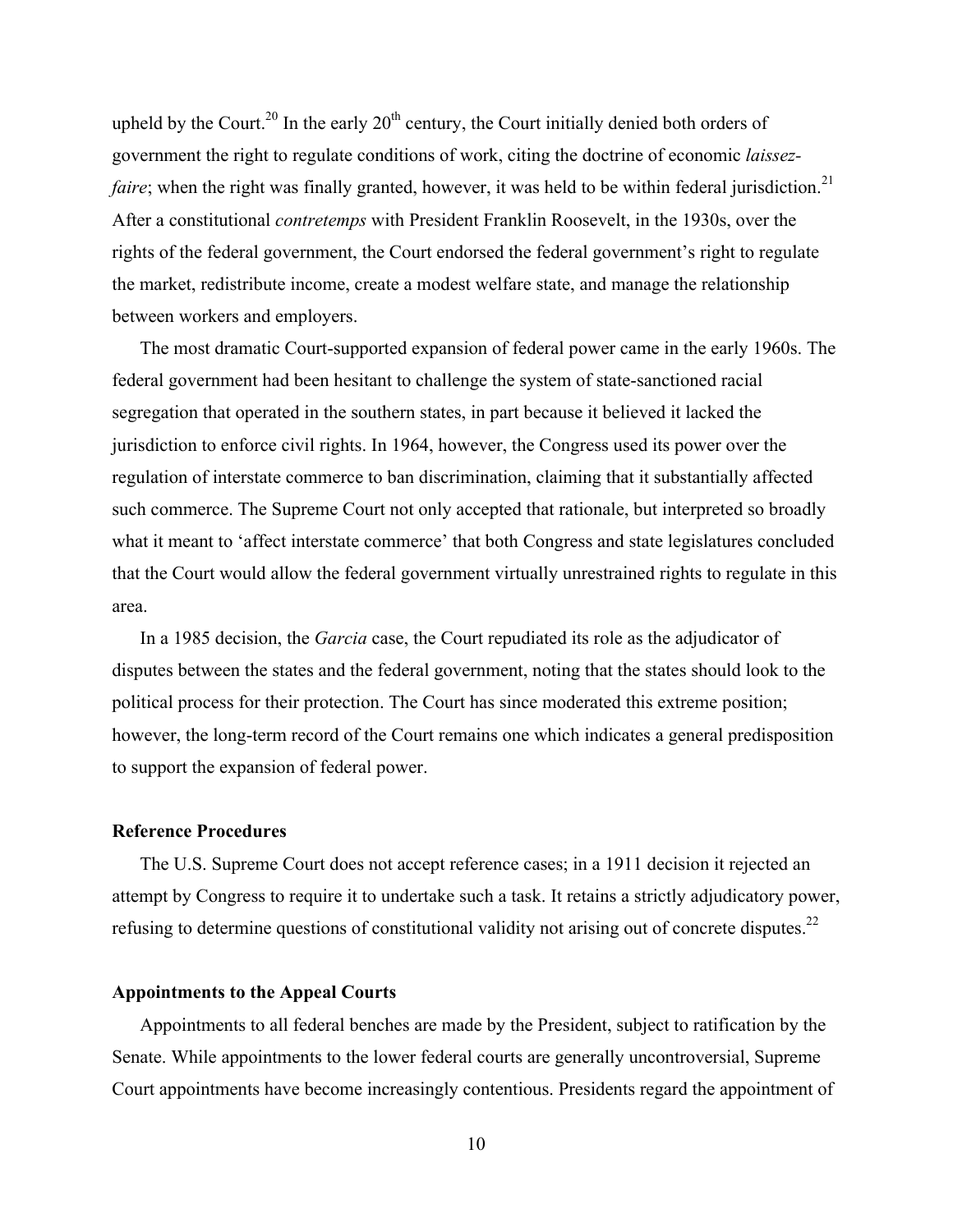Supreme Court Justices as an opportunity to entrench their political philosophy in government in a way that will outlast their own term in office. As most Supreme Court nominees are sitting appellate court judges, they have a long history of judgements. The Senate ratification hearings are thus occasions of high political drama, in which the nominee's judicial record, personal qualities, and political leanings are closely examined.

### **Role of Politics in the Decision-Making Process**

Decisions concerning the use of the federal power to spend in areas of concurrent or exclusive state jurisdiction do not require any special procedures.<sup>23</sup> Thus, decisions about federal spending in these areas has rested with the Congress and the President. The Congress has not considered itself restricted by any extra-legal principles, such as federalism, when deciding on the use of its spending power.

The noncentralized nature of intergovernmental relations in the U.S. means that there is little overall coordination between the two orders of government in regard to the design of programs involving the expenditure of federal funds. The diffusion of policy-making in both orders of government due to the institutional separation of powers, the large number of states, and the lack of any formal, high-level intergovernmental linkages all play a part in fostering uncoordinated program formulation. As there is no constitutional or statutory provision for a role for the states in decisions regarding the use of the federal spending power, state and local government representatives participate in lobbying the Congress on its decisions relating to the federal spending power along with a wide variety of other interest groups.

Ultimately, the acceptance or rejection of federal financial transfers is a decision left up to the states. However, there is no system in place which would allow a state which decided to optout of a program to receive financial compensation. In practice, therefore, opting-out of a significant federal grant program has not been a realistic option for states. Some states do, however, effectively opt out of some smaller project grants by simply declining to apply.

## **5. TRANSPARENCY AND ACCOUNTABILITY**

As noted above, the federal government has considerable discretionary power in both revenue-raising and expenditure decisions, and has chosen to spend in many areas of both concurrent jurisdiction and exclusive state jurisdiction. An uncoordinated, but extensive, system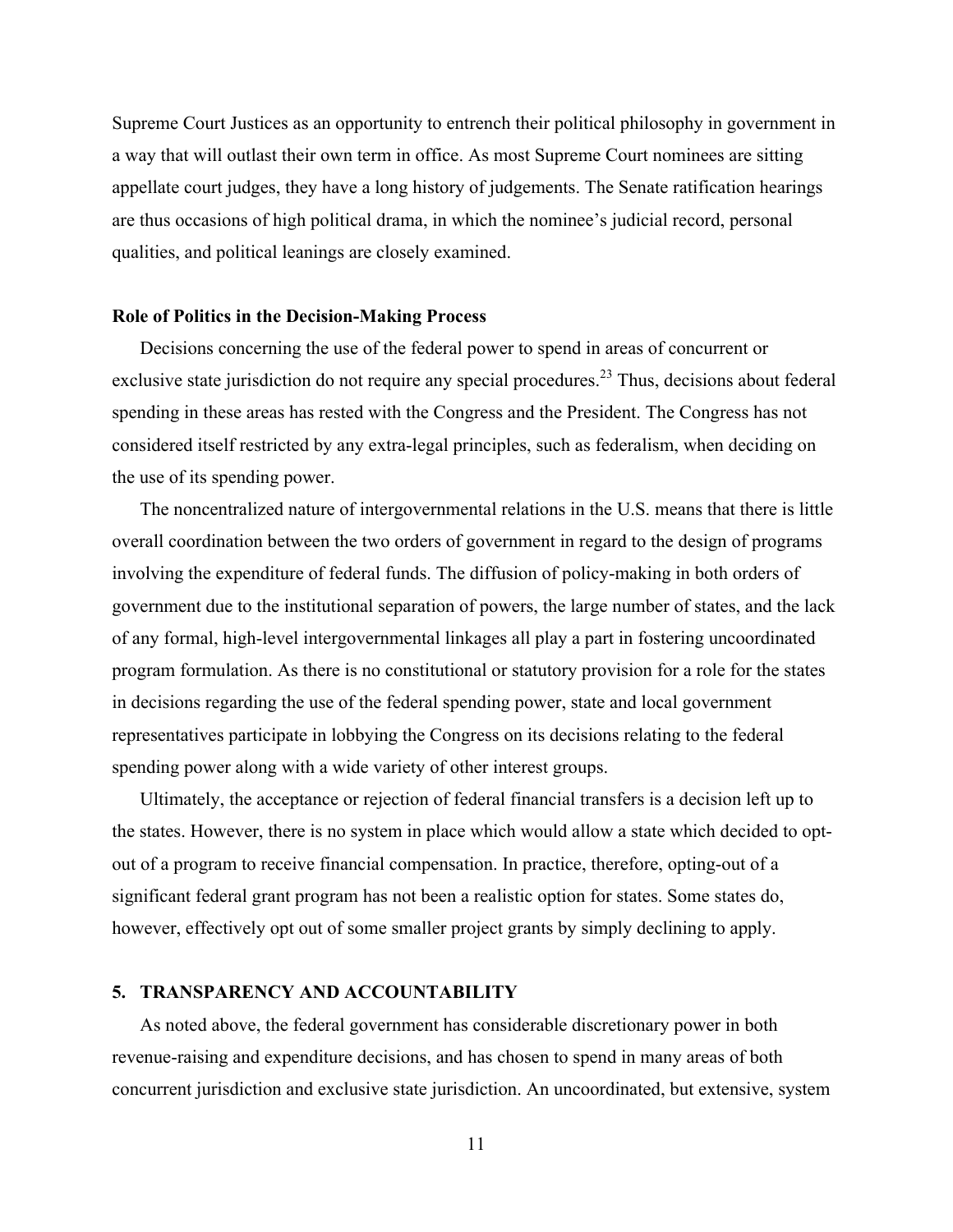of intergovernmental transfers has developed. This combination conduces to a system with both low transparency and low accountability.

Consequently, there has been a high degree of concern in the U.S. literature on fiscal federalism around the principle of financial responsibility.<sup>24</sup> It is often argued that the achievement of political accountability depends upon adherence to the principle that the order of government that raises revenue should be the order of government that determines how that revenue is expended.

It is to be expected that this would be a particular concern in a separation of powers system. In a parliamentary system, accountability for funds transferred intergovernmentally is enhanced as the executive in receipt of the funds is directly responsible to a legislature and thus to an electorate. In the U.S. system, however, the executive branch has no such direct responsibility.

The mechanism used to compensate for this lack of accountability at the state level is the conditional transfer. As the federal government has raised the funds that are transferred, it maintains its accountability for those funds by setting conditions on how the state or local government may expend them. Thus, currently virtually all federal grants to state and local governments are conditional in form. The trade-off for this level of accountability is decreased state autonomy. To the extent that the spending priorities established by the federal government do not coincide with state priorities, but states accept the conditions in order to access the funds, state autonomy is undermined.

One benefit of the extensive use of conditional grants is a higher degree of transparency than is found in some other federations. While we have noted that U.S. intergovernmental relations constitute a complex web, the adherence, to some degree, to the principle of financial responsibility means that citizens have been able to identify the federal government's responsibility.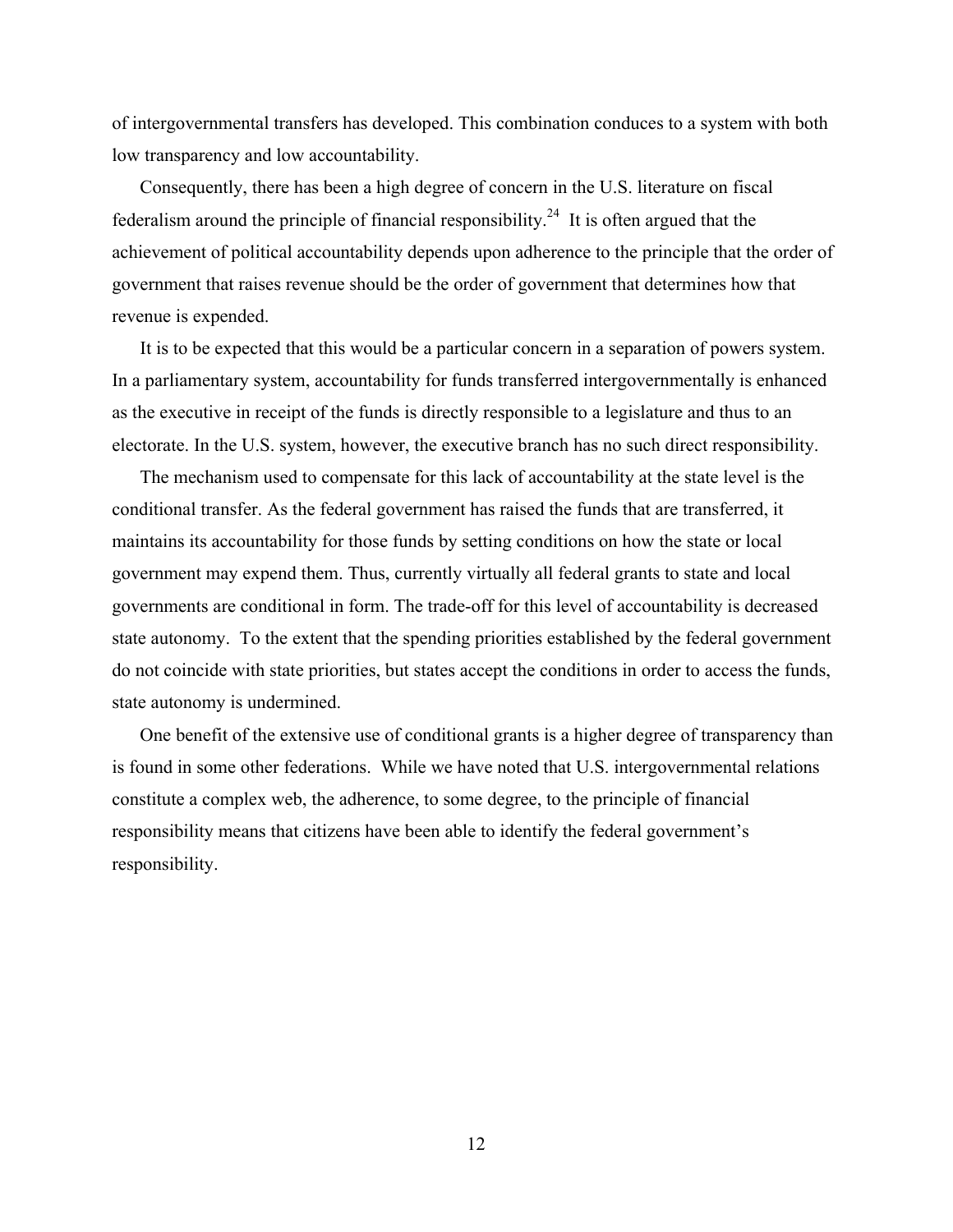## **B: SUMMARY OF FEDERAL, STATE, AND LOCAL BUDGETARY RELATIONS IN THE UNITED STATES**

In this section, we describe the trends in the evolving division of responsibilities for expenditures and revenue-raising of the federal, state, and local levels of government in the United States.

Our description of the trends in responsibilities of the various levels of government begins with the shares of federal, state, and local governments in public expenditures. We then examine the trends in the shares of federal, state, and local governments in government revenues. Following this, we examine the importance of transfers in total revenues of state and local governments. Lastly, we describe the importance of vertical and horizontal imbalances.

### **Federal, State, and Local Government Shares of Total Public Spending**

Table B1 provides data from 1960 through 1995 on the shares of federal, state, and local government in total public spending. We have divided the data into two categories: one including intergovernmental transfers and one excluding them. We do this to avoid duplication so that, for example, transfers that are reported as expenditures of the federal government are not also included implicitly in the expenditures of state and local governments that they help finance. Thus, data including transfers treat transfers as expenditures of the disbursing governments, whereas data excluding transfers treat them as receipts of the recipient governments.

Examination of the data in Table B1 shows that there has been a small tendency for spending to become more decentralized over time from the federal to the state governments. This is true both including and excluding transfers. The federal share of total spending including (excluding) transfers was 64.3% (59.7%) in 1960 and had fallen to 60.1% (51.9%) in 1995. During the same period, the states' share of spending has increased from 16.5% (14.5%) to 22.2% (21.1%). Despite the tendency for state spending responsibilities to grow over time, the federal government still commands a dominant role in public spending in the United States. While many state and local expenditure responsibilities are in areas of high growth (e.g. education and health care), the federal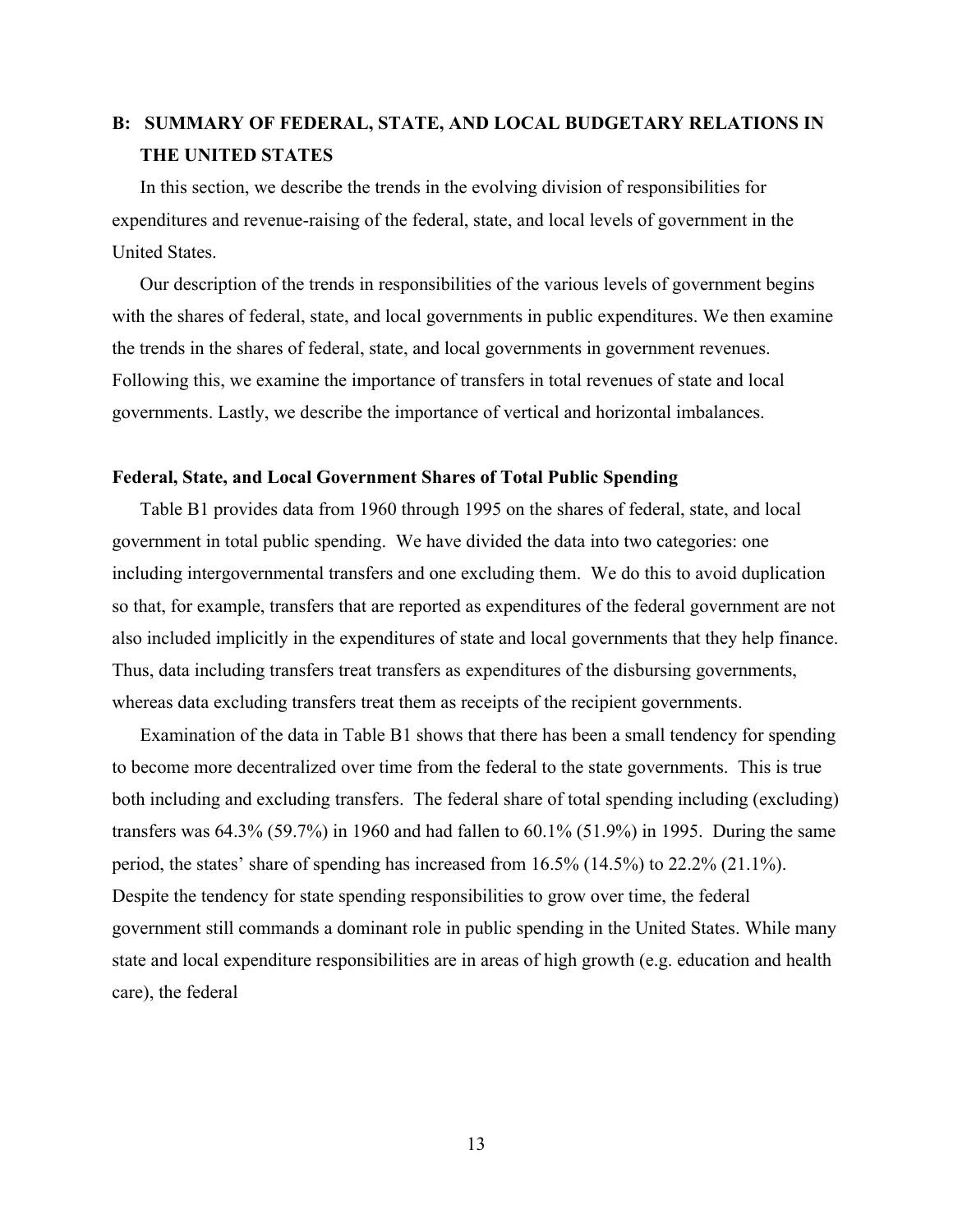| <b>Including Transfers</b> |         | <b>Excluding Transfers</b> |       |         |              |       |
|----------------------------|---------|----------------------------|-------|---------|--------------|-------|
| Year                       | Federal | <b>State</b>               | Local | Federal | <b>State</b> | Local |
| 1960                       | 64.3    | 16.5                       | 19.1  | 59.7    | 14.5         | 25.8  |
| 1961                       | 63.6    | 17.1                       | 19.3  | 59.3    | 14.9         | 25.8  |
| 1962                       | 64.4    | 16.6                       | 19.1  | 60      | 14.4         | 25.6  |
| 1963                       | 64.2    | 17.2                       | 18.6  | 59.6    | 15.0         | 25.4  |
| 1964                       | 64.1    | 17.0                       | 18.9  | 59      | 15.2         | 25.9  |
| 1965                       | 63.2    | 17.4                       | 19.4  | 57.9    | 15.3         | 26.9  |
| 1966                       | 63.6    | 17.4                       | 19.0  | 57.8    | 15.1         | 27.1  |
| 1967                       | 64.7    | 17.5                       | 17.8  | 58.9    | 15.4         | 25.7  |
| 1968                       | 65.3    | 17.7                       | 17.0  | 58.9    | 15.3         | 25.8  |
| 1969                       | 63.6    | 18.4                       | 18.0  | 57.3    | 15.8         | 26.9  |
| 1970                       | 62.5    | 19.4                       | 18.1  | 55.5    | 16.5         | 27.9  |
| 1971                       | 61.2    | 20.5                       | 18.2  | 53.8    | 17.9         | 28.4  |
| 1972                       | 60.7    | 20.3                       | 19.0  | 52.3    | 17.9         | 29.9  |
| 1973                       | 62.4    | 20.1                       | 17.5  | 53      | 17.9         | 29.1  |
| 1974                       | 61.7    | 21                         | 17.3  | 52.7    | 18.0         | 29.2  |
| 1975                       | 60.8    | 21.8                       | 17.4  | 51.9    | 19.0         | 29.1  |
| 1976                       | 62.4    | 20.4                       | 17.2  | 51.3    | 17.9         | 30.8  |
| 1977                       | 63.3    | 20.2                       | 16.5  | 52.4    | 18.0         | 29.6  |
| 1978                       | 64.1    | 20.1                       | 15.8  | 53.5    | 18.0         | 28.6  |
| 1979                       | 64.4    | 20.3                       | 15.4  | 54.1    | 17.9         | 28.0  |
| 1980                       | 64.2    | 20.0                       | 15.8  | 54.7    | 17.8         | 27.4  |
| 1981                       | 64.6    | 19.9                       | 15.5  | 56.1    | 17.8         | 26.1  |
| 1982                       | 64.4    | 19.6                       | 16.0  | 57.5    | 17.1         | 24.0  |
| 1983                       | 64.6    | 19.5                       | 15.9  | 57.7    | 17.2         | 25.0  |
| 1984                       | 64.9    | 19.2                       | 16.0  | 57.9    | 17.0         | 25.0  |
| 1985                       | 65.2    | 19.3                       | 15.5  | 58.4    | 17.1         | 24.5  |
| 1986                       | 64.5    | 19.2                       | 16.3  | 57.7    | 17.0         | 25.3  |
| 1987                       | 63.4    | 19.9                       | 16.7  | 57.2    | 17.5         | 25.3  |
| 1988                       | 63.3    | 19.7                       | 17.0  | 57.1    | 17.2         | 25.7  |
| 1989                       | 62.5    | 20.3                       | 17.2  | 56.3    | 17.6         | 26.1  |
| 1990                       | 62.8    | 19.6                       | 17.6  | 56.2    | 17.2         | 26.6  |
| 1991                       | 62.2    | 20.1                       | 17.7  | 55.5    | 18.1         | 26.4  |
| 1992                       | 61.4    | 21.0                       | 17.6  | 54.0    | 19.3         | 26.8  |
| 1993                       | 61.0    | 21.2                       | 17.8  | 53.1    | 19.9         | 27.0  |
| 1994                       | 60.6    | 21.6                       | 17.7  | 52.5    | 20.6         | 26.8  |
| 1995                       | 60.1    | 22.2                       | 17.6  | 51.9    | 21.1         | 26.9  |

**Table B1: Federal, State, and Local Government Shares of Total Public Spending (Percentages)**

Source: U.S. Census Bureau, *Statistical Abstract of the United States,* selected years and The Tax Foundation, *Facts and Figures on Government Finance*, 1999.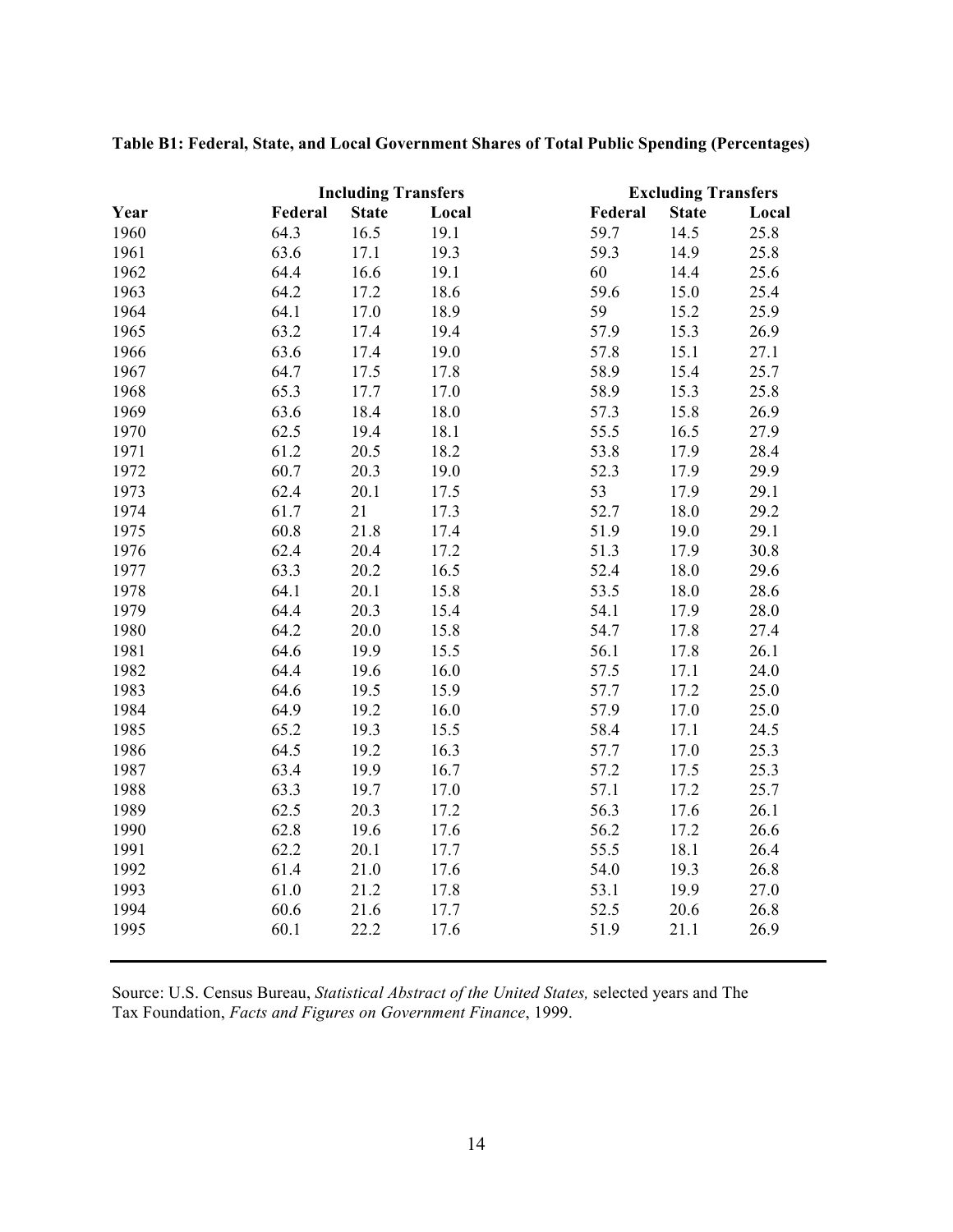government is actively involved in many high growth areas either concurrently with the states (e.g. health care) or predominantly independently (e.g. national defense and social security). Somewhat surprisingly, the same trend of increasing expenditure shares has not occurred with respect to local governments.

### **Federal, State, and Local Government Shares of Total Government Revenues**

Data on federal, state, and local government shares of government revenues are provided in Table B2. Again, we provide the data under the two categories including and excluding transfers. Data including transfers treats them as revenues of the recipient governments. Data excluding transfers indicate own-source revenues. As was the case for spending shares, we see in the data that there has been a small tendency for revenue-raising responsibilities to become more decentralized to the states. Indeed, this trend is more pronounced for revenues than it is for expenditures. The data including transfers also indicates that there has been a slight increase in revenues of local governments to finance their expenditures.

Two trends are noteworthy in examining the data in Table B2. The first is that federal ownsource revenues (i.e. excluding transfers) continue to dominate state and local government ownsource revenues. However, the opposite is true if we include transfers as revenues at the state and local levels. Here, the federal share has fallen from 60.6% in 1960 to 47% in 1995. This indicates that transfers from the federal to the state and local governments have increased in importance. The second noteworthy trend is that the federal government continues to have a dominant role in revenue-raising despite the ability of the states to access many major tax fields.

### **The Importance of Intergovernmental Transfers**

Data showing the importance of transfer payments from one level of government to another are provided in Table B3. We have divided the data into: (i) federal to state government transfers as a share of total state revenues, (ii) federal to local government transfers as a share of local government revenues, (iii) state to local government transfers as a share of local government revenues, and (iv) combined federal and state transfers to local governments as a share of local government revenues.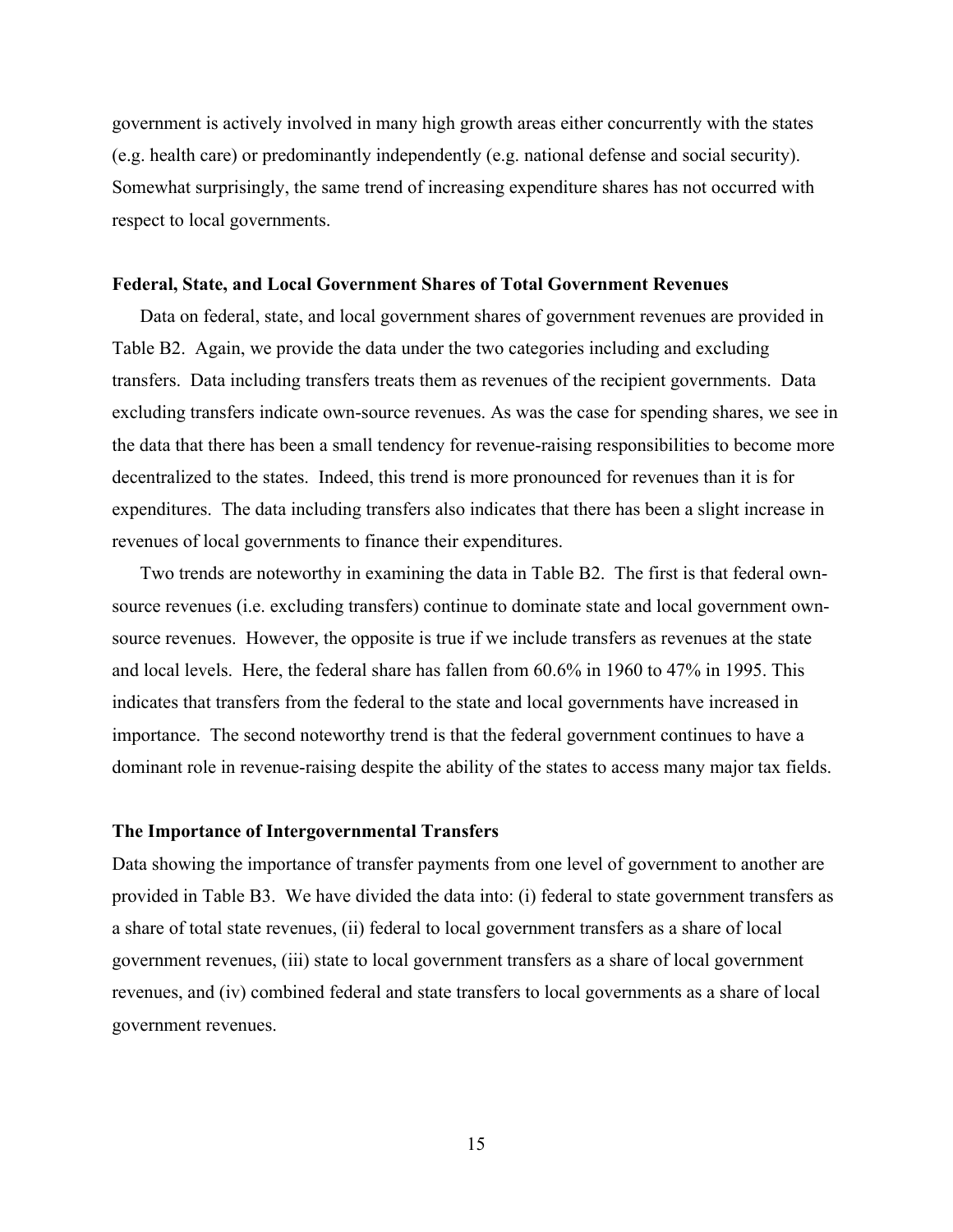## **Table B2: Federal, State, and Local Government Shares of Total Government Revenues (Percentages)**

|      |         | <b>Including Transfers</b> |       |         | <b>Excluding Transfers</b> |       |
|------|---------|----------------------------|-------|---------|----------------------------|-------|
| Year | Federal | <b>State</b>               | Local | Federal | <b>State</b>               | Local |
| 1960 | 60.6    | 15.0                       | 24.3  | 65.2    | 17.0                       | 17.8  |
| 1961 | 59.4    | 15.2                       | 25.4  | 63.8    | 17.5                       | 18.6  |
| 1962 | 58.7    | 15.7                       | 25.6  | 63.3    | 17.9                       | 18.7  |
| 1963 | 58.8    | 15.9                       | 25.3  | 63.5    | 18.2                       | 18.3  |
| 1964 | 57.6    | 16.7                       | 25.7  | 62.9    | 18.6                       | 18.6  |
| 1965 | 56.7    | 16.9                       | 26.5  | 62.1    | 19.0                       | 18.9  |
| 1966 | 56.7    | 16.8                       | 26.5  | 62.6    | 19.1                       | 18.4  |
| 1967 | 57.9    | 16.4                       | 25.7  | 63.9    | 18.5                       | 17.6  |
| 1968 | 55.4    | 17.2                       | 27.3  | 62.2    | 19.8                       | 18.0  |
| 1969 | 57.8    | 16.3                       | 25.8  | 64.1    | 18.9                       | 17.1  |
| 1970 | 54.6    | 17.7                       | 27.7  | 61.6    | 20.6                       | 17.8  |
| 1971 | 51.4    | 19.0                       | 29.6  | 59.5    | 21.9                       | 18.7  |
| 1972 | 49.6    | 19.4                       | 31.0  | 58.3    | 22.0                       | 19.6  |
| 1973 | 49.2    | 20.3                       | 30.5  | 58.7    | 22.5                       | 18.8  |
| 1974 | 50.6    | 19.3                       | 30.1  | 59.5    | 22.2                       | 18.3  |
| 1975 | 48.7    | 19.9                       | 31.4  | 58.2    | 23.0                       | 18.8  |
| 1976 | 44.5    | 21.6                       | 33.9  | 56.6    | 24.4                       | 19.0  |
| 1977 | 46.9    | 21.4                       | 31.8  | 58.1    | 23.7                       | 18.2  |
| 1978 | 47.9    | 21.3                       | 30.8  | 58.7    | 23.4                       | 17.8  |
| 1979 | 50.0    | 20.5                       | 29.6  | 60.2    | 22.9                       | 16.9  |
| 1980 | 50.7    | 20.6                       | 28.7  | 60.5    | 22.8                       | 16.7  |
| 1981 | 52.5    | 20.1                       | 27.4  | 61.3    | 22.3                       | 16.4  |
| 1982 | 52.3    | 20.2                       | 26.0  | 59.8    | 22.9                       | 17.4  |
| 1983 | 49.5    | 21.5                       | 28.9  | 57.4    | 24.1                       | 18.5  |
| 1984 | 50      | 21.8                       | 28.2  | 57.5    | 24.1                       | 18.3  |
| 1985 | 49.2    | 22.1                       | 28.7  | 56.8    | 24.6                       | 18.6  |
| 1986 | 48.2    | 22.8                       | 29.1  | 55.8    | 25.2                       | 19.0  |
| 1987 | 50.0    | 22.1                       | 27.9  | 56.7    | 24.7                       | 18.6  |
| 1988 | 50.1    | 21.7                       | 28.1  | 56.8    | 24.5                       | 18.7  |
| 1989 | 50.2    | 21.7                       | 28.1  | 56.8    | 24.6                       | 18.6  |
| 1990 | 49.1    | 22.1                       | 28.8  | 56.3    | 24.7                       | 19.0  |
| 1991 | 48.9    | 22.0                       | 29.1  | 56.4    | 24.3                       | 19.3  |
| 1992 | 47.4    | 23.5                       | 29.2  | 55.6    | 25.3                       | 19.1  |
| 1993 | 46.4    | 24.6                       | 29.0  | 55.0    | 26.0                       | 19.0  |
| 1994 | 47.0    | 24.3                       | 28.7  | 55.6    | 25.3                       | 19.0  |
| 1995 | 47.0    | 24.6                       | 28.4  | 55.7    | 25.7                       | 18.6  |
|      |         |                            |       |         |                            |       |

Source: U.S. Census Bureau, *Statistical Abstract of the United States* and The Tax Foundation, *Facts and Figures on Government Finance*.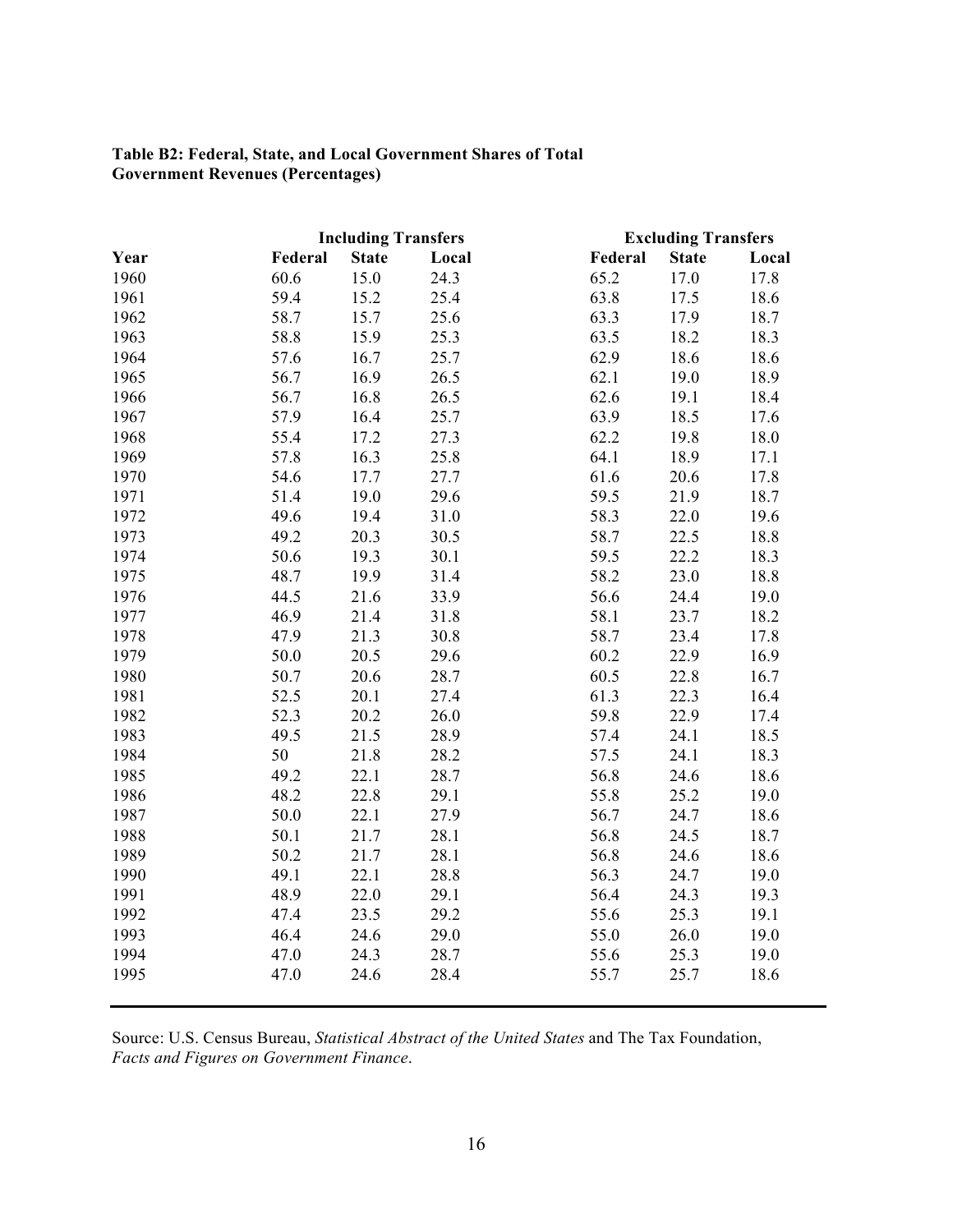| Table B3: Transfer Payments from Federal to Subnational Governments as |  |
|------------------------------------------------------------------------|--|
| a Share of Subnational Government Revenues (Percentages)               |  |

| Year | <b>Federal to State</b> | <b>Federal to Local</b> | <b>State to Local</b> | <b>Total</b> |
|------|-------------------------|-------------------------|-----------------------|--------------|
|      |                         |                         |                       | Local        |
| 1960 | 19.7                    | 1.6                     | 25.3                  | 27.0         |
| 1961 | 18.7                    | 1.5                     | 25.1                  | 26.6         |
| 1962 | 19.1                    | 1.5                     | 25.3                  | 26.8         |
| 1963 | 19.3                    | 1.5                     | 26.1                  | 27.6         |
| 1964 | 20.2                    | 2.1                     | 25.7                  | 27.8         |
| 1965 | 20.4                    | 2.2                     | 26.4                  | 28.7         |
| 1966 | 21.5                    | 2.3                     | 28.3                  | 30.6         |
| 1967 | 22.5                    | 2.2                     | 29.4                  | 31.5         |
| 1968 | 22.5                    | 3.9                     | 30.2                  | 34.1         |
| 1969 | 22.3                    | 3.1                     | 30.8                  | 33.9         |
| 1970 | 21.9                    | 4.3                     | 31.3                  | 35.6         |
| 1971 | 23.4                    | 4.7                     | 32.3                  | 37.0         |
| 1972 | 24.1                    | 5.7                     | 31.0                  | 36.7         |
| 1973 | 24.4                    | 7.5                     | 30.9                  | 38.4         |
| 1974 | 22.7                    | 7.7                     | 31.6                  | 39.3         |
| 1975 | 23.3                    | 8.3                     | 31.8                  | 40.1         |
| 1976 | 23.2                    | 14.0                    | 29.9                  | 43.9         |
| 1977 | 22.8                    | 13.5                    | 29.2                  | 42.7         |
| 1978 | 22.6                    | 12.9                    | 29.2                  | 42.1         |
| 1979 | 22.3                    | 12.6                    | 30.4                  | 42.9         |
| 1980 | 22.5                    | 10.8                    | 30.9                  | 41.7         |
| 1981 | 22.0                    | 9.1                     | 31.0                  | 40.1         |
| 1982 | 20.1                    | 0.7                     | 32.6                  | 33.2         |
| 1983 | 19.5                    | 6.9                     | 29.1                  | 36.0         |
| 1984 | 19.4                    | 6.2                     | 28.9                  | 35.1         |
| 1985 | 19.5                    | 5.6                     | 29.4                  | 35.0         |
| 1986 | 19.5                    | 5.2                     | 29.5                  | 34.7         |
| 1987 | 18.7                    | 3.4                     | 29.7                  | 33.1         |
| 1988 | 18.8                    | 3.7                     | 29.8                  | 33.5         |
| 1989 | 18.7                    | 3.5                     | 30.2                  | 33.7         |
| 1990 | 19.0                    | 4.9                     | 29.1                  | 34.0         |
| 1991 | 20.7                    | 4.1                     | 29.6                  | 33.7         |
| 1992 | 21.7                    | 4.1                     | 30.5                  | 34.6         |
| 1993 | 22.3                    | 3.9                     | 30.5                  | 34.4         |
| 1994 | 23.1                    | 3.7                     | 30.2                  | 33.8         |
| 1995 | 22.7                    | 4.1                     | 30.6                  | 34.6         |
|      |                         |                         |                       |              |

Source: U.S. Census Bureau, *Statistical Abstract of the United States* and the Tax Foundation, *Facts and Figures on Government Finance*.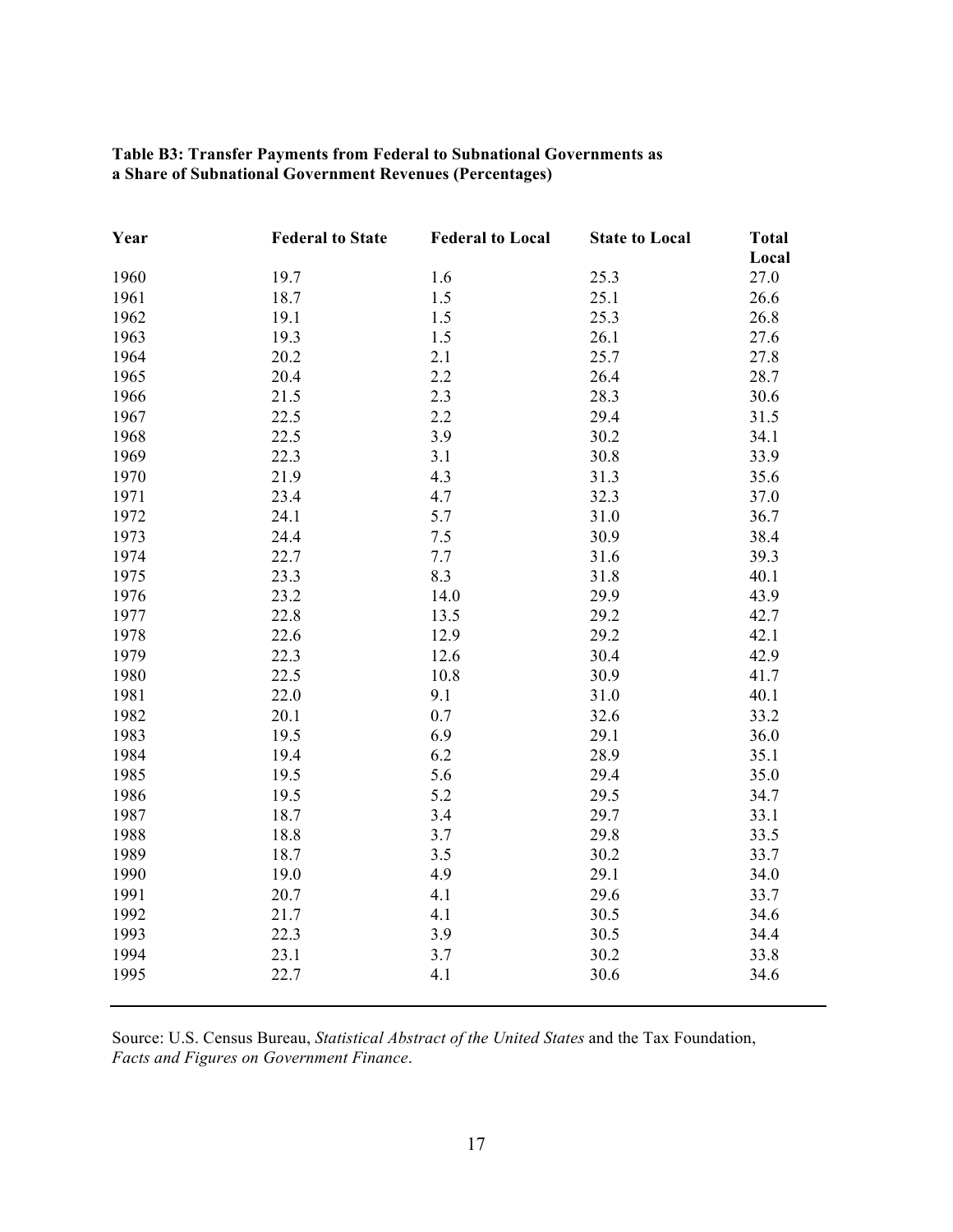Beginning with the column showing transfers from federal to state governments, we see that there have not been any sizeable changes in the importance of federal transfers as a source of state revenues. Federal transfers constitute roughly 20% of state revenues, with only slight variations around that percentage in the period from 1960 to 1995. There has, however, been greater variation in the importance of federal transfers in local government revenues. In particular, there was a large increase in intergovernmental grant programs in the 1960s and 1970s under the Johnson and Nixon administrations. Significantly, many of these programs specified direct transfers from the federal government to local governments, thereby by-passing state governments altogether. This trend came to an end in the 1980s under the Reagan administration and, today, direct federal transfers to local governments represent only a small share of local government revenues. This small share is misleading, however, because if we examine the importance of state transfers to local governments, we recognize that a significant proportion of federal transfers to state governments are passed on to local governments. By the mid-1990s, local governments relied on state and federal transfers for roughly 35% of their revenues. This percentage has increased gradually over time.

### **Vertical Fiscal Imbalances**

Vertical fiscal balance occurs when subnational governments are able to raise sufficient revenues to finance their expenditures. This allows them full autonomy and accountability to their citizens. In most federations vertical fiscal imbalances are the norm and are dealt with through intergovernmental transfers from higher levels of government to lower levels. While this compromises lower-level governments' autonomy and accountability, there are arguments in favour of assigning greater revenue-raising abilities to higher levels of government. These arguments are described in Section C.

Table B4 reports figures for vertical fiscal imbalances in the United States without intergovernmental transfers. In Table B4, the vertical fiscal imbalances for the federal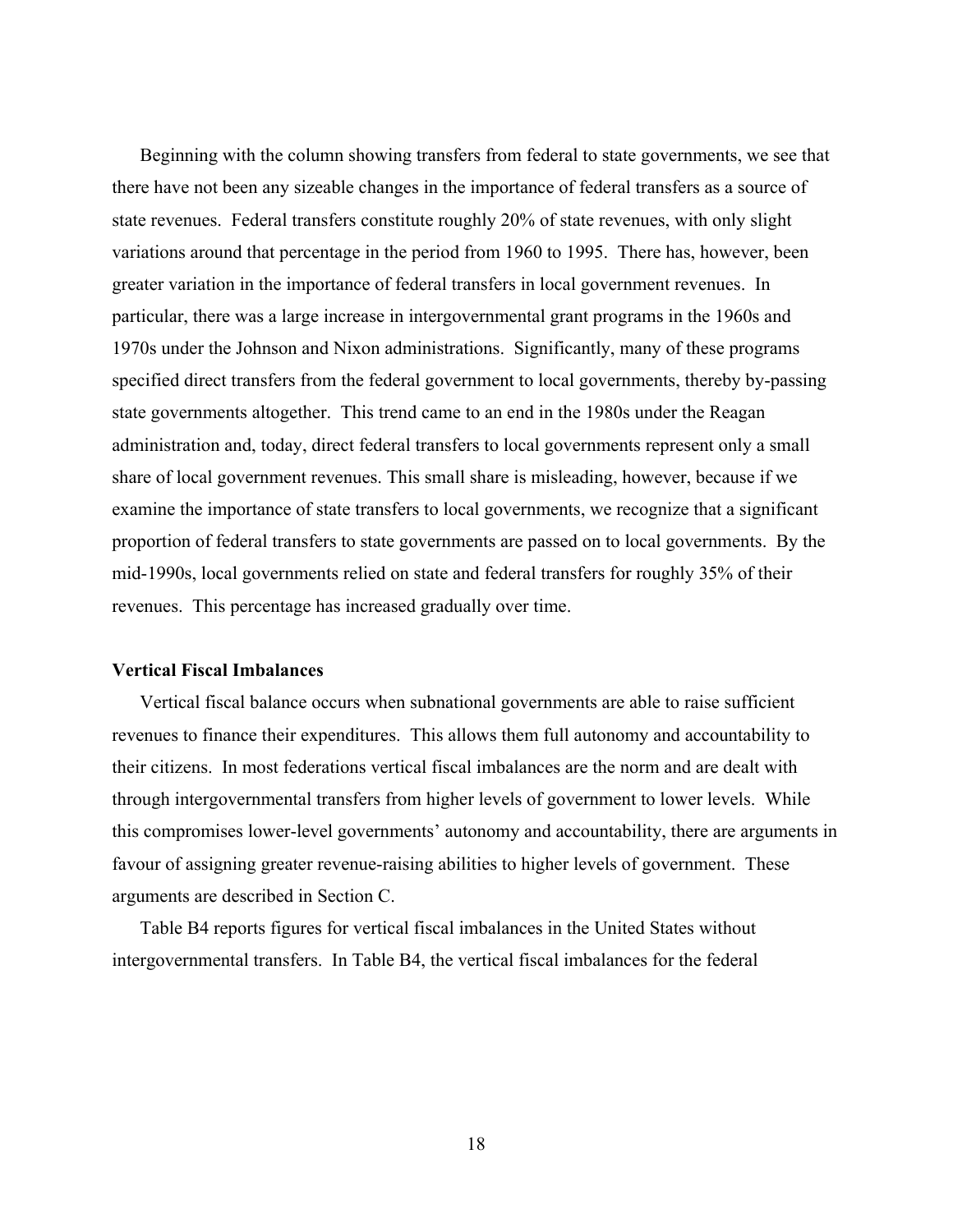government are measured as the difference between expenditures net of transfers to lower-level governments and revenues as a percentage of expenditures net of transfers. The vertical fiscal imbalances for the states are measured as the difference between expenditures net of transfers to local governments and own-source revenues as a proportion of expenditures net of transfers. In the last column, the vertical fiscal imbalances for the local governments are the difference between expenditures and own-source revenues as a proportion of expenditures.

Vertical fiscal imbalances excluding transfers measure both the extent of deficit financing and the extent that own expenditure needs exceed own-source revenues. Since deficit financing is much more accessible to the federal government in the United States, the deficit financing component of the vertical fiscal imbalance is evident for the federal government in Table  $B4<sup>25</sup>$ In particular, we observe a sharp turn-around in the early 1980s when the federal government began to run very large budget deficits. During this period, the vertical fiscal imbalance went from negative to positive, reflecting the large deficits of the federal government.

The vertical fiscal imbalances for the states are consistently negative and large in absolute value, whereas those for the local governments are consistently positive and large. From this data we see the importance of intergovernmental transfers from state to local governments. The importance of transfers is also evident when we examine the data including intergovernmental transfers. When intergovernmental transfers are included, the vertical fiscal imbalances measure only deficits and surpluses.

## **Horizontal Fiscal Imbalances**

Horizontal fiscal imbalances (HFIs) result from differences in the abilities of state and local governments to provide government services. HFIs can occur because of differences in the ability to raise revenues and because of differences in expenditure needs and costs. Programs that address HFIs are called equalization programs. A good equalization program addresses need, cost, and fiscal capacity differences. In contrast to several other federations (e.g. Canada and Australia), the United States has no explicit equalization program. However, many categorical grant programs have equalization components built within them.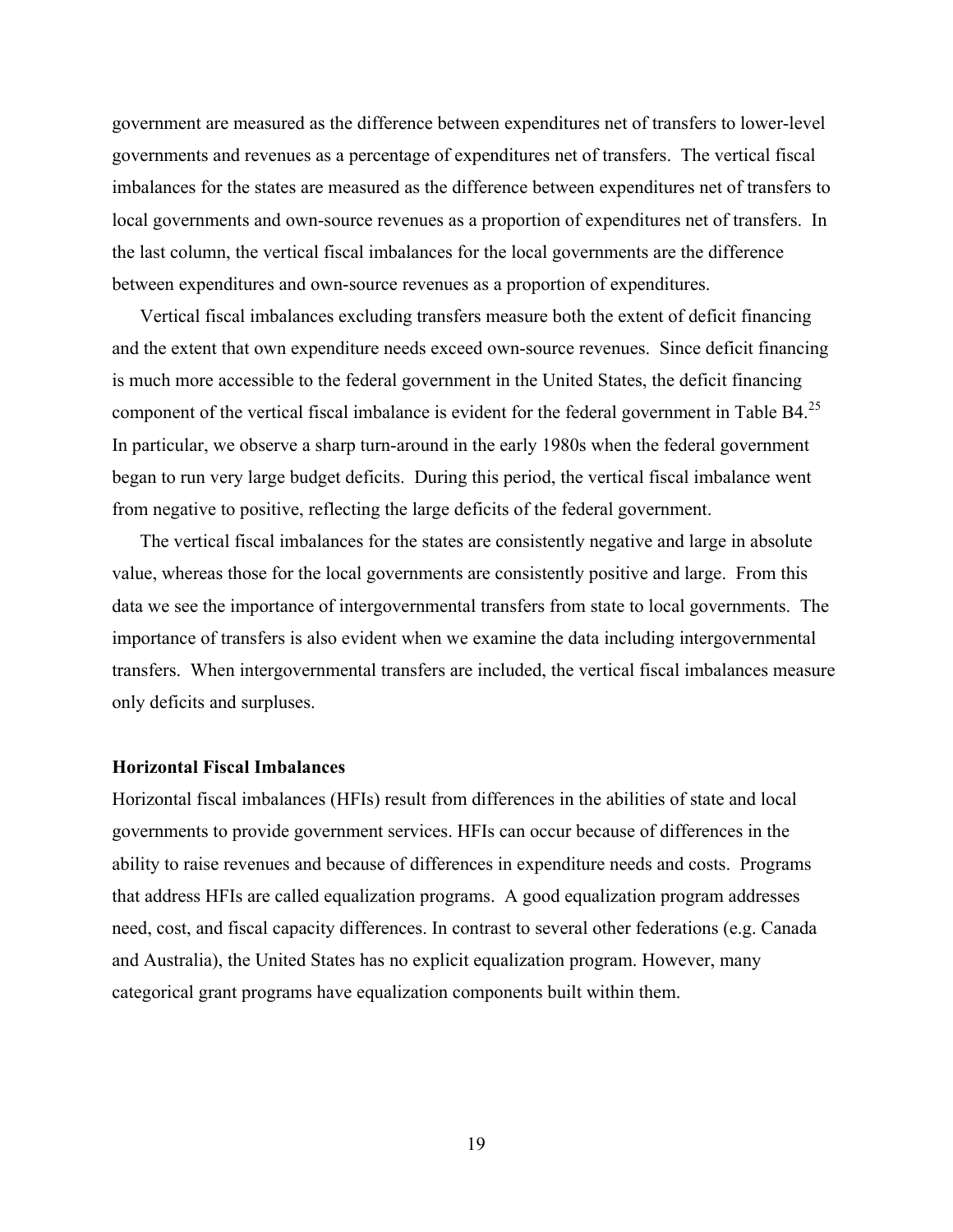|      |         | <b>Excluding Intergovernmental</b><br><b>Transfers</b> |       |         | <b>Including Intergovernmental</b><br><b>Transfers</b> |        |
|------|---------|--------------------------------------------------------|-------|---------|--------------------------------------------------------|--------|
| Year | Federal | <b>State</b>                                           | Local | Federal | <b>State</b>                                           | Local  |
| 1960 | $-10.5$ | $-18.8$                                                | 30.3  | $-2.6$  | $-3.4$                                                 | 4.5    |
| 1961 | $-3.6$  | $-13.4$                                                | 30.4  | 3.4     | 1.2                                                    | 5.2    |
| 1962 | $-0.7$  | $-18.5$                                                | 30.2  | 6.2     | $-2.5$                                                 | 4.6    |
| 1963 | $-3.9$  | $-18.2$                                                | 29.8  | 3.6     | $-2.5$                                                 | 3.0    |
| 1964 | $-4.4$  | $-19.9$                                                | 29.6  | 4.0     | $-5.3$                                                 | 2.6    |
| 1965 | $-5.7$  | $-22.5$                                                | 30.8  | 3.2     | $-6.1$                                                 | 3.0    |
| 1966 | $-8.6$  | $-26.7$                                                | 31.9  | 1.3     | $-7.6$                                                 | 1.9    |
| 1967 | $-6.3$  | $-18.0$                                                | 33.0  | 3.3     | $-2.9$                                                 | 2.2    |
| 1968 | 0.7     | $-21.2$                                                | 34.3  | 10.4    | $-3.8$                                                 | 0.4    |
| 1969 | $-13.0$ | $-20.6$                                                | 35.8  | $-1.8$  | $-3.0$                                                 | 2.9    |
| 1970 | $-11.2$ | $-24.8$                                                | 36.0  | 1.3     | $-4.8$                                                 | 0.6    |
| 1971 | $-2.0$  | $-12.9$                                                | 39.3  | 10.4    | 1.4                                                    | 3.6    |
| 1972 | $-7.1$  | $-18.4$                                                | 37.0  | 7.8     | $-2.9$                                                 | 0.5    |
| 1973 | $-9.6$  | $-24.2$                                                | 36.2  | 7.0     | $-8.0$                                                 | $-3.7$ |
| 1974 | $-14.1$ | $-24.9$                                                | 36.8  | 2.4     | $-5.4$                                                 | $-4.1$ |
| 1975 | $-3.9$  | $-12.1$                                                | 40.0  | 11.2    | 1.9                                                    | $-0.2$ |
| 1976 | $-0.8$  | $-24.4$                                                | 43.6  | 17.0    | $-6.7$                                                 | $-0.6$ |
| 1977 | $-7.2$  | $-27.2$                                                | 40.6  | 11.3    | $-9.9$                                                 | $-3.8$ |
| 1978 | $-7.8$  | $-28.2$                                                | 38.7  | 10.1    | $-11.1$                                                | $-5.8$ |
| 1979 | $-10.9$ | $-27.7$                                                | 40.1  | 6.7     | $-9.5$                                                 | $-5.0$ |
| 1980 | $-7.5$  | $-24.4$                                                | 40.8  | 8.4     | $-8.2$                                                 | $-1.7$ |
| 1981 | $-5.8$  | $-21.8$                                                | 39.2  | 8.1     | $-6.8$                                                 | $-1.5$ |
| 1982 | 3.4     | $-24.0$                                                | 36.9  | 13.9    | $-6.4$                                                 | 5.5    |
| 1983 | 13.1    | $-22.5$                                                | 35.3  | 22.3    | $-6.5$                                                 | $-1.1$ |
| 1984 | 9.1     | $-29.9$                                                | 33.0  | 18.8    | $-12.0$                                                | $-3.2$ |
| 1985 | 12.7    | $-29.0$                                                | 31.8  | 21.8    | $-11.1$                                                | $-5.0$ |
| 1986 | 13.6    | $-32.4$                                                | 32.9  | 22.7    | $-13.5$                                                | $-2.8$ |
| 1987 | 8.3     | $-31.1$                                                | 31.7  | 17.2    | $-12.0$                                                | $-2.1$ |
| 1988 | 7.9     | $-31.6$                                                | 32.7  | 16.9    | $-11.7$                                                | $-1.2$ |
| 1989 | 4.6     | $-31.6$                                                | 32.7  | 14.2    | $-11.3$                                                | $-1.6$ |
| 1990 | 7.6     | $-32.5$                                                | 34.1  | 17.3    | $-12.8$                                                | 0.2    |
| 1991 | 9.1     | $-20.0$                                                | 34.8  | 19.0    | $-6.2$                                                 | 1.7    |
| 1992 | 6.4     | $-19.5$                                                | 35.3  | 17.8    | $-7.5$                                                 | 1.1    |
| 1993 | 4.3     | $-20.6$                                                | 35.0  | 16.7    | $-10.0$                                                | 0.8    |
| 1994 | 1.0     | $-14.9$                                                | 33.8  | 14.2    | $-7.3$                                                 | $-0.1$ |
| 1995 | $-1.5$  | $-15.2$                                                | 34.8  | 12.4    | $-7.3$                                                 | 0.3    |

## **Table B4: Vertical Imbalances Between Federal, State, and Local Governments [(Expenditures-Revenues)/Expenditures]\*100**

Source: U.S. Census Bureau, *Statistical Abstract of the United States* and The Tax Foundation, *Facts and Figures on Government Finance.*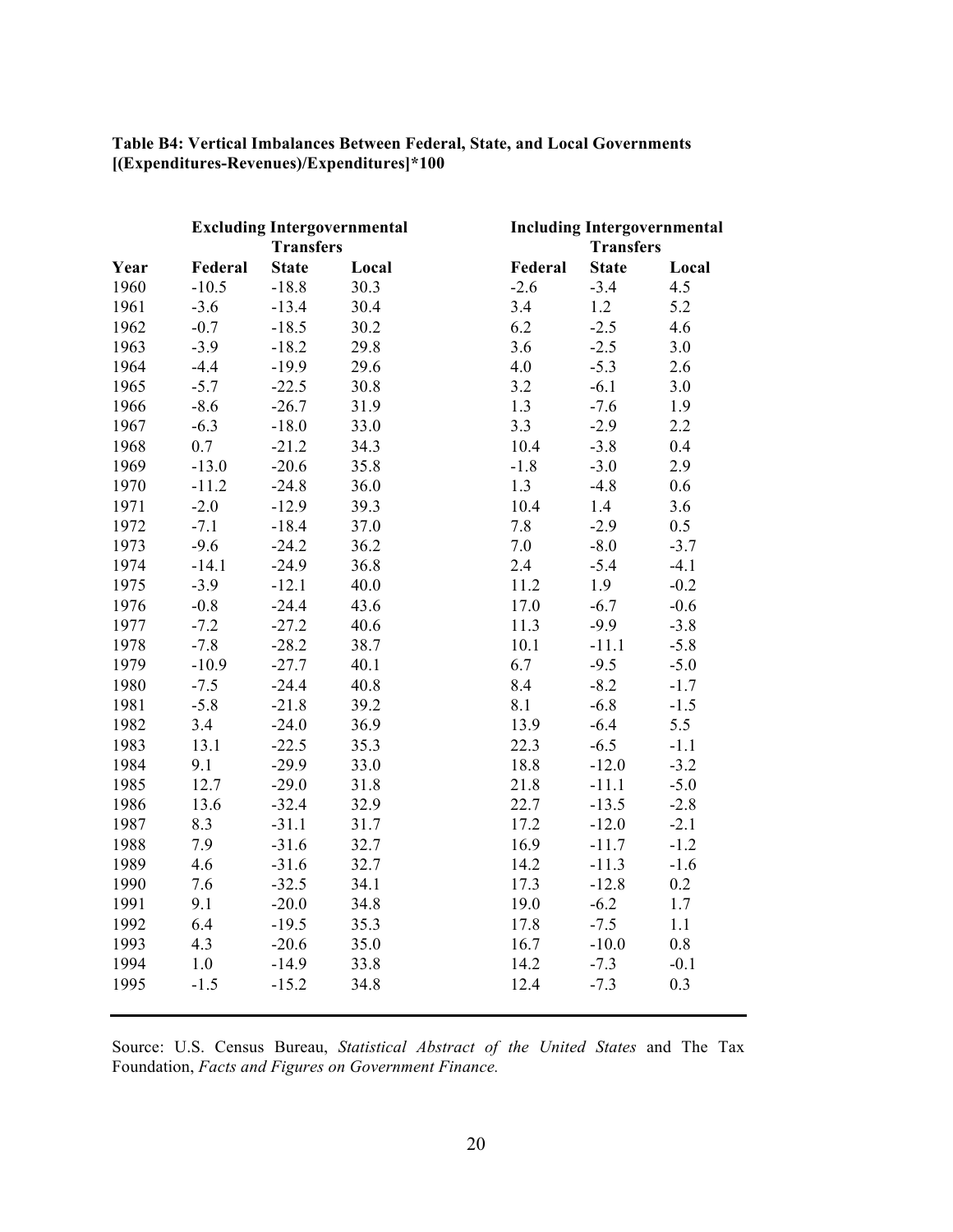In tables B5 through B7, we provide data on differences among states with regard to expenditures and revenues. To make the tables less cumbersome to read, we have grouped the states according to regions. This aggregation will necessarily smooth out differences among states. Consequently, in the appendix tables 1,2 and 3, we provide similar data on a state-bystate basis.

## (i) HFI of State Expenditures

In table B5, we show per capita state government expenditures as a percentage of the United States average. As the data shows, there is considerable variation across regions and over time. The East and West South Central regions tend to have low per capita expenditures compared to the national average, whereas the Pacific and, more recently, the New England and Mid-Atlantic regions tend to have per capita expenditures above the national average.<sup>26</sup> Several regions, including the Mid-Atlantic, East North Central, West North Central, and South Atlantic regions, have all seen their expenditures per capita increase over time relative to the national average.

Examination of the data over time shows that there has been a small progression towards lower HFIs of state expenditures. This tendency can be caused by several factors. One possible factor, as we noted above, is that federal grant-in-aid programs to state and local governments have equalization-type components within them. The increase in the importance of intergovernmental transfers has thus served to partially reduce HFIs. Another possible factor leading to the reduction in HFIs is that there has been an increase in coordination among states and between the states and the federal government with regard to the uniformity of program requirements. Other possible factors may be a convergence of preferences among states for government expenditure programs.

(ii) HFI of State Revenues Before Intergovernmental Transfers

Table B6 provides data on per capita state revenues excluding transfers from the federal government as a percentage of the national average. Differences across regions arise due to differences in preferences and in the ability to raise revenues. With regard to the latter, there is a wide variation among states in types of revenue sources. For example, several states levy no personal or corporate income taxes or sales taxes. Some states levy property taxes at the state level, the local level, or both.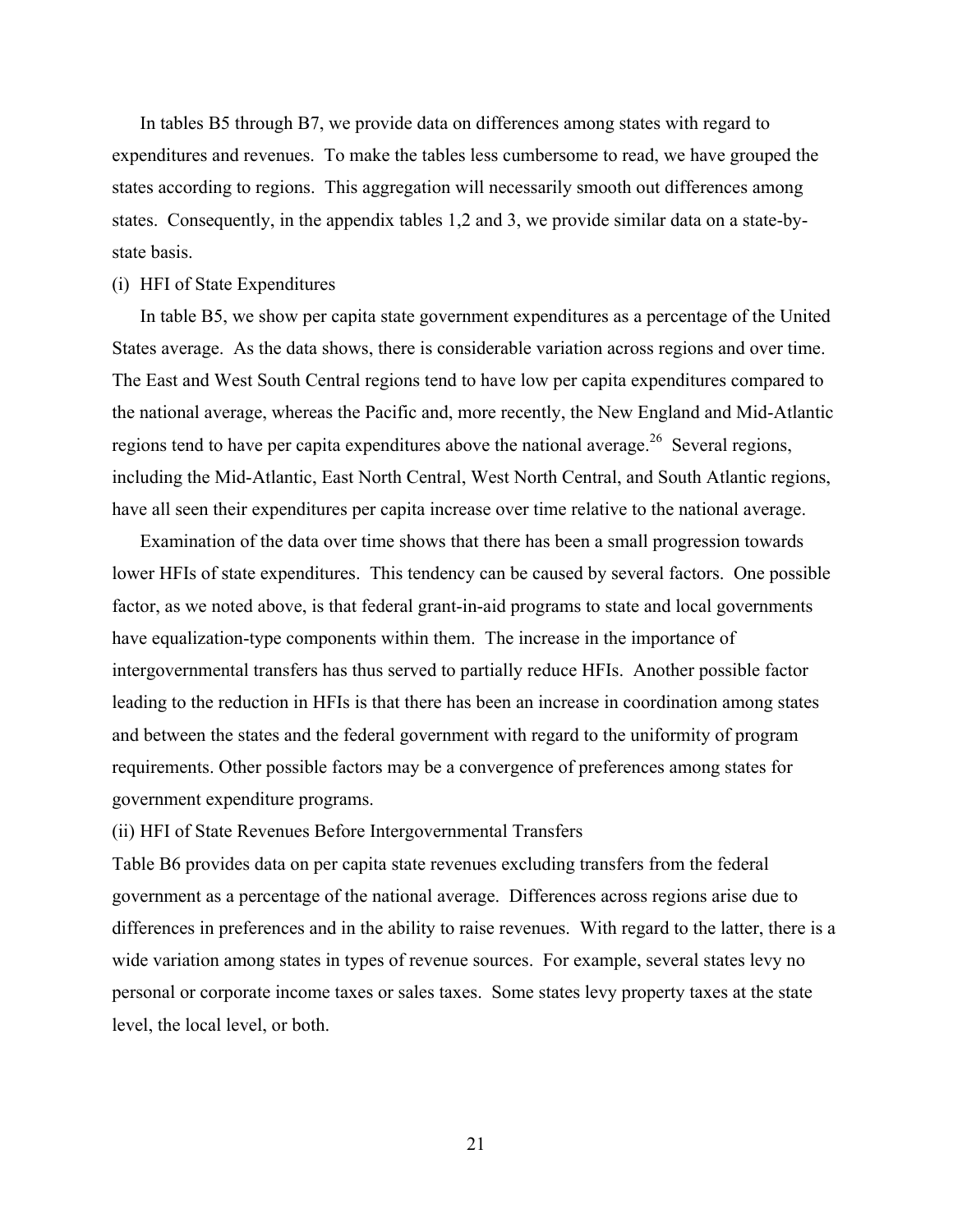| Year | <b>New</b> | Mid             | E. No.  | <b>W. No.</b> | So.             | E. So.  | <b>W. So.</b> | <b>Mountain Pacific</b> |       |
|------|------------|-----------------|---------|---------------|-----------------|---------|---------------|-------------------------|-------|
|      | England    | <b>Atlantic</b> | Central | Central       | <b>Atlantic</b> | Central | Central       |                         |       |
| 1970 | 98.2       | 94.9            | 82.4    | 87.2          | 90.8            | 86.6    | 84.4          | 110.4                   | 161.8 |
| 1971 | 101.0      | 95.7            | 81.8    | 86.2          | 91.4            | 85.3    | 83.4          | 105.4                   | 168.9 |
| 1972 | 100.1      | 100.8           | 83.7    | 85.3          | 92.2            | 83.9    | 84.1          | 104.7                   | 166.9 |
| 1973 | 101.1      | 101.3           | 86.3    | 84.9          | 96.1            | 82.5    | 81.7          | 99.7                    | 168.1 |
| 1974 | 99.1       | 103.8           | 88.7    | 86.9          | 96.5            | 83.2    | 81.8          | 98.9                    | 163.8 |
| 1975 | 94.1       | 103.3           | 90.4    | 87.9          | 96.5            | 83.7    | 82.1          | 100.1                   | 164.4 |
| 1976 | 98.1       | 99.9            | 87.8    | 88.9          | 94.0            | 84.2    | 84.4          | 102.7                   | 160.5 |
| 1977 | 95.4       | 102.5           | 89.3    | 91.8          | 92.8            | 84.2    | 83.7          | 101.5                   | 161.0 |
| 1978 | (NA)       | (NA)            | (NA)    | (NA)          | (NA)            | (NA)    | (NA)          | (NA)                    | (NA)  |
| 1979 | 96.4       | 94.8            | 88.6    | 90.7          | 94.3            | 88.2    | 83.1          | 100.6                   | 163.0 |
| 1980 | 95.5       | 92.1            | 88.3    | 91.5          | 89.2            | 85.8    | 81.8          | 98.6                    | 179.2 |
| 1981 | 93.3       | 92.9            | 86.9    | 83.0          | 89.2            | 83.0    | 80.1          | 101.5                   | 193.6 |
| 1982 | 91.5       | 92.4            | 81.6    | 89.2          | 85.4            | 76.6    | 82.6          | 101.2                   | 202.3 |
| 1983 | 96.1       | 94.2            | 86.2    | 89.1          | 84.4            | 78.5    | 82.4          | 99.9                    | 193.8 |
| 1984 | 96.0       | 95.9            | 86.5    | 91.5          | 83.2            | 77.8    | 80.3          | 102.1                   | 189.6 |
| 1985 | 96.3       | 96.7            | 86.3    | 90.6          | 84.5            | 76.8    | 77.6          | 100.8                   | 193.3 |
| 1986 | 97.0       | 111.8           | 95.1    | 96.0          | 77.6            | 77.7    | 85.2          | 108.8                   | 158.5 |
| 1987 | 88.1       | 89.6            | 77.0    | 79.0          | 76.0            | 67.0    | 239.3         | 87.1                    | 147.0 |
| 1988 | 106.9      | 107.0           | 89.7    | 88.8          | 90.6            | 80.2    | 76.8          | 98.8                    | 164.8 |
| 1989 | (NA)       | (NA)            | (NA)    | (NA)          | (NA)            | (NA)    | (NA)          | (NA)                    | (NA)  |
| 1990 | 110.5      | 104.0           | 87.9    | 89.9          | 91.4            | 80.3    | 77.8          | 99.0                    | 160.0 |
| 1991 | 110.2      | 104.0           | 87.8    | 90.2          | 91.8            | 81.4    | 80.1          | 97.9                    | 158.5 |
| 1992 | 111.1      | 116.6           | 86.0    | 89.8          | 87.6            | 82.7    | 83.2          | 96.5                    | 157.7 |
| 1993 | 111.9      | 110.1           | 89.0    | 85.6          | 89.6            | 83.5    | 85.7          | 96.9                    | 157.0 |
| 1994 | (NA)       | (NA)            | (NA)    | (NA)          | (NA)            | (NA)    | (NA)          | (NA)                    | (NA)  |
| 1995 | 108.5      | 111.5           | 91.6    | 90.9          | 91.9            | 84.7    | 84.1          | 94.9                    | 150.1 |
| 1996 | 107.9      | 108.4           | 91.5    | 90.4          | 93.8            | 86.8    | 83.5          | 96.2                    | 147.1 |
| 1997 | 106.0      | 101.3           | 92.1    | 93.5          | 95.0            | 88.5    | 84.1          | 96.1                    | 145.2 |

**Table B5: State Government Per Capita Expenditures as a Percentage of United States Average**

Source: U.S. Census Bureau, *Statistical Abstract of the United States*.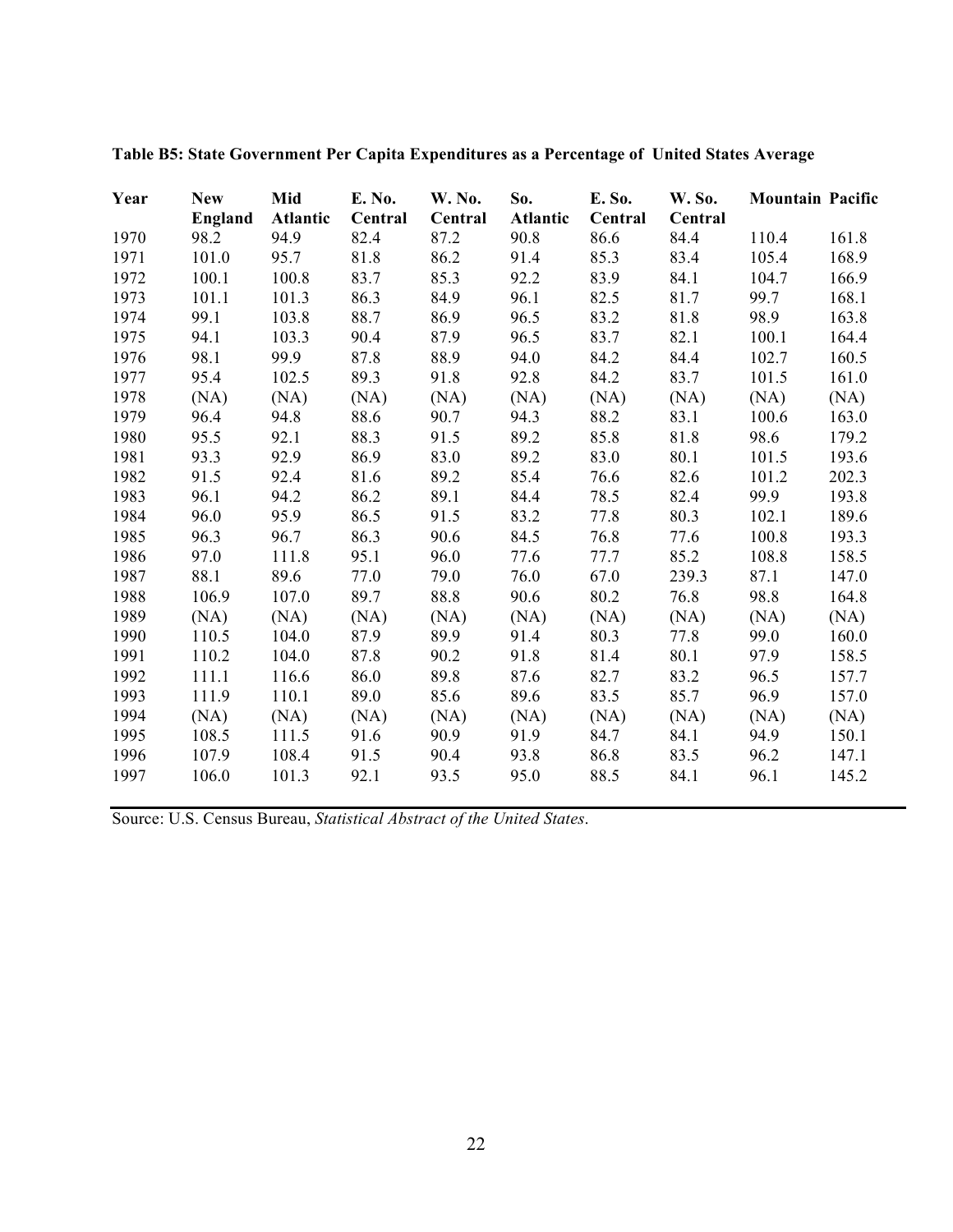The data shows that New England, the Mid-Atlantic, and the Pacific regions have been consistently above the national average in revenues per capita.<sup>27</sup> As was true for per capita expenditures, the East and West South Central regions are considerably below the national average. The New England and West North Central regions have witnessed a considerable increase in revenues per capita compared to the national average whereas the Pacific and Mountain regions have seen a considerable decrease.

### (iii) HFI of State Revenues After Intergovernmental Transfers

In Table B7, we provide data on state per capita revenues including transfers from the federal government as a percentage of the national average. By comparing this data to that of Table B6, we are able to determine whether intergovernmental transfers have had any effect on reducing HFIs on the revenue side. A comparison with Table B6 shows that there has been a slight equalization of revenues per capita because of intergovernmental transfers. One striking anomaly is the Pacific region. In that region, transfers have increased revenues per capita even more above the national average. If we ignore the Pacific region, the equalization among the other regions would likely be more pronounced.

The extent of equalization of revenues can be measured by the coefficient of variation. Tables 2 and 3 in the Appendix provide measures of the coefficient of variation of revenues across states for selected years from 1970 to 1995. As is evident in the tables, the variation in revenues is reduced because of intergovernmental transfers for all years except 1975, where it is slightly higher after transfers.

The data in Tables B6 and B7 show that the New England, Mid-Atlantic, and East and West North Central regions are net contributors to redistribution among regions. Note that the latter two are net contributors despite being below the national average. Also noteworthy is the fact that the East and West South Central regions continue to be well below the national average despite intergovernmental transfers.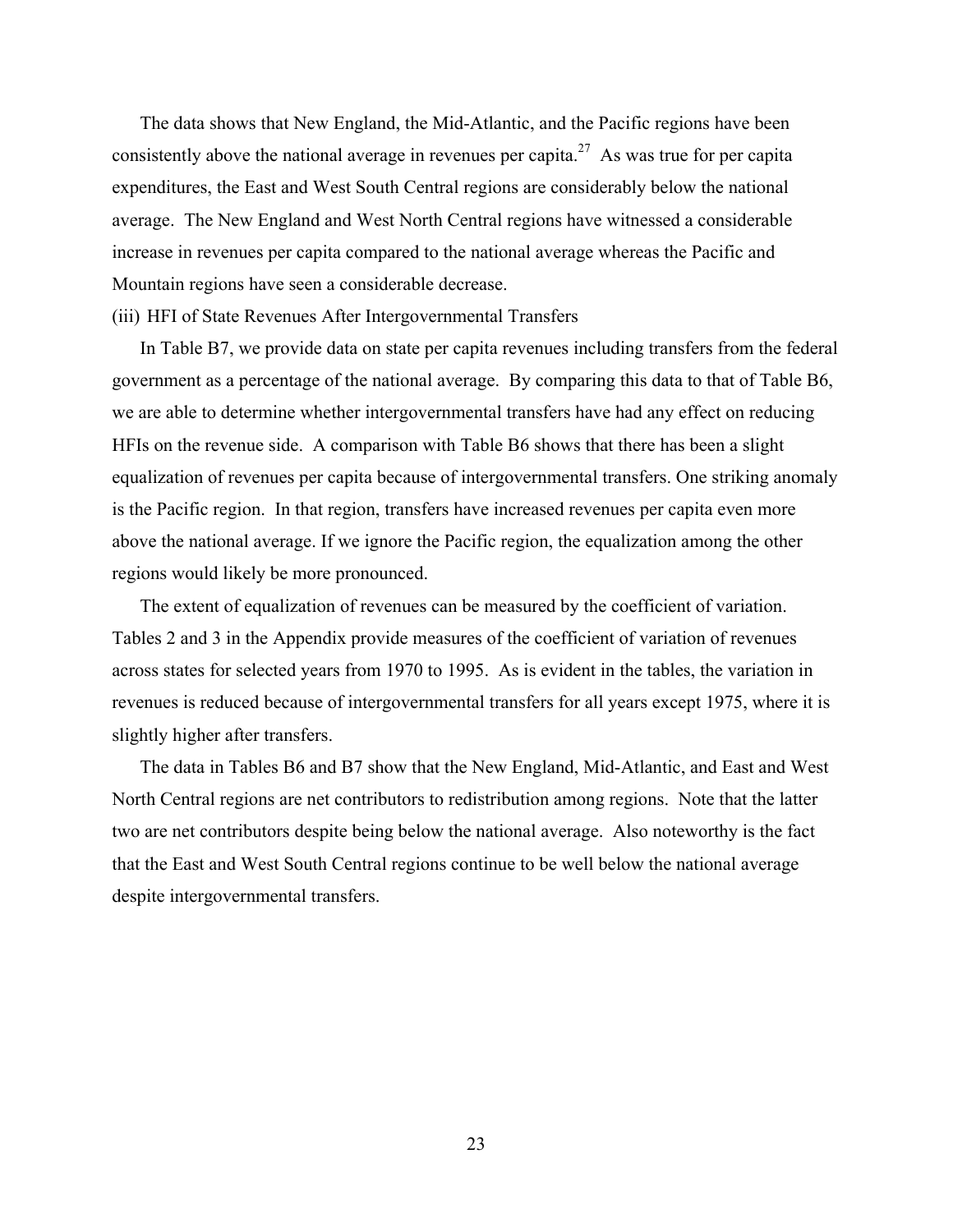|                                         |  |  | Table B6: State Governments Per Capita Revenues, Before Intergovernmental Transfers, as a |  |
|-----------------------------------------|--|--|-------------------------------------------------------------------------------------------|--|
| Percentage of the United States Average |  |  |                                                                                           |  |

| Year | <b>New</b> | Mid             | E. No.  | W. No.  | So.             | E. So.  | W. So.  | <b>Mountain Pacific</b> |       |
|------|------------|-----------------|---------|---------|-----------------|---------|---------|-------------------------|-------|
|      | England    | <b>Atlantic</b> | Central | Central | <b>Atlantic</b> | Central | Central |                         |       |
| 1970 | 99.7       | 112.1           | 96.1    | 91.7    | 93.2            | 84.3    | 85.5    | 107.8                   | 129.7 |
| 1971 | 101.5      | 112.4           | 97.4    | 92.5    | 95.5            | 85.0    | 88.3    | 110.3                   | 117.2 |
| 1972 | 106.7      | 114.0           | 96.6    | 93.2    | 95.3            | 84.8    | 87.3    | 106.0                   | 116.1 |
| 1973 | 108.6      | 118.2           | 97.2    | 95.5    | 96.6            | 85.6    | 84.1    | 101.5                   | 112.6 |
| 1974 | 103.8      | 115.9           | 97.9    | 101.0   | 95.4            | 85.5    | 86.9    | 102.4                   | 111.3 |
| 1975 | 97.6       | 111.7           | 96.4    | 97.8    | 93.9            | 86.2    | 87.9    | 108.1                   | 120.4 |
| 1976 | 105.0      | 113.0           | 93.6    | 96.4    | 90.3            | 84.0    | 90.3    | 106.0                   | 121.4 |
| 1977 | 103.9      | 115.4           | 95.4    | 95.2    | 89.9            | 84.7    | 87.2    | 103.4                   | 124.8 |
| 1978 | (NA)       | (NA)            | (NA)    | (NA)    | (NA)            | (NA)    | (NA)    | (NA)                    | (NA)  |
| 1979 | 102.8      | 106.0           | 96.6    | 96.1    | 91.8            | 85.9    | 87.9    | 107.5                   | 125.6 |
| 1980 | 102.9      | 105.9           | 93.7    | 96.6    | 88.6            | 81.3    | 90.9    | 105.5                   | 134.6 |
| 1981 | 102.9      | 104.3           | 90.9    | 92.5    | 87.1            | 84.3    | 95.5    | 106.2                   | 136.3 |
| 1982 | 109.0      | 109.6           | 91.1    | 94.8    | 89              | 81.8    | 101.3   | 115.9                   | 107.6 |
| 1983 | 111.4      | 112.2           | 93.4    | 97.5    | 86.9            | 80.7    | 87.1    | 104.8                   | 126.1 |
| 1984 | 113.3      | 105.1           | 99.3    | 99.0    | 86.8            | 81.5    | 83.6    | 106.3                   | 125.1 |
| 1985 | 114.6      | 118.1           | 95.2    | 95.1    | 86.3            | 79.0    | 85.1    | 103.8                   | 122.9 |
| 1986 | 122.4      | 119.8           | 95.4    | 92.3    | 86.4            | 78.7    | 80.4    | 101.6                   | 122.9 |
| 1987 | 126.9      | 123.3           | 95.6    | 92.1    | 87.4            | 78.2    | 74.1    | 98.9                    | 123.5 |
| 1988 | 123.0      | 120.3           | 95.6    | 95.8    | 90.7            | 79.1    | 79.5    | 98.8                    | 117.2 |
| 1989 | (NA)       | (NA)            | (NA)    | (NA)    | (NA)            | (NA)    | (NA)    | (NA)                    | (NA)  |
| 1990 | 124.0      | 120.5           | 97.6    | 98.2    | 92.8            | 63.5    | 80.3    | 102.1                   | 121.1 |
| 1991 | 121.2      | 116.5           | 94.7    | 97.2    | 89.3            | 83.4    | 80.4    | 98.9                    | 118.4 |
| 1992 | 125.3      | 125.8           | 92.0    | 95.6    | 87.5            | 82.3    | 79.4    | 97.1                    | 115.0 |
| 1993 | 125.2      | 119.8           | 93.9    | 96.4    | 89.0            | 82.4    | 80.2    | 99.8                    | 113.3 |
| 1994 | 123.2      | 118.7           | 96.4    | 98.1    | 90.9            | 83.9    | 79.2    | 98.6                    | 110.9 |
| 1995 | 124.4      | 119.0           | 99.3    | 96.1    | 91.4            | 84.6    | 78.5    | 93.2                    | 113.5 |
| 1996 | 125.3      | 114.9           | 98.8    | 97.6    | 91.9            | 84.3    | 78.5    | 93.5                    | 115.1 |
| 1997 | 124.0      | 114.4           | 99.3    | 101.4   | 90.3            | 83.2    | 80.2    | 93.9                    | 113.4 |

Source: U.S. Census Bureau, *Statistical Abstract of the United States*.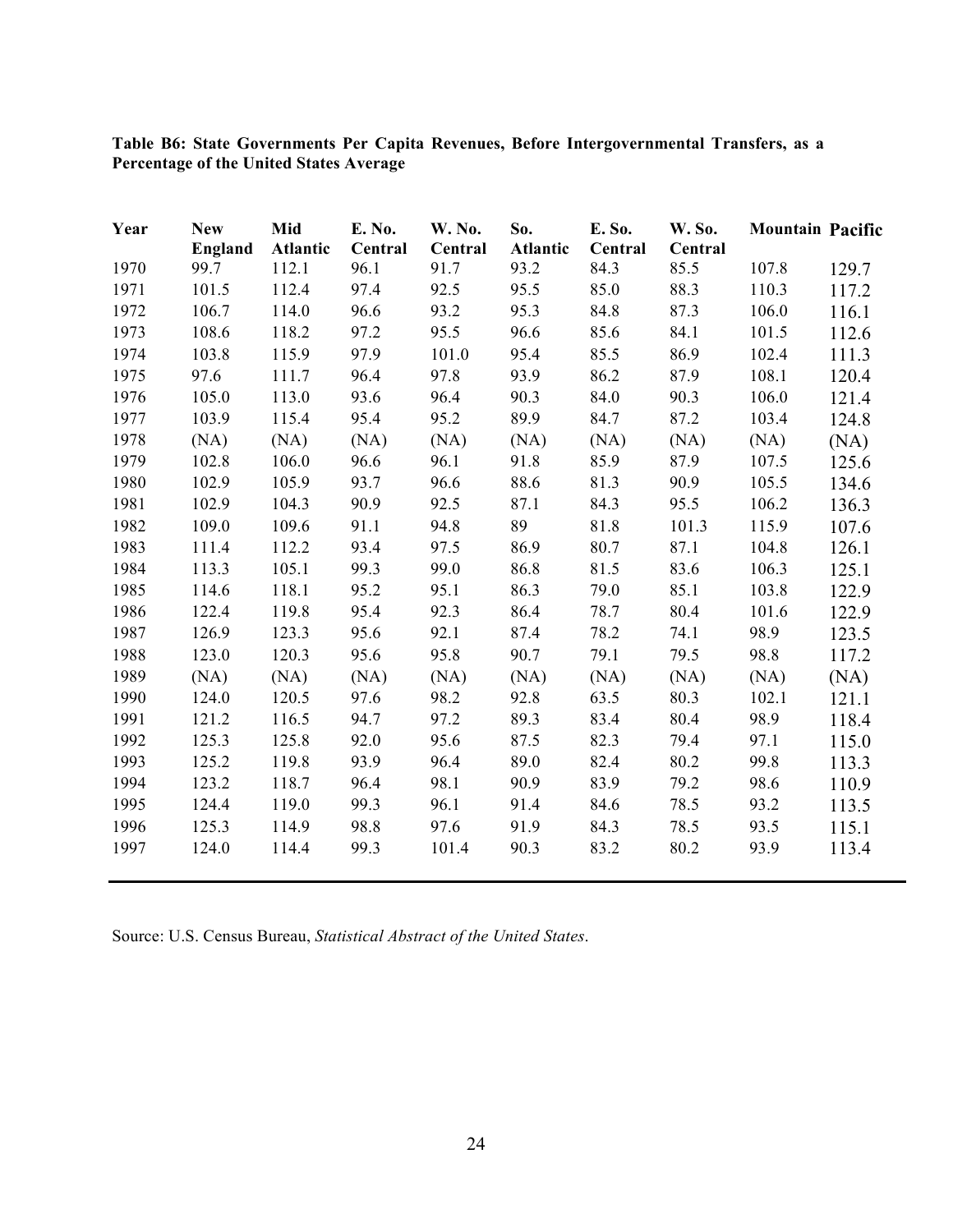**Table B7: State Governments Per Capita Revenues, After Intergovernmental Transfers, as a Percentage of the United States Average**

| Year | <b>New</b> | Mid             | Е.      | No. W.  | No. So.         | E.      | So. W.  | So. Mountain Pacific |       |
|------|------------|-----------------|---------|---------|-----------------|---------|---------|----------------------|-------|
|      | England    | <b>Atlantic</b> | Central | Central | <b>Atlantic</b> | Central | Central |                      |       |
| 1970 | 81.4       | 80.8            | 75.7    | 77.6    | 78.8            | 74.4    | 77.4    | 99.1                 | 254.7 |
| 1971 | 95.7       | 92.6            | 85.6    | 89.1    | 93.3            | 88.0    | 87.8    | 112.2                | 155.6 |
| 1972 | 99.4       | 97.7            | 88.4    | 88.0    | 94.4            | 86.3    | 89.6    | 109.5                | 146.8 |
| 1973 | 101.1      | 103.4           | 89.7    | 89.5    | 95.8            | 87.2    | 86.3    | 105.3                | 141.5 |
| 1974 | 99.0       | 101.6           | 92.1    | 92.6    | 95.7            | 85.9    | 87.1    | 104.0                | 142.1 |
| 1975 | 95.4       | 96.8            | 89.0    | 93.5    | 95.4            | 86.0    | 87.1    | 107.0                | 149.9 |
| 1976 | 97.1       | 94.4            | 86.5    | 91.0    | 90.8            | 83.2    | 86.8    | 105.6                | 164.7 |
| 1977 | 95.4       | 98.5            | 87.3    | 90.5    | 90.4            | 83.3    | 84.0    | 103.7                | 166.9 |
| 1978 | (NA)       | (NA)            | (NA)    | (NA)    | (NA)            | (NA)    | (NA)    | (NA)                 | (NA)  |
| 1979 | 95.2       | 94.2            | 88.1    | 88.4    | 92.8            | 84.9    | 85.2    | 104.6                | 166.6 |
| 1980 | 89.4       | 88.2            | 80.2    | 86.6    | 84.7            | 77.5    | 81.9    | 98.0                 | 213.5 |
| 1981 | 82.9       | 81.7            | 74.7    | 80.0    | 79.3            | 73.3    | 78.8    | 94.9                 | 254.3 |
| 1982 | 83.5       | 84.5            | 72.1    | 78.4    | 77.3            | 68.5    | 78.6    | 101.0                | 256.1 |
| 1983 | 91.1       | 92.5            | 80.0    | 84.3    | 82.5            | 72.5    | 76.8    | 100.1                | 220.3 |
| 1984 | 92.7       | 98.4            | 85.4    | 86.7    | 83.1            | 73.8    | 74.8    | 100.4                | 204.7 |
| 1985 | 94.7       | 99.7            | 83.9    | 85.2    | 85.0            | 74.1    | 77.2    | 100.8                | 199.4 |
| 1986 | 98.9       | 102.9           | 85.8    | 83.9    | 85.4            | 74.9    | 76.0    | 100.5                | 191.7 |
| 1987 | 105.1      | 109.1           | 88.5    | 85.7    | 89.1            | 75.8    | 76.0    | 98.9                 | 171.8 |
| 1988 | 103.5      | 106.1           | 87.5    | 88.0    | 89.7            | 77.3    | 77.2    | 97.1                 | 173.6 |
| 1989 | (NA)       | (NA)            | (NA)    | (NA)    | (NA)            | (NA)    | (NA)    | (NA)                 | (NA)  |
| 1990 | 104.3      | 105.5           | 88.4    | 90.0    | 91.7            | 69.6    | 80.7    | 101.0                | 168.8 |
| 1991 | 101.5      | 102.8           | 86.2    | 89.6    | 88.6            | 81.9    | 80.2    | 97.0                 | 172.2 |
| 1992 | 107.0      | 113.0           | 84.5    | 88.5    | 88.4            | 82.1    | 81.8    | 95.8                 | 158.9 |
| 1993 | 105.4      | 107.4           | 86.1    | 89.3    | 88.3            | 81.8    | 83.0    | 97.5                 | 161.3 |
| 1994 | 105.7      | 106.9           | 89.7    | 91.9    | 91.5            | 83.4    | 82.9    | 98.3                 | 149.7 |
| 1995 | 107.5      | 110.4           | 90.8    | 90.1    | 91.1            | 83.9    | 83.4    | 94.1                 | 148.7 |
| 1996 | 107.2      | 107.8           | 90.9    | 89.9    | 93.2            | 86.3    | 83.0    | 95.6                 | 146.1 |
| 1997 | 102.9      | 104.4           | 89.0    | 90.9    | 91.4            | 84.2    | 82.3    | 94.0                 | 160.8 |

Source: U.S. Census Bureau, *Statistical Abstract of the United States*.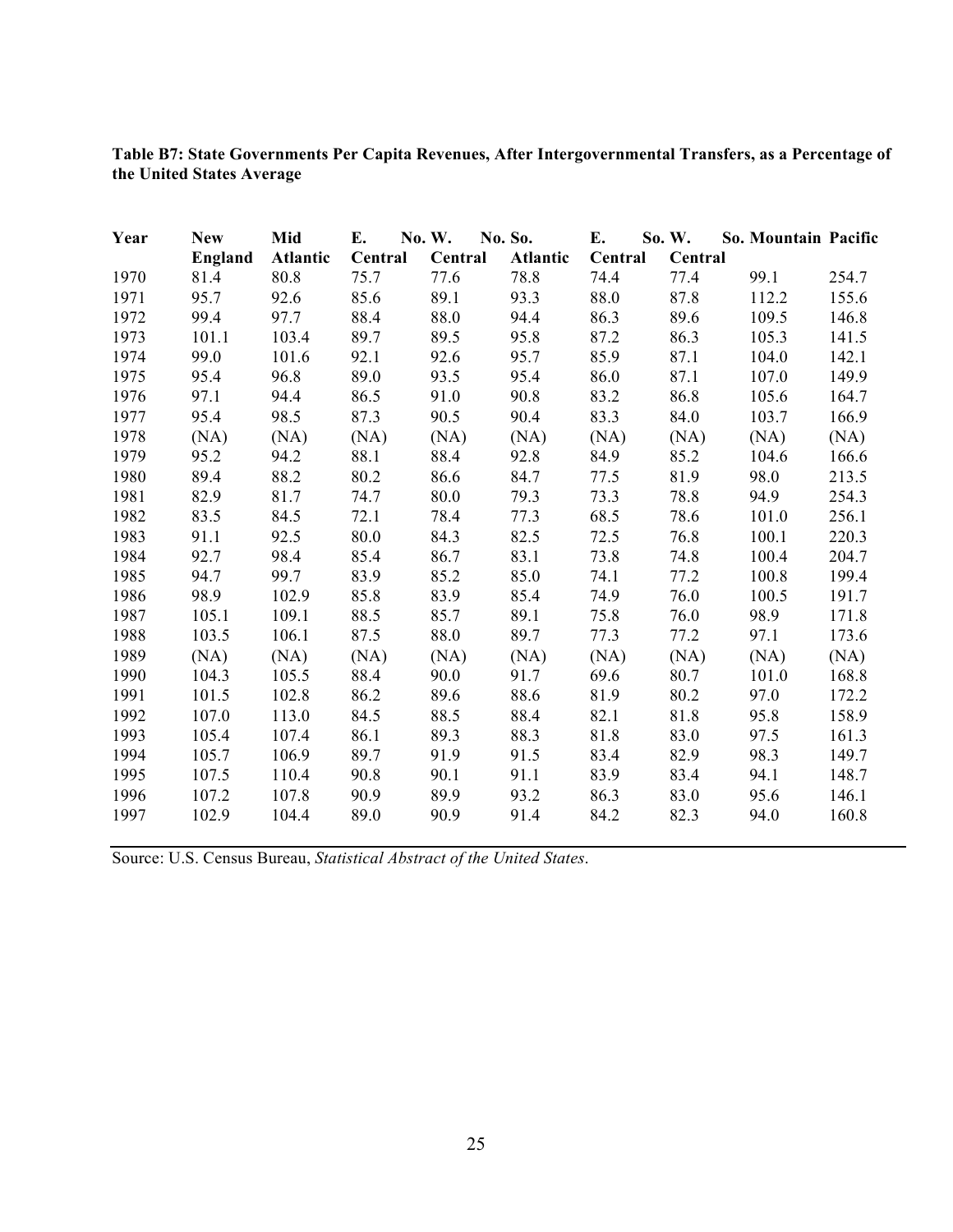## **APPENDIX TO SECTION B**

### **Appendix B, Table 1: State Government Per Capita Expenditures as a Percentage of the United States Average, Selected Years**

| Year                  |                           | 1970  | 1975  | 1980  | 1985  | 1990  | 1995  |
|-----------------------|---------------------------|-------|-------|-------|-------|-------|-------|
| <b>New England</b>    |                           |       |       |       |       |       |       |
|                       | Maine                     | 90.2  | 101.3 | 91.3  | 90.1  | 101.3 | 100.2 |
|                       | New Hampshire             | 68.6  | 77.3  | 71.7  | 62.4  | 68.6  | 80.2  |
|                       | Vermont                   | 139.6 | 127.1 | 106.9 | 109.7 | 118.0 | 107.4 |
|                       | Massachusetts             | 94.5  | 108.9 | 105.1 | 107.4 | 128.4 | 122.0 |
|                       | Rhode Island              | 99.3  | 103.1 | 112.3 | 113.5 | 124.3 | 121.1 |
|                       | Connecticut               | 96.9  | 47.2  | 85.5  | 94.4  | 122.5 | 120.2 |
| Mid-Atlantic          |                           |       |       |       |       |       |       |
|                       | New York                  | 121.3 | 126.2 | 109.3 | 115.4 | 125.3 | 127.2 |
|                       | New Jersey                | 72.9  | 86.0  | 88.9  | 96.4  | 105.9 | 112.7 |
|                       | Pennsylvania              | 90.4  | 97.7  | 78.1  | 78.3  | 81.0  | 94.5  |
|                       | <b>East North Central</b> |       |       |       |       |       |       |
|                       | Ohio                      | 62.4  | 73.8  | 73.3  | 80.6  | 85.7  | 85.6  |
|                       | Indiana                   | 70.0  | 74.2  | 72.8  | 74.1  | 81.7  | 83.7  |
|                       | Illinois                  | 82.3  | 93.0  | 86.9  | 78.8  | 79.5  | 82.9  |
|                       | Michigan                  | 93.0  | 103.0 | 102.0 | 95.1  | 95.4  | 110.0 |
|                       | Wisconsin                 | 104.3 | 107.6 | 106.5 | 103.0 | 97.3  | 96.2  |
|                       | <b>West North Central</b> |       |       |       |       |       |       |
|                       | Minnesota                 | 105.3 | 108.3 | 111.7 | 109.9 | 107.9 | 108.7 |
|                       | Iowa                      | 91.6  | 89.8  | 95.9  | 90.2  | 96.9  | 94.3  |
|                       | Missouri                  | 72.9  | 67.8  | 66.1  | 66.5  | 68.3  | 72.6  |
|                       | North Dakota              | 104.3 | 106.4 | 117.4 | 129.3 | 112.6 | 108.2 |
|                       | South Dakota              | 84.7  | 86.8  | 92.7  | 83.8  | 83.5  | 82.4  |
|                       | Nebraska                  | 71.2  | 77.1  | 76.7  | 79.2  | 80.9  | 84.6  |
|                       | Kansas                    | 80.3  | 78.9  | 80.0  | 75.3  | 79.2  | 85.4  |
| <b>South Atlantic</b> |                           |       |       |       |       |       |       |
|                       | Delaware                  | 139.1 | 129.4 | 123.8 | 123.7 | 135.8 | 128.0 |
|                       | Maryland                  | 89.9  | 111.4 | 101.0 | 89.4  | 93.3  | 86.8  |
|                       | Virginia                  | 77.9  | 89.1  | 82.7  | 78.0  | 87.1  | 80.2  |
|                       | West Virginia             | 105.8 | 99.4  | 104.3 | 88.3  | 89.3  | 100.5 |
|                       | North Carolina            | 83.0  | 86.2  | 81.7  | 77.0  | 85.9  | 88.1  |
|                       | South Carolina            | 78.9  | 95.8  | 80.7  | 80.9  | 88.1  | 91.4  |
|                       | Georgia                   | 79.6  | 81.7  | 75.2  | 72.9  | 79.8  | 83.5  |
|                       | Florida                   | 71.7  | 78.9  | 64.6  | 65.7  | 72.1  | 76.8  |
|                       | <b>East South Central</b> |       |       |       |       |       |       |
|                       | Kentucky                  | 91.8  | 87.2  | 103.4 | 82.2  | 93.6  | 89.5  |
|                       | Tennessee                 | 74.1  | 76.0  | 69.4  | 64.9  | 73.1  | 81.2  |
|                       | Alabama                   | 86.8  | 82.5  | 82.7  | 84.8  | 82.9  | 83.7  |
|                       | Mississippi               | 93.5  | 88.9  | 87.7  | 75.4  | 76.1  | 84.3  |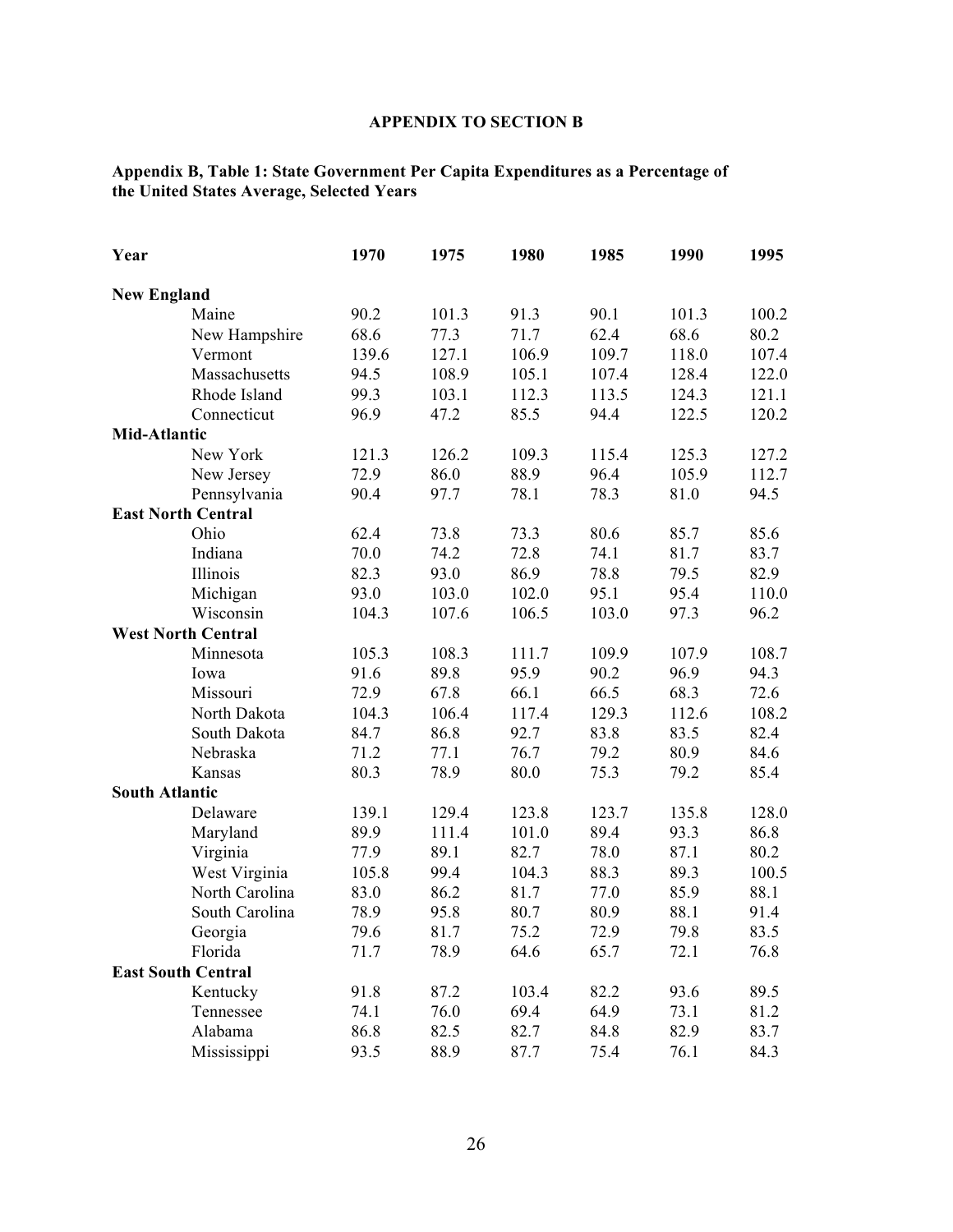## **Appendix B, Table 1 (Continued): State Government Per Capita Expenditures as a Percentage of the United States Average, Selected Years**

| Year     |                           | 1970  | 1975  | 1980  | 1985  | 1990  | 1995  |
|----------|---------------------------|-------|-------|-------|-------|-------|-------|
|          | <b>West South Central</b> |       |       |       |       |       |       |
|          | Arkansas                  | 54.7  | 78.2  | 63.3  | 63.1  | 62.9  | 82.8  |
|          | Louisiana                 | 98.6  | 99.3  | 95.4  | 90.0  | 91.6  | 102.6 |
|          | Oklahoma                  | 97.6  | 82.5  | 85.2  | 81.4  | 80.9  | 78.3  |
|          | Texas                     | 68.3  | 68.4  | 68.3  | 65.9  | 63.1  | 72.9  |
| Mountain |                           |       |       |       |       |       |       |
|          | Montana                   | 104.0 | 92.7  | 98.6  | 98.1  | 93.7  | 99.8  |
|          | Idaho                     | 95.9  | 95.2  | 87.2  | 76.9  | 82.4  | 85.4  |
|          | Wyoming                   | 142.4 | 117.0 | 137.3 | 164.9 | 148.3 | 127.5 |
|          | Colorado                  | 91.4  | 92.9  | 80.2  | 80.9  | 77.5  | 76.2  |
|          | New Mexico                | 123.0 | 109.0 | 115.0 | 121.0 | 117.0 | 118.0 |
|          | Arizona                   | 99.3  | 95.5  | 80.9  | 82.0  | 93.2  | 79.3  |
|          | Utah                      | 110.0 | 97.7  | 98.2  | 95.8  | 91.3  | 91.5  |
|          | Nevada                    | 117.0 | 101.0 | 91.9  | 86.6  | 89.3  | 82.1  |
| Pacific  |                           |       |       |       |       |       |       |
|          | Washington                | 101.2 | 108.2 | 115.0 | 119.2 | 118.9 | 132.9 |
|          | Oregon                    | 100.7 | 95.3  | 102.0 | 91.2  | 88.8  | 102.3 |
|          | California                | 114.4 | 104.9 | 111.7 | 106.8 | 107.0 | 100.9 |
|          | Alaska                    | 271.9 | 329.8 | 433.6 | 543.7 | 353.3 | 283.8 |
|          | Hawaii                    | 203.1 | 182.1 | 143.3 | 121.4 | 145.2 | 154.3 |
|          |                           |       |       |       |       |       |       |

Source: U.S. Census Bureau, *Statistical Abstract of the United States*, Selected Years.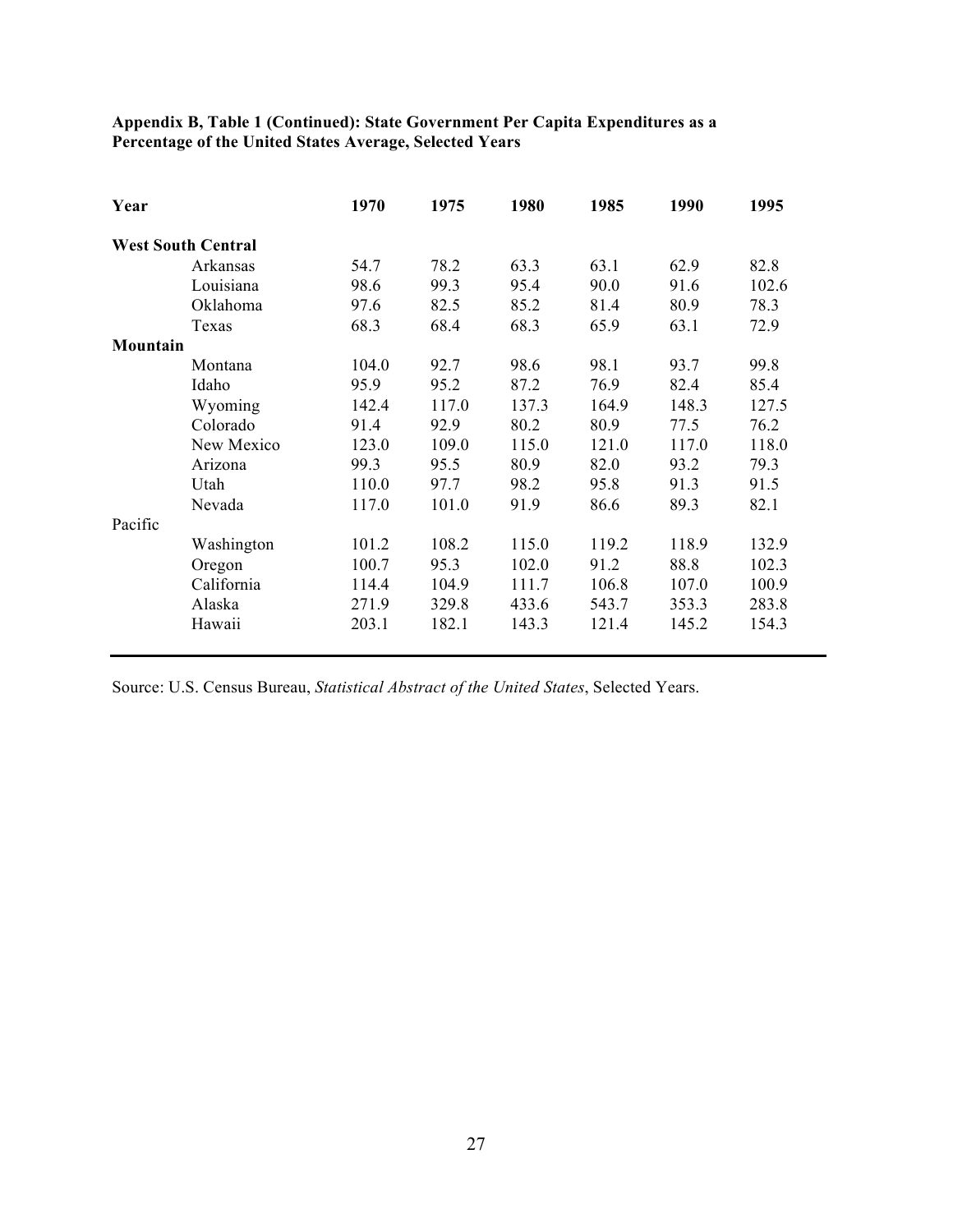## **Appendix B, Table 2: State Government Per Capita Revenues, Before Intergovernmental Transfers, as a Percentage of the United States Average, Selected Years**

| Year                  |                           | 1970  | 1975  | 1980  | 1985  | 1990  | 1995  |
|-----------------------|---------------------------|-------|-------|-------|-------|-------|-------|
| <b>New England</b>    |                           |       |       |       |       |       |       |
|                       | Maine                     | 79.9  | 88.9  | 80.5  | 85.2  | 102.9 | 102.2 |
|                       | New Hampshire             | 70.7  | 92.8  | 76.5  | 83.2  | 102.1 | 97.5  |
|                       | Vermont                   | 52.1  | 60.4  | 51.2  | 54.5  | 59.1  | 73.4  |
|                       | Massachusetts             | 115.4 | 129.2 | 100.7 | 106.9 | 116.4 | 112.0 |
|                       | Rhode Island              | 79.1  | 93.5  | 93.8  | 99.3  | 111.0 | 111.8 |
|                       | Connecticut               | 90.9  | 105.9 | 105.7 | 114.9 | 118.4 | 129.1 |
| <b>Mid-Atlantic</b>   |                           |       |       |       |       |       |       |
|                       | New York                  | 109.7 | 125.0 | 100.3 | 116.9 | 127.2 | 121.3 |
|                       | New Jersey                | 65.6  | 77.2  | 83.2  | 102.8 | 109.5 | 120.2 |
|                       | Pennsylvania              | 76.4  | 95.7  | 81.5  | 78.3  | 81.2  | 94.3  |
|                       | <b>East North Central</b> |       |       |       |       |       |       |
|                       | Ohio                      | 57.1  | 72.8  | 64.0  | 78.7  | 81.1  | 85.0  |
|                       | Indiana                   | 70.1  | 91.0  | 71.3  | 73.4  | 88.1  | 89.9  |
|                       | Illinois                  | 81.3  | 95.1  | 82.5  | 74.0  | 82.8  | 83.9  |
|                       | Michigan                  | 90.0  | 98.3  | 92.8  | 93.8  | 96.6  | 115.8 |
|                       | Wisconsin                 | 102.2 | 115.0 | 99.3  | 96.4  | 101.9 | 102.2 |
|                       | <b>West North Central</b> |       |       |       |       |       |       |
|                       | Minnesota                 | 94.2  | 130.2 | 112.4 | 114.9 | 115.3 | 116.7 |
|                       | Iowa                      | 79.5  | 96.2  | 86.5  | 77.8  | 94.5  | 96.6  |
|                       | Missouri                  | 57.1  | 66.1  | 58.2  | 63.0  | 70.2  | 70.2  |
|                       | North Dakota              | 91.8  | 135.7 | 117.8 | 121.5 | 107.4 | 103.5 |
|                       | South Dakota              | 68.5  | 76.1  | 72.7  | 64.8  | 71.4  | 71.4  |
|                       | Nebraska                  | 68.2  | 75.5  | 76.7  | 67.7  | 79.7  | 86.5  |
|                       | Kansas                    | 69.4  | 86.7  | 76.3  | 72.5  | 80.0  | 89.5  |
| <b>South Atlantic</b> |                           |       |       |       |       |       |       |
|                       | Delaware                  | 126.4 | 154.5 | 131.5 | 154.4 | 156.1 | 145.4 |
|                       | Maryland                  | 91.9  | 108.8 | 99.3  | 93.7  | 101.1 | 93.5  |
|                       | Virginia                  | 73.4  | 90.8  | 78.8  | 79.3  | 89.1  | 88.4  |
|                       | West Virginia             | 74.2  | 98.2  | 85.6  | 84.3  | 92.7  | 89.9  |
|                       | North Carolina            | 77.7  | 86.3  | 75.3  | 74.7  | 84.6  | 89.7  |
|                       | South Carolina            | 71.1  | 92.2  | 76.2  | 76.6  | 86.3  | 87.5  |
|                       | Georgia                   | 67.8  | 76.5  | 66.0  | 66.7  | 74.2  | 80.6  |
|                       | Florida                   | 68.2  | 81.0  | 65.0  | 61.6  | 74.3  | 80.0  |
|                       | <b>East South Central</b> |       |       |       |       |       |       |
|                       | Kentucky                  | 73.7  | 95.5  | 82.6  | 77.9  | 87.2  | 89.8  |
|                       | Tennessee                 | 59.6  | 69.4  | 58.6  | 57.8  | 65.4  | 73.3  |
|                       | Alabama                   | 69.1  | 81.7  | 70.3  | 73.6  | 37.1  | 80.7  |
|                       | Mississippi               | 40.0  | 47.1  | 36.7  | 30.5  | 34.5  | 44.5  |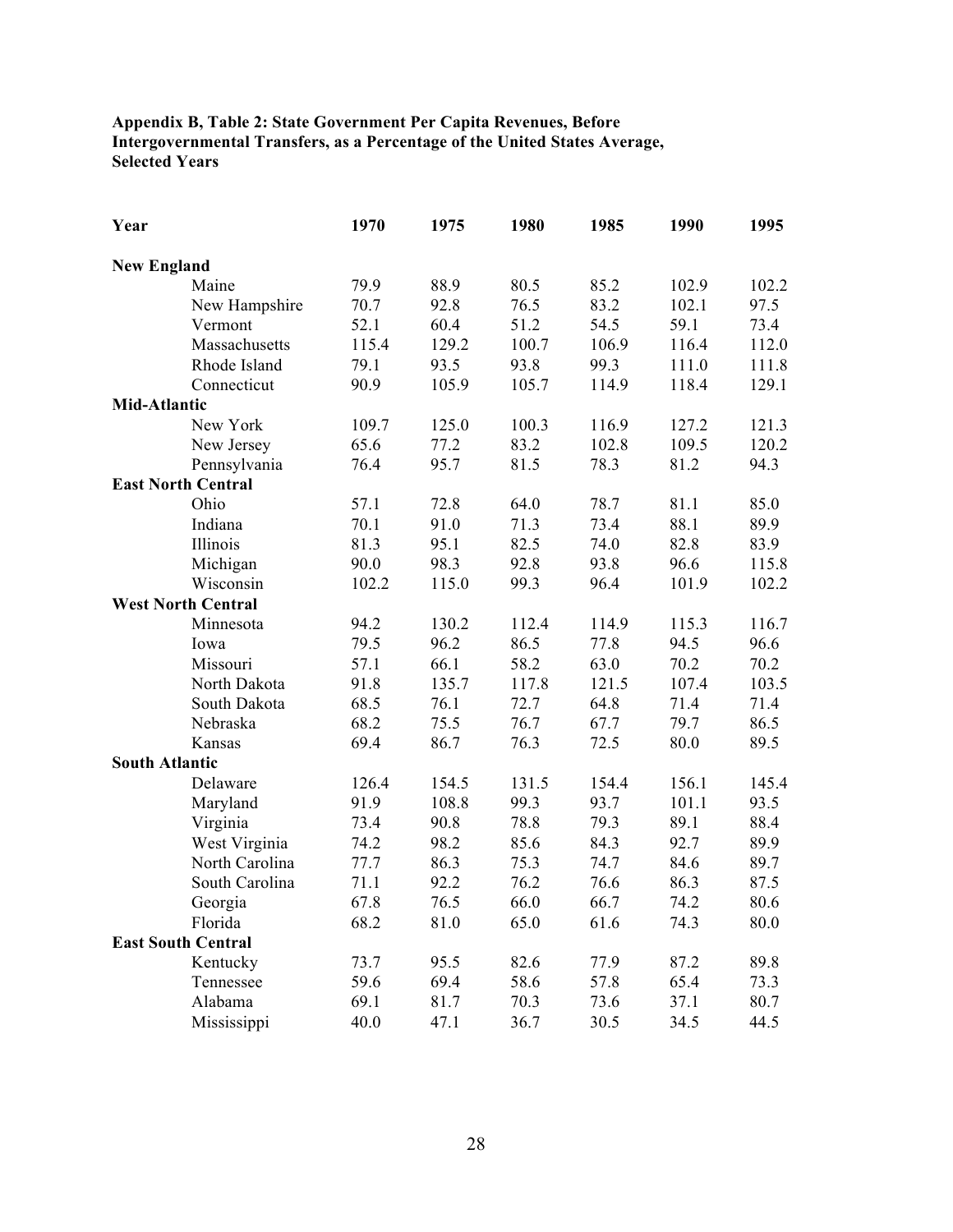**Appendix B, Table 2 (Continued): State Government Per Capita Revenues, Before Intergovernmental Transfers, as a Percentage of the United States Average, Selected Years**

| Year                            |            | 1970   | 1975  | 1980  | 1985  | 1990  | 1995  |
|---------------------------------|------------|--------|-------|-------|-------|-------|-------|
| <b>West South Central</b>       |            |        |       |       |       |       |       |
|                                 | Arkansas   | 60     | 74.4  | 69.1  | 65.8  | 71.7  | 77.8  |
|                                 | Louisiana  | 88.1   | 105.9 | 94.5  | 88.4  | 89.5  | 87.2  |
|                                 | Oklahoma   | 77.5   | 88.5  | 88.7  | 89    | 85.2  | 80.4  |
|                                 | Texas      | 62.5   | 77.2  | 72.2  | 67.2  | 66.3  | 70    |
| Mountain                        |            |        |       |       |       |       |       |
|                                 | Montana    | 69.9   | 89.5  | 84.2  | 86    | 92.8  | 93    |
|                                 | Idaho      | 74.3   | 93    | 76.6  | 69.2  | 86.2  | 88.8  |
|                                 | Wyoming    | 101.9  | 117.5 | 135   | 185.1 | 146.9 | 104.3 |
|                                 | Colorado   | 78.4   | 95.4  | 79.7  | 71.6  | 77.7  | 74.8  |
|                                 | New Mexico | 107.8  | 133.8 | 136.7 | 134.1 | 125.8 | 124.2 |
|                                 | Arizona    | 92     | 104.1 | 84.8  | 83    | 89.8  | 81.6  |
|                                 | Utah       | 86.3   | 90.6  | 82.6  | 82.6  | 86.1  | 91.8  |
|                                 | Nevada     | 101.1  | 115.5 | 84.8  | 88.7  | 91.7  | 92.1  |
| Pacific                         |            |        |       |       |       |       |       |
|                                 | Washington | 101.7  | 111.1 | 101.4 | 94    | 110   | 115.6 |
|                                 | Oregon     | 76.6   | 96    | 93.1  | 84.1  | 85.3  | 96.4  |
|                                 | California | 92.8   | 112.6 | 108.3 | 97.2  | 103.4 | 98.7  |
|                                 | Alaska     | 1015.9 | 228.3 | 749.2 | 713.9 | 443.8 | 340.2 |
|                                 | Hawaii     | 151.2  | 177.4 | 149.6 | 128.5 | 168.7 | 166.4 |
| <b>Coefficient of Variation</b> |            | 1.336  | 0.300 | 0.962 | 0.923 | 0.556 | 0.403 |

Source: U.S. Census Bureau, Statistical Abstract of the United States, Selected Years.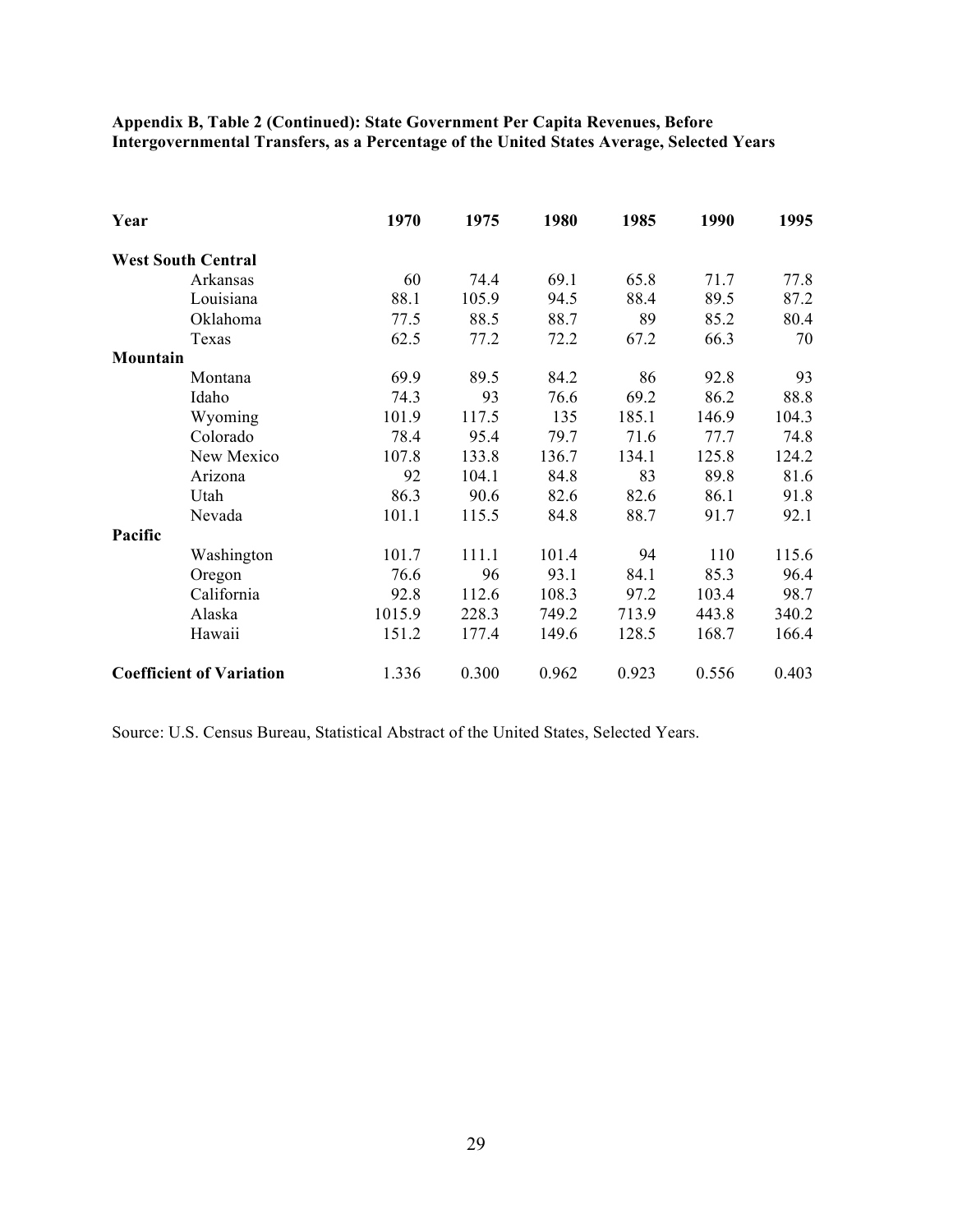## **Appendix B, Table 3: State Government Per Capita Revenues, After Intergovernmental Transfers, as a Percentage of the United States Average, Selected Years**

| Year                  |                           | 1970  | 1975  | 1980  | 1985  | 1990  | 1995  |
|-----------------------|---------------------------|-------|-------|-------|-------|-------|-------|
| <b>New England</b>    |                           |       |       |       |       |       |       |
|                       | Maine                     | 75.6  | 97.9  | 87.7  | 90.7  | 102.9 | 100.2 |
|                       | New Hampshire             | 56.5  | 66.6  | 61.1  | 61.1  | 62.6  | 80.2  |
|                       | Vermont                   | 114.9 | 124.8 | 103.2 | 105.1 | 113.0 | 107.4 |
|                       | Massachusetts             | 81.9  | 94.4  | 98.4  | 102.0 | 116.0 | 122.0 |
|                       | Rhode Island              | 86.0  | 102.7 | 104.9 | 109.8 | 114.0 | 121.1 |
|                       | Connecticut               | 77.6  | 83.5  | 83.8  | 103.0 | 117.0 | 120.0 |
| <b>Mid-Atlantic</b>   |                           |       |       |       |       |       |       |
|                       | New York                  | 106.7 | 121.1 | 105.1 | 120.3 | 129.4 | 127.2 |
|                       | New Jersey                | 63.6  | 77.8  | 81.3  | 100.0 | 105.0 | 113.0 |
|                       | Pennsylvania              | 74.1  | 90.4  | 79.5  | 80.3  | 82.0  | 94.5  |
|                       | <b>East North Central</b> |       |       |       |       |       |       |
|                       | Ohio                      | 56.7  | 70.2  | 63.8  | 78.6  | 81.7  | 85.6  |
|                       | Indiana                   | 66.4  | 80.6  | 65.9  | 73.8  | 85.7  | 83.7  |
|                       | Illinois                  | 78.4  | 90.0  | 80.9  | 76.2  | 80.9  | 82.9  |
|                       | Michigan                  | 85.8  | 96.3  | 92.9  | 95.4  | 94.1  | 110.0 |
|                       | Wisconsin                 | 94.4  | 106.0 | 99.5  | 97.9  | 99.6  | 96.2  |
|                       | <b>West North Central</b> |       |       |       |       |       |       |
|                       | Minnesota                 | 93.1  | 121.0 | 108.0 | 113.0 | 112.0 | 109.0 |
|                       | Iowa                      | 78.2  | 90.8  | 84.9  | 79.3  | 93.2  | 94.3  |
|                       | Missouri                  | 62.1  | 66.9  | 62.4  | 65.7  | 69.5  | 72.6  |
|                       | North Dakota              | 94.4  | 128.2 | 116.2 | 122.8 | 113.1 | 108.2 |
|                       | South Dakota              | 79.7  | 86.1  | 85.3  | 75.0  | 83.5  | 82.4  |
|                       | Nebraska                  | 68.3  | 75.5  | 75.6  | 71.3  | 80.3  | 84.6  |
|                       | Kansas                    | 71.6  | 83.3  | 76.6  | 73.3  | 78.6  | 85.4  |
| <b>South Atlantic</b> |                           |       |       |       |       |       |       |
|                       | Delaware                  | 112.5 | 133.2 | 125.5 | 141.7 | 140.2 | 128.0 |
|                       | Maryland                  | 85.3  | 100.1 | 95.9  | 92.3  | 97.0  | 86.8  |
|                       | Virginia                  | 70.9  | 86.7  | 78.8  | 77.0  | 83.4  | 80.2  |
|                       | West Virginia             | 87.7  | 107.0 | 93.5  | 87.5  | 94.4  | 101.0 |
|                       | North Carolina            | 74.8  | 88.0  | 76.5  | 75.7  | 82.6  | 88.1  |
|                       | South Carolina            | 70.0  | 89.4  | 78.0  | 77.6  | 88.2  | 91.4  |
|                       | Georgia                   | 70.7  | 81.1  | 70.2  | 72.4  | 76.7  | 83.5  |
|                       | Florida                   | 64.0  | 75.2  | 62.8  | 59.5  | 70.8  | 76.8  |
|                       | <b>East South Central</b> |       |       |       |       |       |       |
|                       | Kentucky                  | 78.4  | 95.0  | 85.6  | 82.7  | 88.5  | 89.5  |
|                       | Tennessee                 | 64.9  | 71.8  | 65.1  | 64.2  | 72.7  | 81.2  |
|                       | Alabama                   | 75.2  | 85.4  | 78.2  | 78.7  | 39.0  | 83.7  |
|                       | Mississippi               | 81.7  | 90.4  | 82.4  | 72.2  | 78.0  | 84.3  |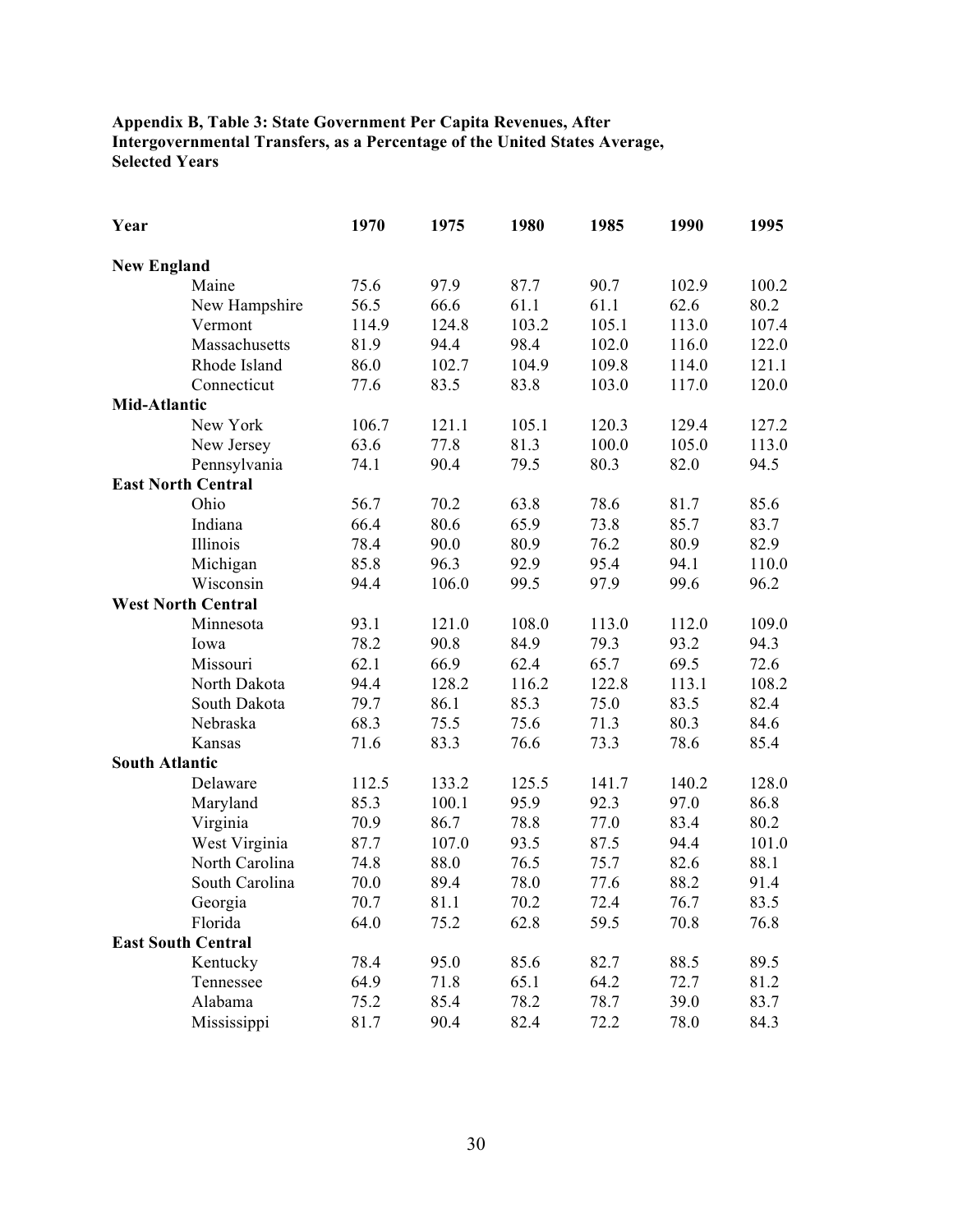## **Appendix B, Table 3 (Continued): State Government Per Capita Revenues, After Intergovernmental Transfers, as a Percentage of the United States Average, Selected Years**

| Year     |                                 | 1970  | 1975  | 1980  | 1985  | 1990  | 1995  |
|----------|---------------------------------|-------|-------|-------|-------|-------|-------|
|          | <b>West South Central</b>       | 68.8  | 79.5  | 77    | 70.9  | 76.6  | 82.8  |
|          | Arkansas                        | 91.2  | 101.6 | 95.4  | 88.7  | 93.9  | 102.6 |
|          | Louisiana                       | 87.1  | 90.3  | 86.7  | 85.4  | 84.3  | 78.3  |
|          | Oklahoma                        | 65.3  | 75.5  | 70.1  | 65.6  | 67.8  | 72.9  |
|          | Texas                           |       |       |       |       |       |       |
| Mountain |                                 | 89    | 99.9  | 100.6 | 96    | 101.6 | 99.8  |
|          | Montana                         | 80    | 95    | 81.3  | 73.8  | 87.9  | 85.4  |
|          | Idaho                           | 130.6 | 132.9 | 142.4 | 191.3 | 162   | 127.5 |
|          | Wyoming                         | 83.4  | 96.2  | 80.8  | 73.1  | 77.9  | 76.2  |
|          | Colorado                        | 119.6 | 129.4 | 127.7 | 124.9 | 119.3 | 117.6 |
|          | New Mexico                      | 92.7  | 94.2  | 79    | 77    | 84.6  | 79.3  |
|          | Arizona                         | 98.5  | 96.3  | 89.2  | 89.7  | 90.9  | 91.5  |
|          | Utah                            | 105.8 | 108.4 | 86.9  | 85.3  | 83.8  | 82.1  |
|          | Nevada                          |       |       |       |       |       |       |
| Pacific  |                                 | 99.8  | 110   | 97.9  | 96    | 105   | 109   |
|          | Washington                      | 83.2  | 99.1  | 97.9  | 86.7  | 91    | 102   |
|          | Oregon                          | 103   | 108.6 | 104.7 | 99.8  | 103.3 | 100.9 |
|          | California                      | 844.6 | 261.2 | 630   | 598.1 | 390.8 | 283.8 |
|          | Alaska                          | 153.7 | 167.8 | 141.9 | 121.7 | 153.9 | 154.3 |
|          | Hawaii                          |       |       |       |       |       |       |
|          | <b>Coefficient of Variation</b> | 1.092 | 0.305 | 0.788 | 0.756 | 0.475 | 0.318 |

Source: U.S. Census Bureau, Statistical Abstract of the United States, Selected Years.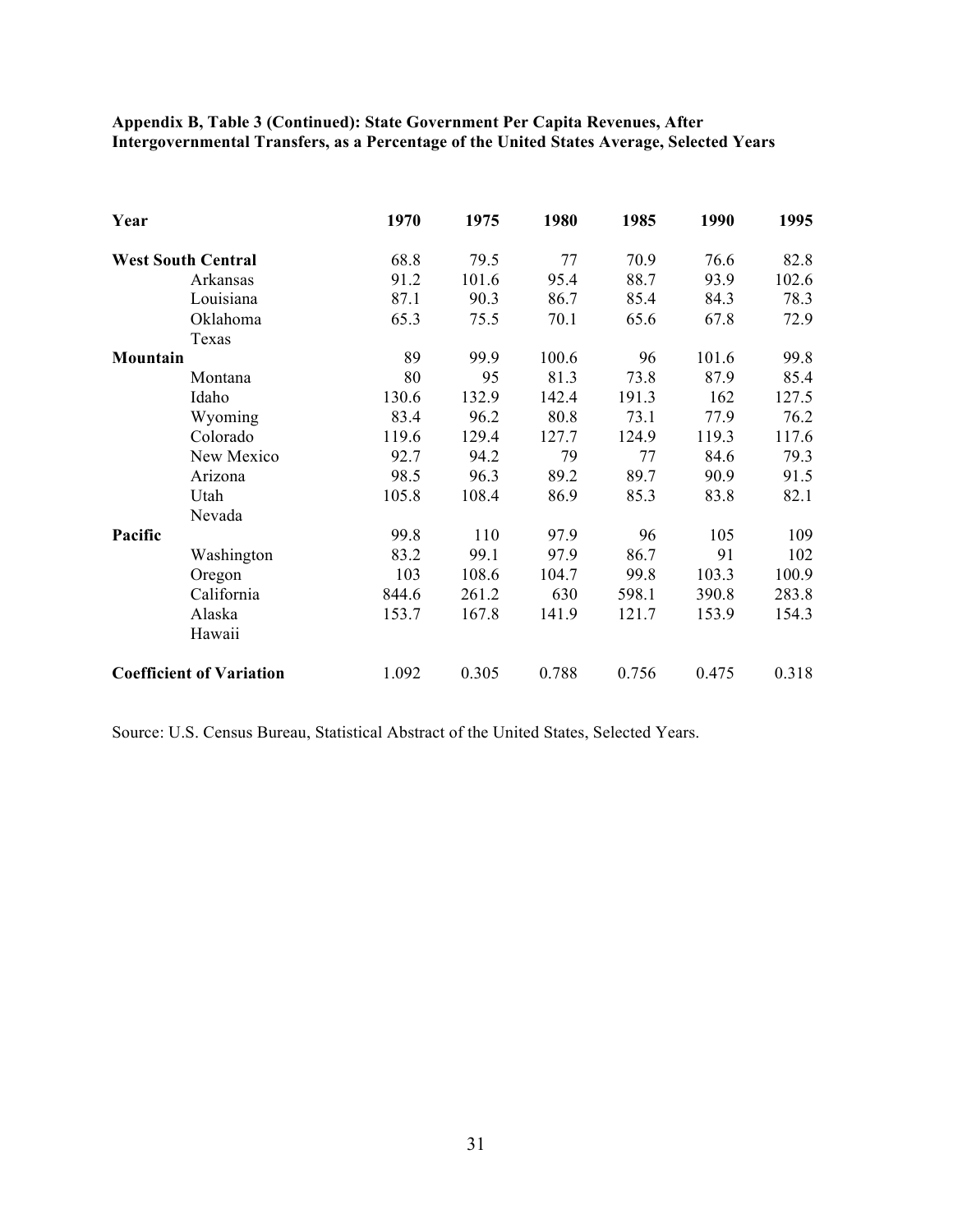# **C. THE SYSTEM OF INTERGOVERNMENTAL TRANSFERS IN THE UNITED STATES**

In this section, we describe the system of intergovernmental arrangements in the United States and how they have evolved over time. We begin with a discussion of the types of intergovernmental arrangements that exist between the federal and the state/local governments. Next, we discuss the need for intergovernmental transfers. Lastly, we describe the programs directed towards correcting vertical and horizontal fiscal imbalances.

Prior to the Great Depression, federal intergovernmental transfers represented only a small fraction of revenues of state and local governments. The 1930s and again in the 1960s and 1970s witnessed a substantial increase in federal intergovernmental transfers. For example, in 1929, federal transfers comprised only 1.3% of state and local government revenues, whereas in 1997, they comprised 20% of state revenues and 3% of local government revenues. As well, intergovernmental transfers from state to local governments represented approximately 35% of local government revenues in 1997.

As was discussed in Section B, revenue-raising in the United States is relatively centralized, although states have considerable taxing ability. At the same time, most services are provided by state and local governments. This asymmetry between revenues and expenditures at the state/local level means that the federal government today plays a significant role in financing and influencing the provision of services at the state and local levels of government. The areas affected by most federal grants-in-aid are those traditionally reserved for the states as part of their residual powers in the United States Constitution.<sup>28</sup> However, the delegated powers of the Congress have been interpreted over the years in a way that allows the federal government very few restrictions on the use of its spending power.

The states, in turn, play a significant role in the financing and influence of the provision of services at the local level. Given that local government powers are granted by the state governments, there is no common system of local government in the United States and the amount of state financial aid to local governments varies considerably among states. Some states allow local governments considerable discretion in the financing and provision of services while others tightly control the activities of local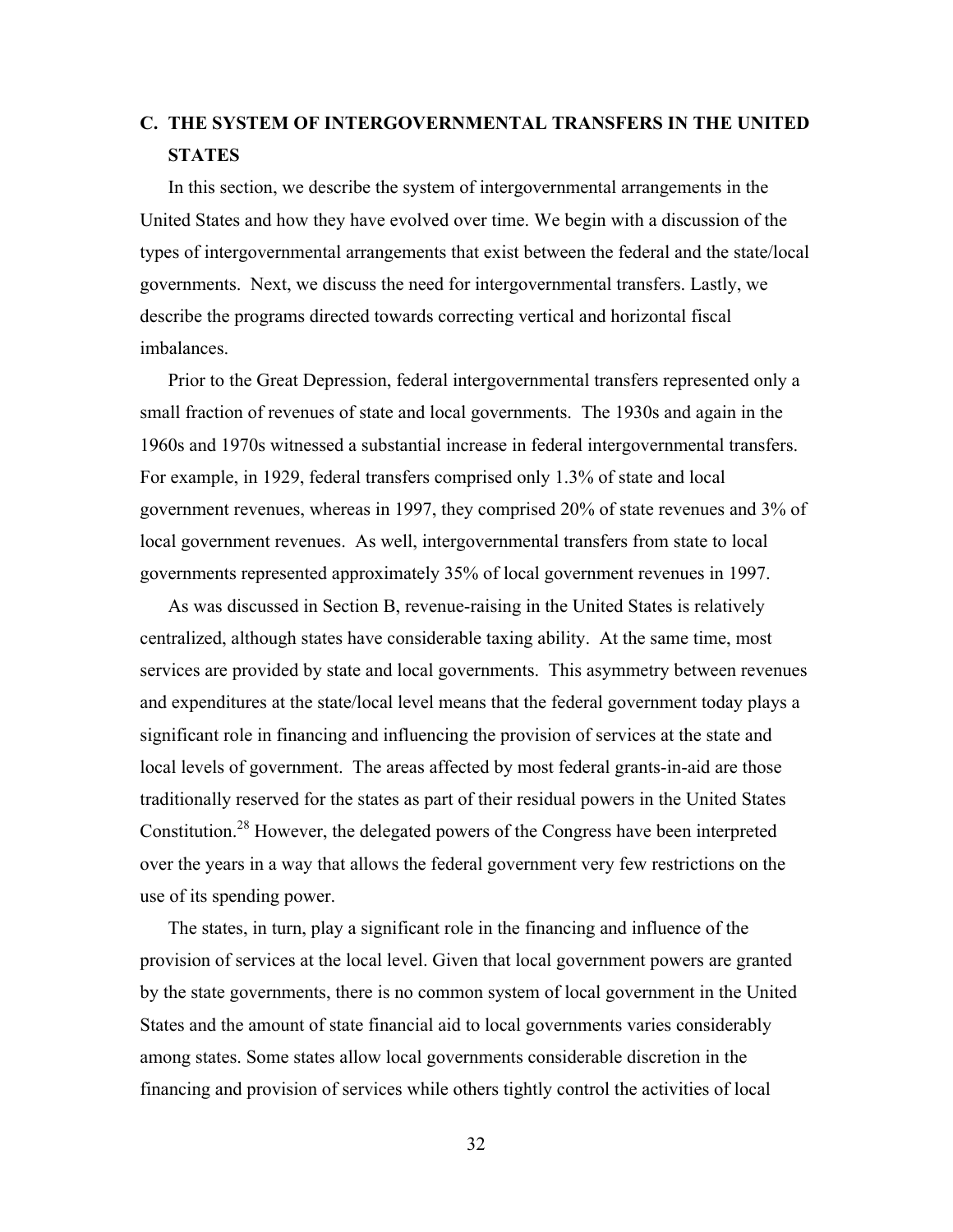governments. Given the limited revenue-raising ability of local governments, however, intergovernmental transfers from the federal to local governments and from state to local governments comprise a significant proportion of local revenues.

We now describe the different forms in which intergovernmental arrangements take in the United States.

### **Types of Federal-State/Local Fiscal Arrangements**

### 1. Categorical Grants

The categorical grant is the most popular form of federal financial assistance to subnational governments. Categorical grants provide funds for specific programs. Use of these types of grants allows the federal government to influence and increase the provision of services at the state and local levels. Categorical grants also provide incentives for subnational governments to implement projects and programs that adhere to national goals. Most categorical grants in the United States require subnational governments to match a portion of the federal funding.

There are two types of categorical grants: formula grants and project grants. The distribution of a formula grant is based on a formula containing factors such as population and per capita income. These grants thus contain an equalizing component. Project grants, on the other hand, are distributed at the discretion of federal administrators.

Categorical grants provide financing for numerous projects and programs. The more important funding areas are described below. Table C1 provides data on federal aid to state and local governments for selected years from 1970 to 1998.

(a) Health Care<sup>29</sup>

The largest intergovernmental assistance program is Medicaid. Medicaid was created in 1965 and provides health care to the poor, aged in nursing homes, blind, and disabled. It is administered by the states and they have considerable discretion over eligibility standards. The federal government does, however, stipulate a minimum level of benefits. The federal government provides 20-50% of the financing of benefits and 50% of the financing of administrative costs. Expenditures for Medicaid have increased significantly in recent years and are expected to continue increasing into the future.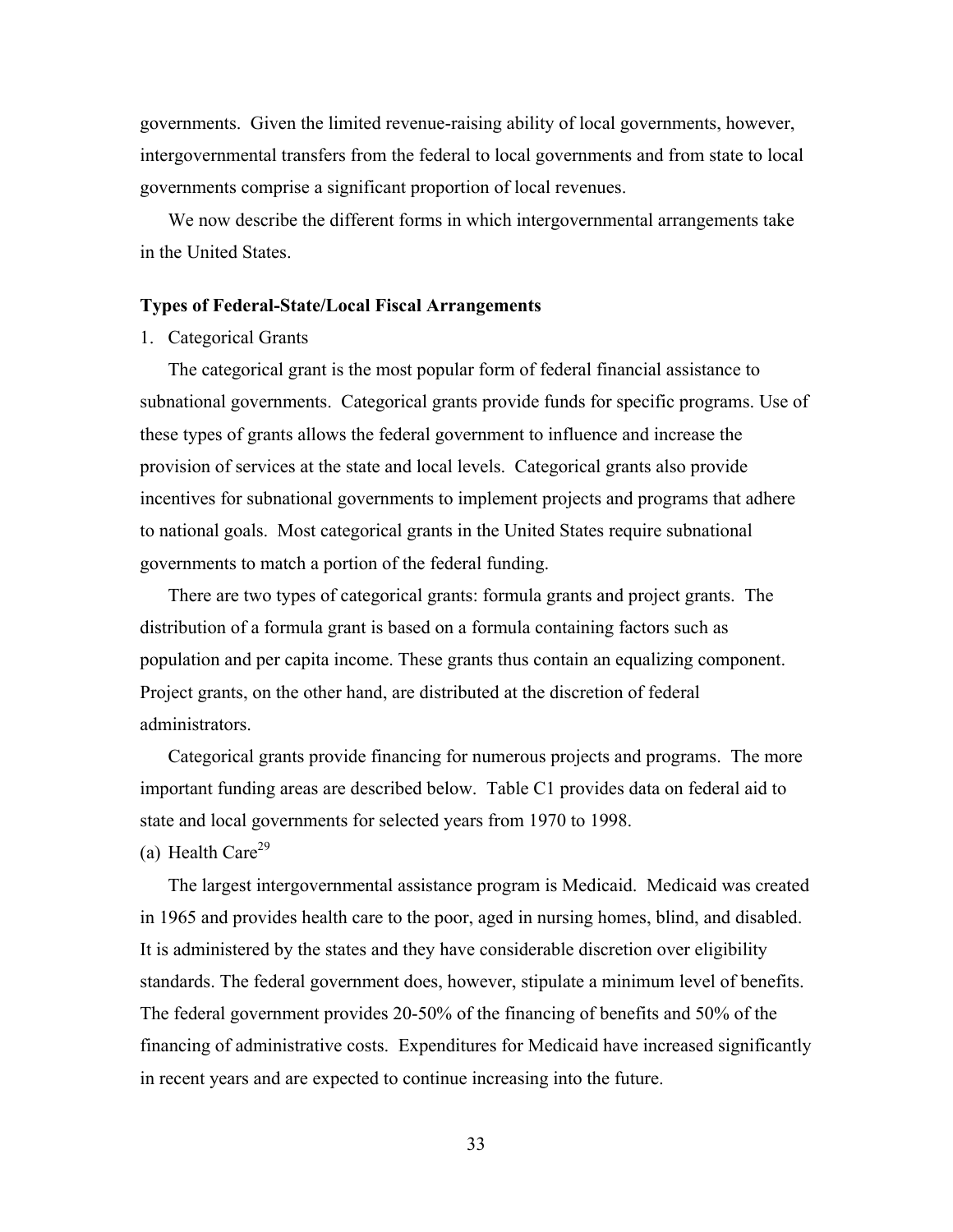| Table C1: Federal Aid to State and Local Governments, Percentage of |  |
|---------------------------------------------------------------------|--|
| <b>Federal Aid, Selected Years</b>                                  |  |

| Program                                      | 1970 | 1980 | 1990 | 1998 |
|----------------------------------------------|------|------|------|------|
| <b>National Defense</b>                      | 0.1  | 0.0  | 0.1  | 0.0  |
| <b>Energy</b>                                | 0.0  | 0.2  | 0.1  | 0.1  |
| <b>Natural resources and environment</b>     | 0.6  | 2.1  | 1.0  | 0.6  |
| <b>Environmental Protection Agency</b>       | 0.3  | 1.8  | 0.7  | 0.4  |
| <b>Agriculture</b>                           | 0.9  | 0.2  | 0.3  | 0.1  |
| <b>Commerce and Housing Credit</b>           | 0.0  | 0.0  | 0.0  | 0.0  |
| Transportation                               | 7.0  | 5.2  | 5.0  | 3.8  |
| <b>Airports</b>                              | 0.1  | 0.2  | 0.3  | 0.2  |
| <b>Highways</b>                              | 6.7  | 3.7  | 3.7  | 2.9  |
| Urban mass transit                           | 0.2  | 1.3  | 1.0  | 0.6  |
| <b>Community and regional development</b>    | 2.7  | 2.6  | 1.3  | 1.1  |
| Appalachian regional development             | 0.3  | 0.1  | 0.0  | 0.0  |
| <b>Community development block grants</b>    | 0.0  | 1.6  | 0.7  | 0.7  |
| Education, employment, training,             | 9.7  | 8.7  | 6.1  | 5.3  |
| social services                              | 0.0  | 0.0  | 0.0  | 0.0  |
| compensatory education for the               | 2.2  | 1.3  | 1.2  | 1.1  |
| Disadvantaged                                | 0.0  | 0.0  | 0.0  | 0.0  |
| <b>School improvement programs</b>           | 0.1  | 0.2  | 0.3  | 0.2  |
| <b>Bilingual and immigrant education</b>     | 0.0  | 0.1  | 0.0  | 0.0  |
| Federally affected areas impact aid          | 0.9  | 0.2  | 0.2  | 0.1  |
| <b>Vocational and adult education</b>        | 0.4  | 0.3  | 0.3  | 0.2  |
| <b>Payments to states for Family</b>         | 0.1  | 0.2  | 0.1  | 0.0  |
| <b>Support Activities</b>                    | 0.0  | 0.0  | 0.0  | 0.0  |
| Social services-block grants                 | 0.9  | 1.1  | 0.7  | 0.4  |
| <b>Children and Family services programs</b> | 0.6  | 0.6  | 0.7  | 0.7  |
| <b>Training and employment assistance</b>    | 1.4  | 2.5  | 0.8  | 0.5  |
| <b>Office of libraries</b>                   | 0.2  | 0.1  | 0.0  | 0.0  |
| Health                                       | 5.8  | 6.3  | 11.5 | 15.4 |
| Alcohol, drug abuse, and mental health       | 0.2  | 0.3  | 0.3  | 0.3  |
| <b>Grants to states for medicaid</b>         | 4.1  | 5.6  | 10.7 | 14.8 |
| <b>Income security</b>                       | 8.8  | 7.4  | 9.2  | 8.6  |
| <b>Family support payments</b>               | 6.3  | 2.8  | 3.2  | 0.3  |
| <b>Food stamps-administration</b>            | 0.8  | 0.2  | 0.6  | 0.5  |
| Child nutrition/special milk programs        | 0.6  | 1.4  | 1.3  | 1.2  |
| <b>Housing assistance</b>                    | 0.7  | 1.4  | 2.5  | 2.9  |
| <b>Veterans benefits and services</b>        | 0.0  | 0.0  | 0.0  | 0.0  |
| <b>Administration of justice</b>             | 0.1  | 0.2  | 0.1  | 0.5  |
| <b>General government</b>                    | 0.7  | 3.4  | 0.6  | 0.3  |
| <b>Grant-in-aid Shared Revenues</b>          | 36.4 | 36.6 | 35.3 | 35.9 |

Source: U.S. Census Bureau, *Statistical Abstract of the United States: 1999.*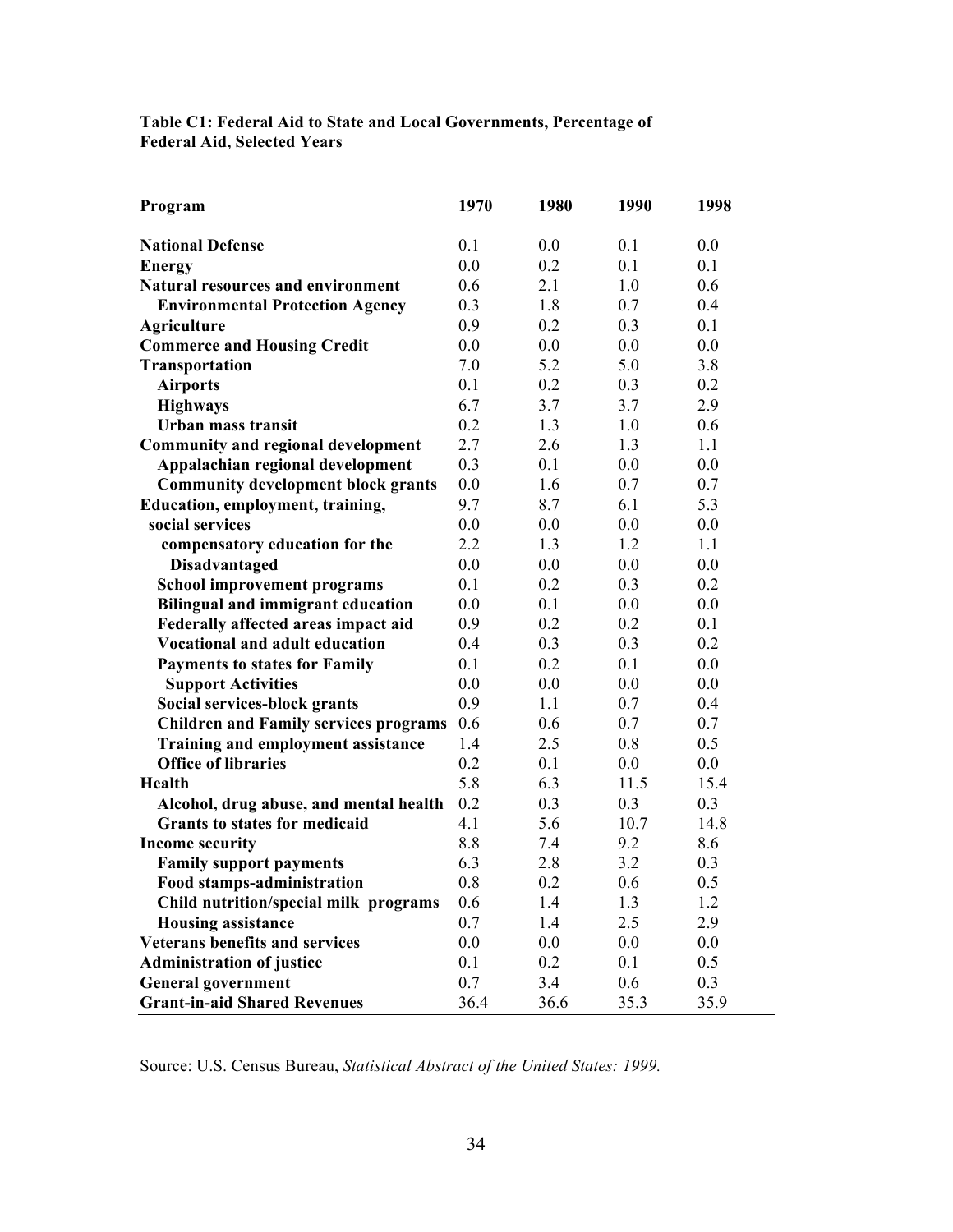## (b) Income Redistribution $30$

Another large categorical matching grant is directed towards assistance to low income families. Aid to Families with Dependent Children (AFDC) was introduced in 1935 and was replaced in 1997 with a block grant program entitled Temporary Assistance for Needy Families (TANF). AFDC was a joint federal and state program, as is TANF. States administer the program and set benefit levels. The federal government provides one-half to three-quarters of the financing, depending on a state's per capita income.

The Medicaid program described above is also aimed at redistributing income. It provides medical care to the poor (especially children), the aged in nursing homes, the blind, and the disabled. Prior to the reform of AFDC in 1996, all families receiving benefits under AFDC were entitled to Medicaid. Today, states are required to provide Medicaid to families who would have been eligible to receive benefits under AFDC. In addition, the Children's Health Insurance program (CHIP) was introduced in 1997 and provides funds to states to provide health care for children with family incomes below 200% of the federal poverty threshold.

### **(c)** Education

The federal government provided nearly 10% of the funding for education in 1996 in grants-in-aid to state and local governments. Federal aid, however, is directed primarily toward special programs for the disadvantaged, children and family services, and training and employment assistance. The bulk of expenditures for elementary and secondary schools and higher education are financed by state and local governments.

### (d) Transportation

The federal government provides grants-in-aid to state and local governments for transportation, which includes airports, highways, and urban mass transit. Close to 80 percent of federal funding for transportation in 1996 was directed towards highways. Federal funds comprise nearly 25% of state and local expenditures on highways. The federal government assists in highway funding by contributing to the states' highway trust funds.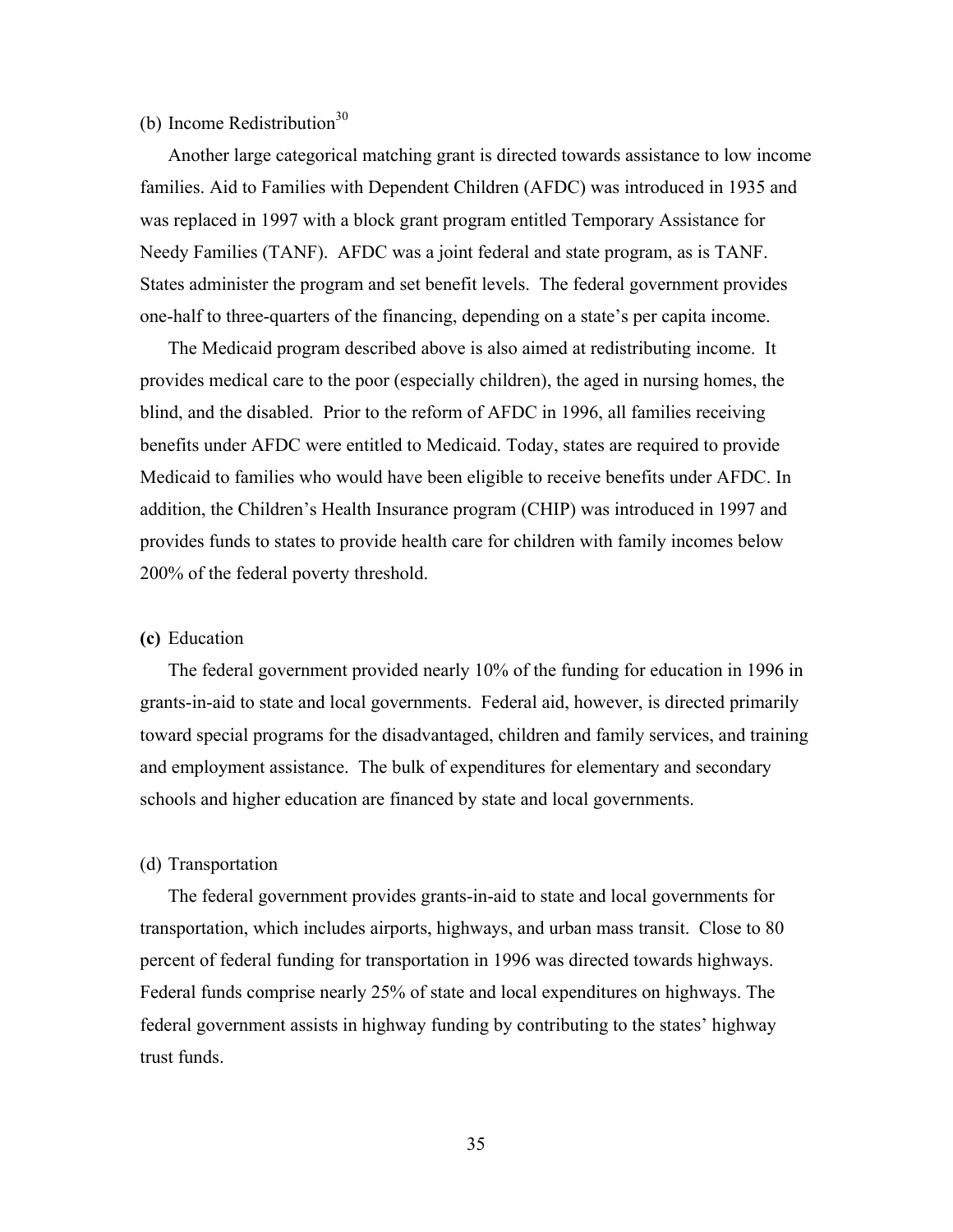### (e) Housing and Community Development

Federal grants to state and local governments for housing and community development comprised nearly 70% of state and local funding in 1996. The funding is distributed by the Department of Housing and Urban Development (HUD). Close to half of the funding from HUD is directed towards lower income housing assistance and, thus, can also be grouped with the federal government's income redistribution programs.

#### 2. Conditional Block Grants

Conditional block grants are funds provided for expenditures incurred within a general functional area such as welfare or housing. There is no matching component. They allow greater discretion for how funds are spent than do categorical grants. The states and local governments generally prefer the added flexibility of block grants. In addition, regulations for block grants tend to be shorter and simpler than for categorical grants. Critics of block grants argue that there is less adherence to standards, less oversight of grant monitoring, and that they provide less assistance to poorer segments of the population.

In the past thirty years, there has been a movement towards converting categorical grants into block grants. For example, in 1971, 129 categorical grant programs for education, law enforcement, community development, urban development, manpower training, and transportation were converted into 6 block grants. Again in 1981, 57 categorical grants were converted into 9 block grants. As noted above, in 1997 one of the largest categorical matching grant, Aid to Families with Dependent Children, was converted into a block grant entitled Temporary Assistance for Needy Families.

### 3. General-Purpose Grants: General Revenue Sharing

A program of general revenue sharing was enacted in 1972 under the State and Local Fiscal Assistance Act. The program provided funds for state and local governments to spend at their discretion. From 1972 to 1980, states received one-third of the funds and local governments received two-thirds. In 1980, states were removed from eligibility in the program and the program for local governments was terminated in 1986. There is now no general-purpose grant program in the United States.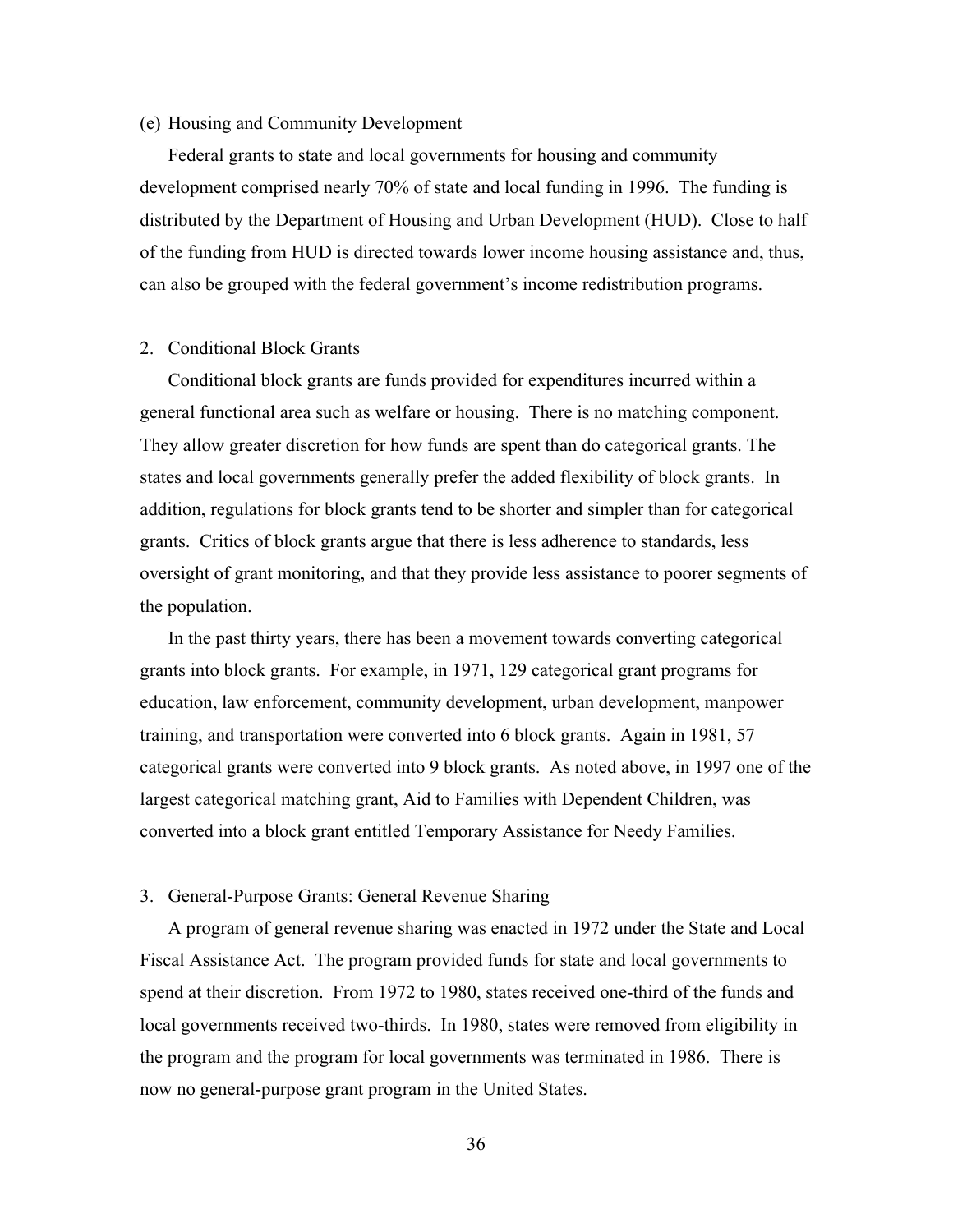## 4. Tax Deductions

Historically, Congress allowed deductibility of most state and local taxes from federal income tax. Today, only income and property taxes are deductible, and limitations on this have also been imposed. Tax deductibility allows state and local governments to raise their taxes without the full burden falling on their citizens. In essence, then, tax deductibility is a form of financial assistance from the federal government to the state and local governments.

### 5. Tax-Exempt Municipal Bond Interest

Interest income from state and local government bonds are exempt from federal taxation. This provision essentially lowers the rate of interest that state and local governments pay on borrowed funds. To the extent that the proceeds from issuing debt are used to finance government services such as education, policing, etc, this provision provides another means through which the federal government helps finance services provided by subnational governments.

## 6. Federal Mandates

Often, the federal government mandates that subnational governments undertake specific activities or provide specific services. Examples of federal mandates are the removal of asbestos from school buildings, the filtering of drinking water, and access by the disabled to public buildings and public transportation. While state and local governments often support these regulations, they are expensive and the federal government often does not provide the funds needed for their implementation. The imposition of "unfunded mandates' by Congress has been highly controversial.

## 7. Threats of Loss of Funds

The federal government sometimes threatens the loss of funds if state and local governments do not comply with congressional statutes. For example, in 1974 Congress wanted the official speed limit on highways to be reduced to 55 miles per hour. To ensure that states complied with this reduction, the federal government threatened to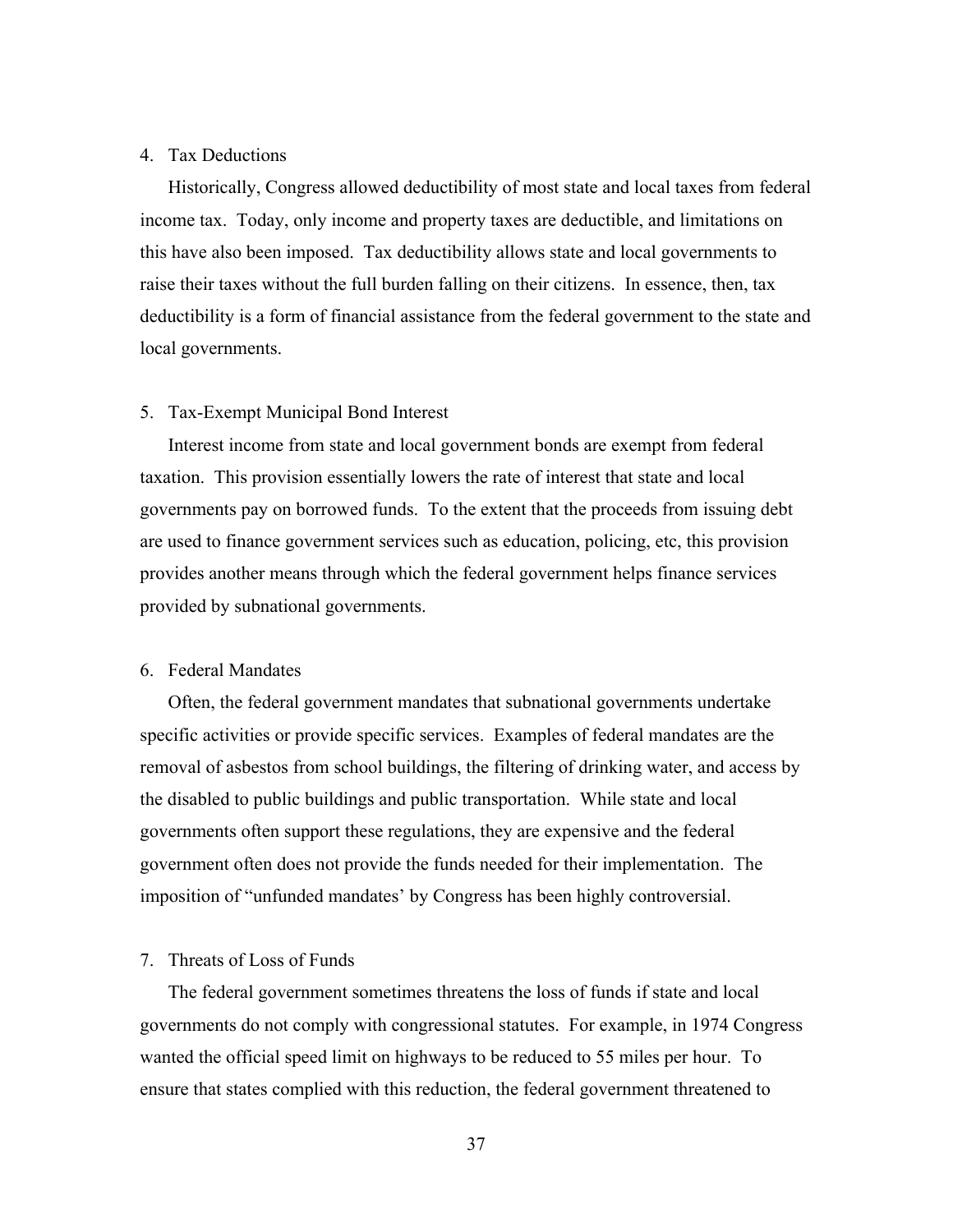remove 10% of a state's highway aid funds if it did not reduce the speed limit. Other examples where threats of loss of funds have been employed are allowing right turns on red lights, raising the minimum age to purchase alcohol, and implementing affirmative action programs.

## **The Need for Intergovernmental Transfers**

There are varied opinions on the need for intergovernmental transfers. Those in favour of transfers point to the improved efficiency and equity that results from assigning superior taxing powers to higher levels of government while assigning greater spending responsibilities to lower levels of government. Those against transfers argue that accountability and efficiency suffer when lower levels of government are prevented from raising the revenues needed to finance programs designed to respect the preferences of their citizens. Complete decentralization of tax and expenditure powers, however, can result in inefficiencies and inequities, which may be corrected by utilizing intergovernmental transfers.

## (i) Correcting for externalities

Many government services impart benefits and costs that reach beyond municipal or state boundaries. For example, education creates positive externalities when educated citizens relocate to other regions of the country. Another example is when citizens who travel from other jurisdictions benefit from a state highway system. If these positive externalities are not taken into account by lower-level governments, then too little spending is undertaken. Intergovernmental transfers can correct for these inefficiencies. As well, it can be argued that government services that affect citizens across jurisdictions should conform to some type of uniform standards. Consequently, when conditions are attached to the transfers, they persuade subnational governments to implement programs that adhere to national standards.

Subnational governments can also enter into competition with each other in attracting certain types of individuals and businesses and discouraging others from moving into their jurisdictions. For example, because individuals and business activity are mobile across the federation, a state or local government may be reluctant to implement a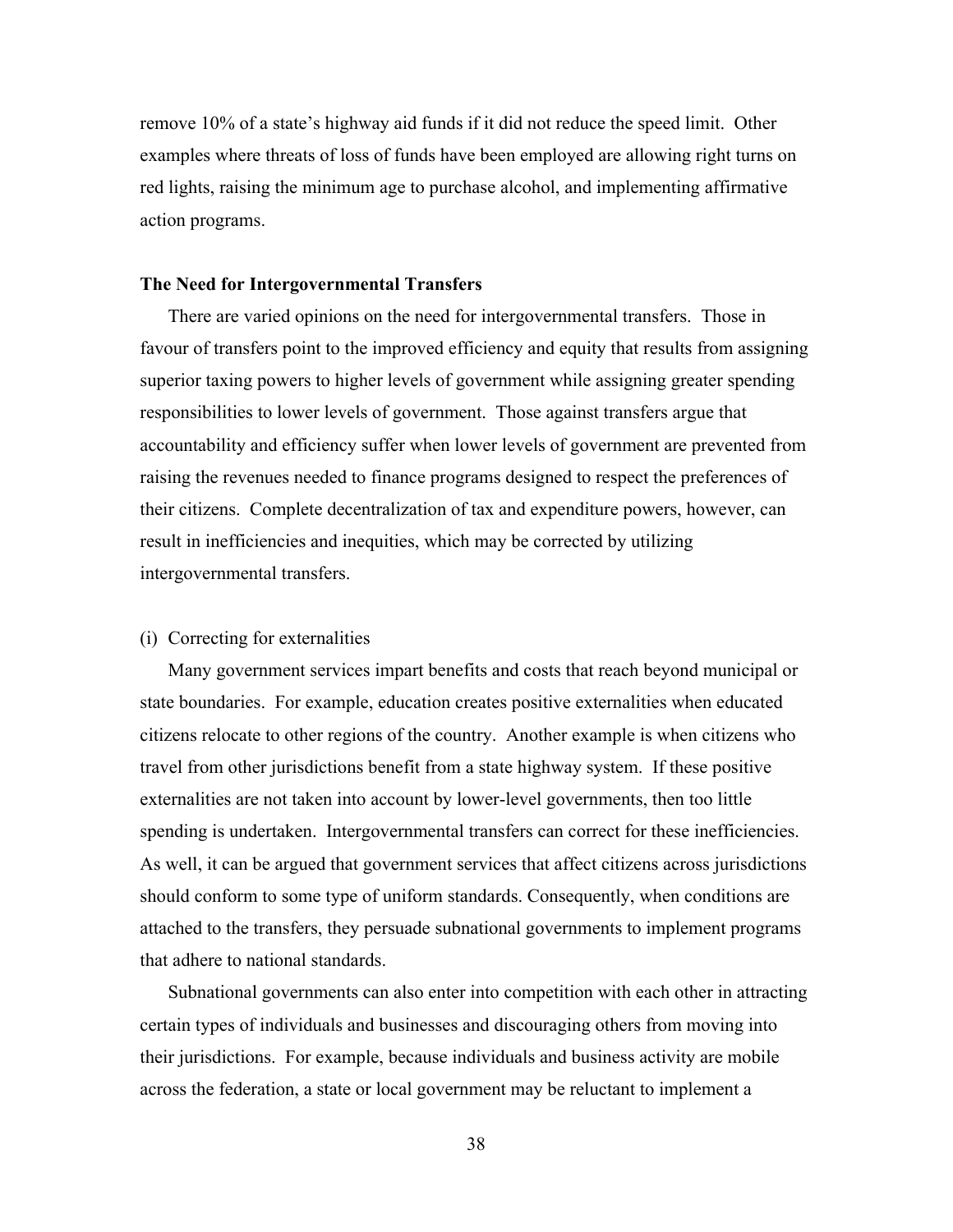progressive tax system or a generous welfare or health care program. Intergovernmental transfers can then be used to persuade subnational governments to implement national redistributive policies.

### (ii) Correcting for Vertical Fiscal Imbalances

The mobility of people and business activity creates a rationale for assigning a greater responsibility to higher levels of government in raising tax revenues from mobile tax bases. In the United States, the federal government dominates the personal income tax, corporate income tax, and payroll tax fields. The state and local governments rely mostly on sales and property taxes. In addition, the federal government can resort to deficit financing much easier than can states and local governments. As a result, federal receipts have traditionally grown faster than state and local revenues. Furthermore, demand for state and local government services has grown considerably. These two facts have resulted in a vertical fiscal imbalance whereby federal revenues exceed federal expenditures (excluding intergovernmental transfers) and state and local government expenditures exceed their tax revenues. Similarly, the limited taxing ability of local governments has resulted in a large vertical fiscal imbalance between states and local governments. Intergovernmental transfers correct for vertical fiscal imbalances and offer subnational governments the ability to provide more and better government services.

#### (iii) Correcting for horizontal fiscal imbalances

In the United States, there is considerable variation in the abilities of state and local governments to raise revenues to finance their expenditures. The ability to raise revenues is defined as the government's fiscal capacity. Differences in fiscal capacity are especially prominent among local governments. Thus, poor jurisdictions must levy higher tax rates than rich jurisdictions in order to provide the same level of services. Furthermore, there is considerable variation in the need for and the costs of certain types of expenditures across jurisdictions. For example, some states or municipalities may have a larger proportion of elderly or poor individuals. Inefficiencies arise when individuals make their location decisions based on horizontal fiscal imbalances. Intergovernmental transfers can correct for these horizontal inequities.<sup>31</sup>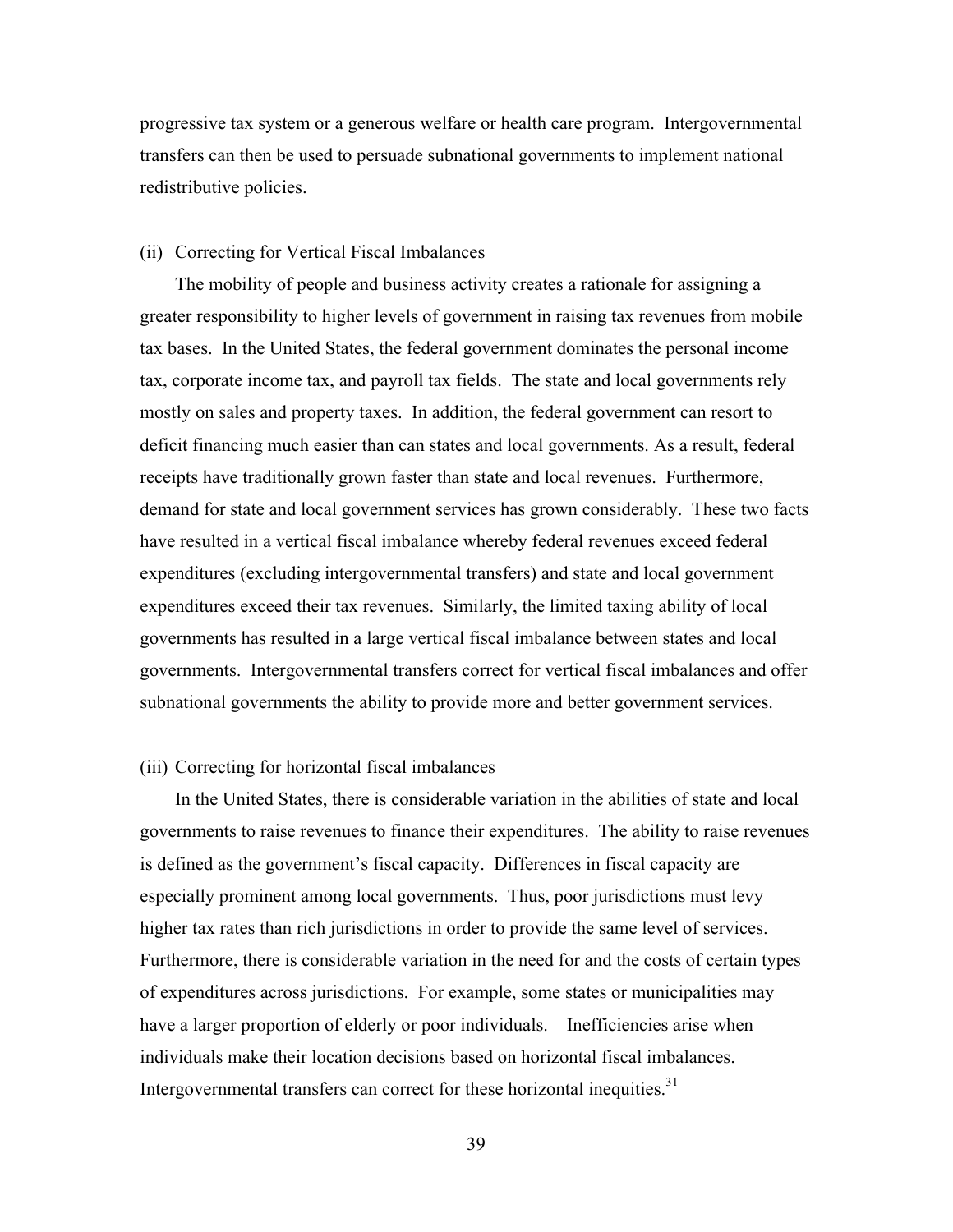### **Programs Mainly Focused on Vertical Fiscal Imbalances**

Vertical fiscal imbalances arise when revenues of higher-level governments exceed their spending responsibilities (excluding intergovernmental transfers). As described earlier, the federal government has superior taxing powers than the state and local governments. At the same time, the states and local governments are responsible for providing numerous government services. The combination of these two facts result in a vertical fiscal imbalance among the three levels of government.

In order to correct for vertical fiscal imbalances, a General Revenue Sharing program was implemented in 1972, but was terminated in 1986. It is the only program in the United States that had, as a main purpose, the correction of vertical fiscal imbalances.<sup>32</sup> The program provided funds for state and local governments to spend at their discretion. Two formulas were employed to determine the amount of funds a state would receive. The House of Representatives' formula was based on population, urban population, per capita income (inversely), state income tax collections, and tax effort. The Senate's formula was based on population, per capita income (inversely), and tax effort.<sup>33</sup> The state would receive whichever formula provided the highest transfer. The formula used for determining the amount of funds a local government would receive was based on population, per capita income (inversely), and tax effort. From 1972 to 1980, states received one-third of the funds and local governments received two-thirds. In 1980, states were removed from eligibility, leaving transfers only to local governments. The program for local governments was terminated in 1986.

Today, no program exists that explicitly corrects for vertical fiscal imbalances. However, the whole system of categorical grants and conditional block grants from federal to state and local governments and from state to local governments can perhaps be viewed in part as correcting for vertical fiscal imbalances. While there are other motives for these grants, such as persuading governments to adopt national policies and correcting for horizontal imbalances, their very existence derives from vertical fiscal imbalances.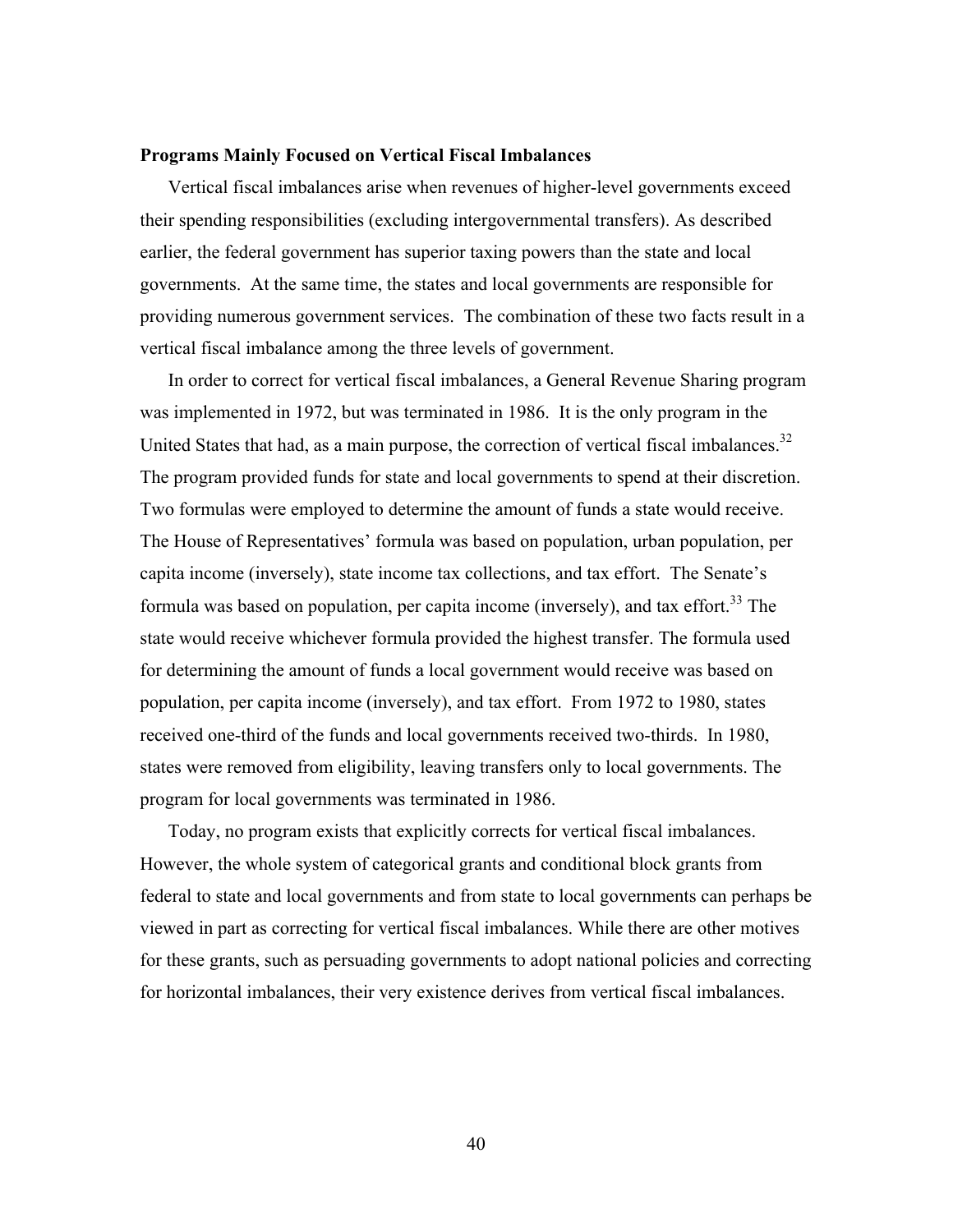### **Programs Mainly Focused on Horizontal Fiscal Imbalances**

Horizontal fiscal imbalances arise when state or local governments differ in their ability to provide government services. These differences occur because of different fiscal capacities and needs. Horizontal fiscal imbalances are important at both the state and local levels of government, but are especially prominent at the local level. Local governments are responsible for a large proportion of service provision, but they have limited ability to raise revenue. The base of their primary revenue source, the property tax, is inequitably distributed within states and across states. Reliance on this revenue source results in large horizontal fiscal imbalances.<sup>34</sup> The states thus provide a large proportion of local revenue in the form of grants-in-aid in order to correct for these imbalances. As was described in Section B, real per capita intergovernmental aid from state to local governments has increased significantly over time.

Just as for vertical fiscal imbalances, there is now no program that explicitly addresses horizontal fiscal imbalances. The General Revenue Sharing program discussed in the previous section and is no longer in existence was also intended to address horizontal fiscal imbalances. As was described earlier, the formulas used to determine the level of transfers had equalizing components in them, such as tax effort, per capita income, urban population, and personal income tax revenues. Today, equalization is addressed in part by the system of categorical and conditional block grants. Many of these grants have equalizing components in that their allocation is based on criteria such as per capita income and tax effort, but there is no systematic overall scheme of equalization.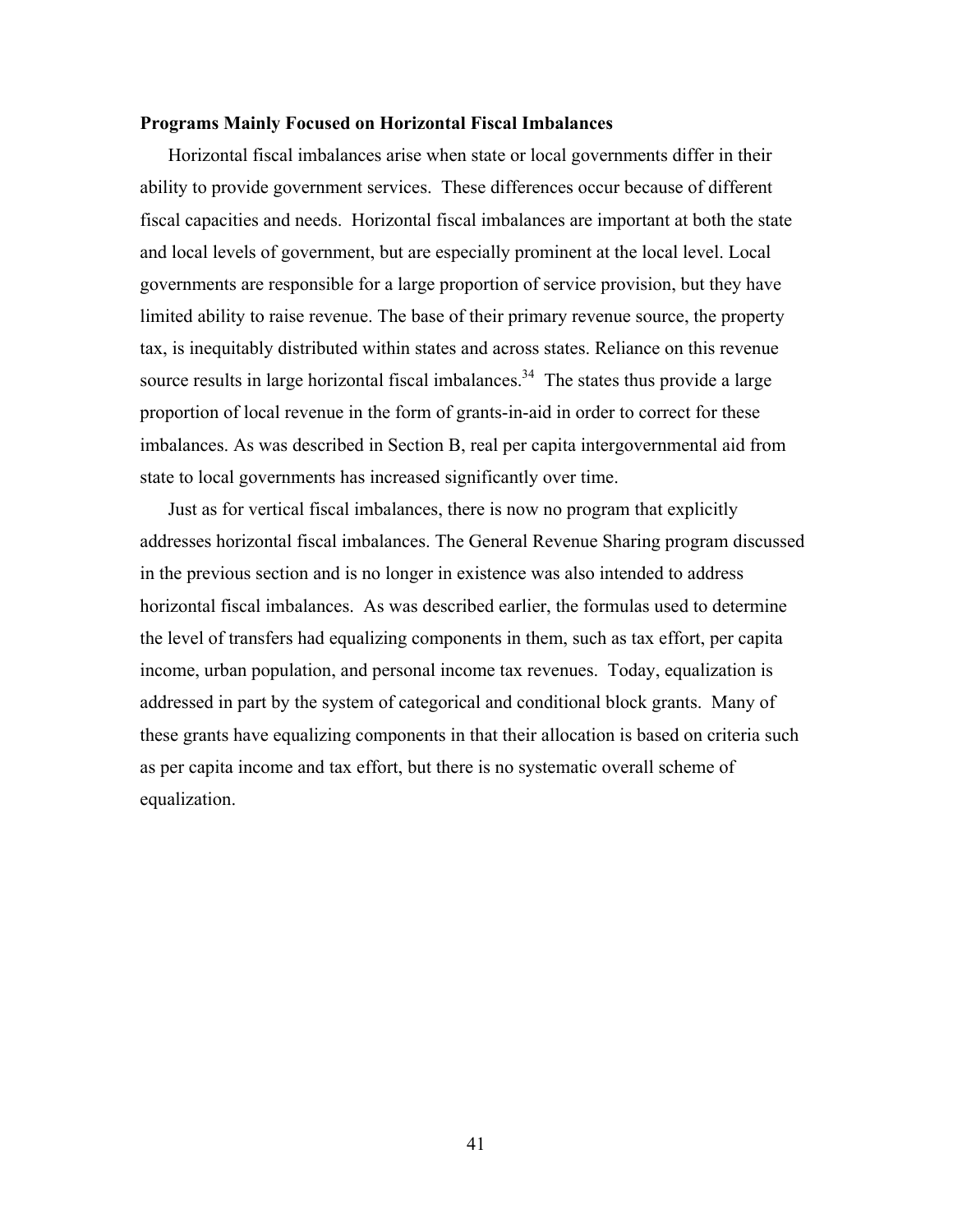### **D. TAX HARMONIZATION AND TAX COLLECTION**

In the United States, the federal government and the states have considerable independent taxing powers. While the federal government is the dominant player in raising revenues, the United States Constitution allows the states to levy any type of tax except import and export duties and duties on tonnage. Thus, states raise a considerable proportion of their revenues through the use of personal and corporate income taxes, sales taxes, property taxes, and payroll taxes. There is, nonetheless, an enormous variation among states in the types of taxes that they levy. For example, some states have no income tax or sales tax and rely primarily on property taxes and payroll taxes. Other states rely heavily on income and sales taxes for their revenues.

The primary sources of revenue for the federal government are the personal income and payroll taxes. Taken together, these two taxes provide roughly 80 percent of federal revenues. Payroll taxes are used mainly to finance social insurance and hospital costs in the Medicare program.<sup>35</sup> The next largest revenue source is the corporate income tax, which contributes about 12% of total federal revenues. Note that the federal government does not levy a sales tax. By contrast, the primary tax revenue sources for state and local governments are retail sales and property taxes, contributing over 40 percent of their total revenues. Personal income taxes make up about 15% of state and local revenues. In addition, transfers from the federal government contribute roughly 20% of state and local revenues.

The legal and constitutional right of the federal and state governments to levy taxes independently means that the issue of tax harmonization is likely to be an important one for the United States. Without harmonization, administrative and compliance costs are higher when both the federal and state/local levels of government levy taxes on the same base. These costs are compounded when each level provides different deductions, credits, and exemptions, thus introducing differences in tax bases. As well, issues of tax competition can arise among states when they levy taxes on mobile bases such as personal and corporate income. These types of problems can be alleviated or avoided by either assigning tax bases exclusively to one level of government or by developing tax harmonization and tax collection systems.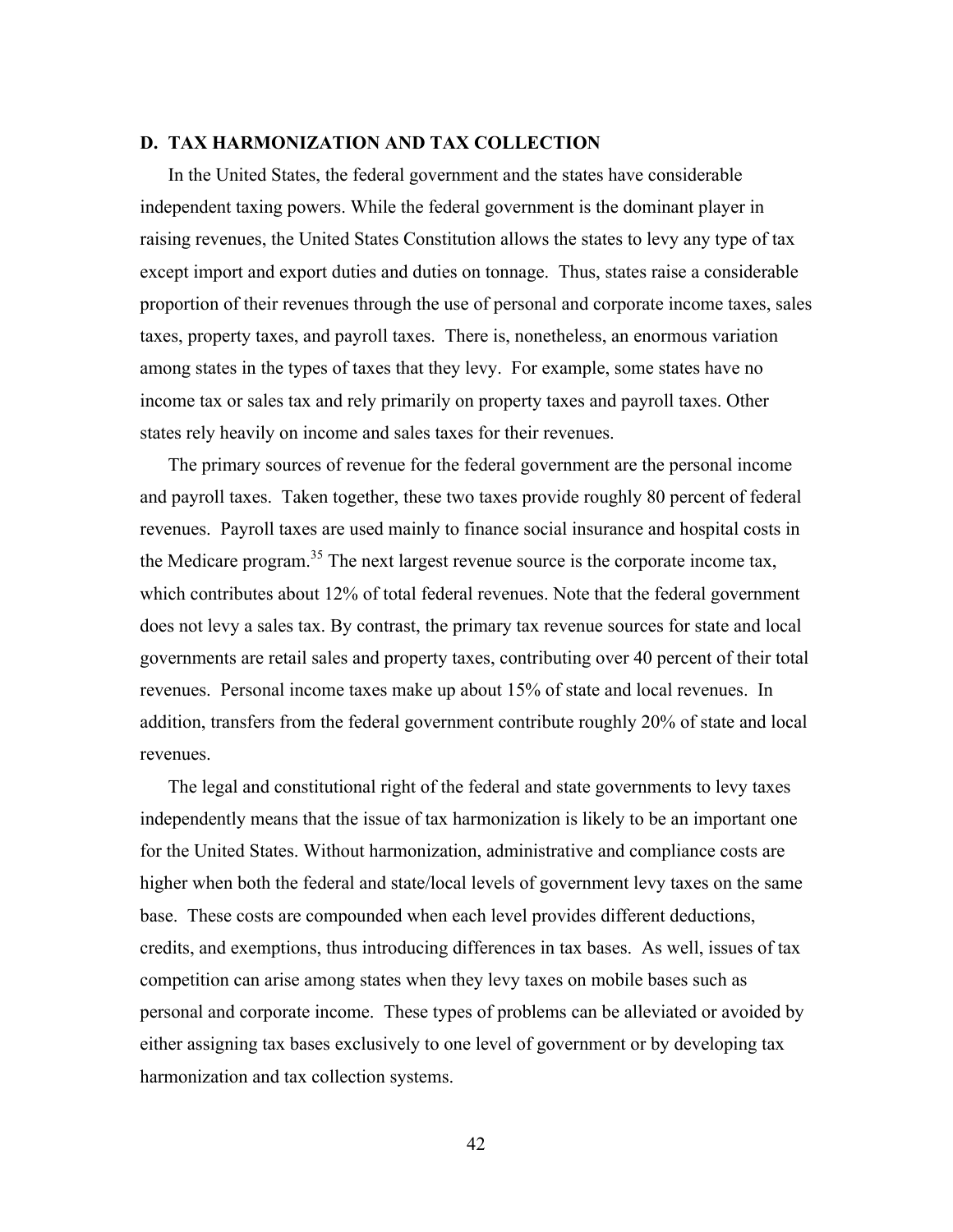Despite the potential problems that result when both the federal and state/local levels of government have access to a wide range of tax instruments, there is no system of tax harmonization in place in the United States for any taxes. With regard to tax collection systems, the only arrangements that exist are very minor and occur at the state/local level. In particular, in some states, the state government collects revenues from sales and/or income taxes and remits part of the proceeds to local governments.

Since the federal government does not have a broad-based sales tax and the property tax is entirely left to the state/local government, the issue of tax harmonization is particularly relevant in the United States only for the personal and corporate income taxes, although the corporate income tax is a relatively minor tax at the state level. As described above, the federal and state/local governments levy personal and corporate income taxes independently. Thus, there are likely to be large administrative and compliance costs that would be avoided if there were a system of tax harmonization in place such as exists in most provinces in Canada.

With respect to sales taxes, the issue of tax harmonization will become important if ever the federal government decides to adopt a broad-based sales tax such as a VAT. If this ever comes to be, it would be desirable on both administrative and compliance grounds for there to be some arrangement of coordinating sales taxes at both levels of government. However, negotiating the arrangement with 50 states with widely varying sales tax systems would be a very difficult task.

Although payroll taxes are levied at both levels of government, the issue of tax harmonization is not as important as it is for, say, income taxes. The reasons for this are that payroll taxes are levied at flat rates and on payroll as the tax base. Thus, administration and compliance costs are low, so that administration and collection at one level of government is not as important an issue with the payroll tax.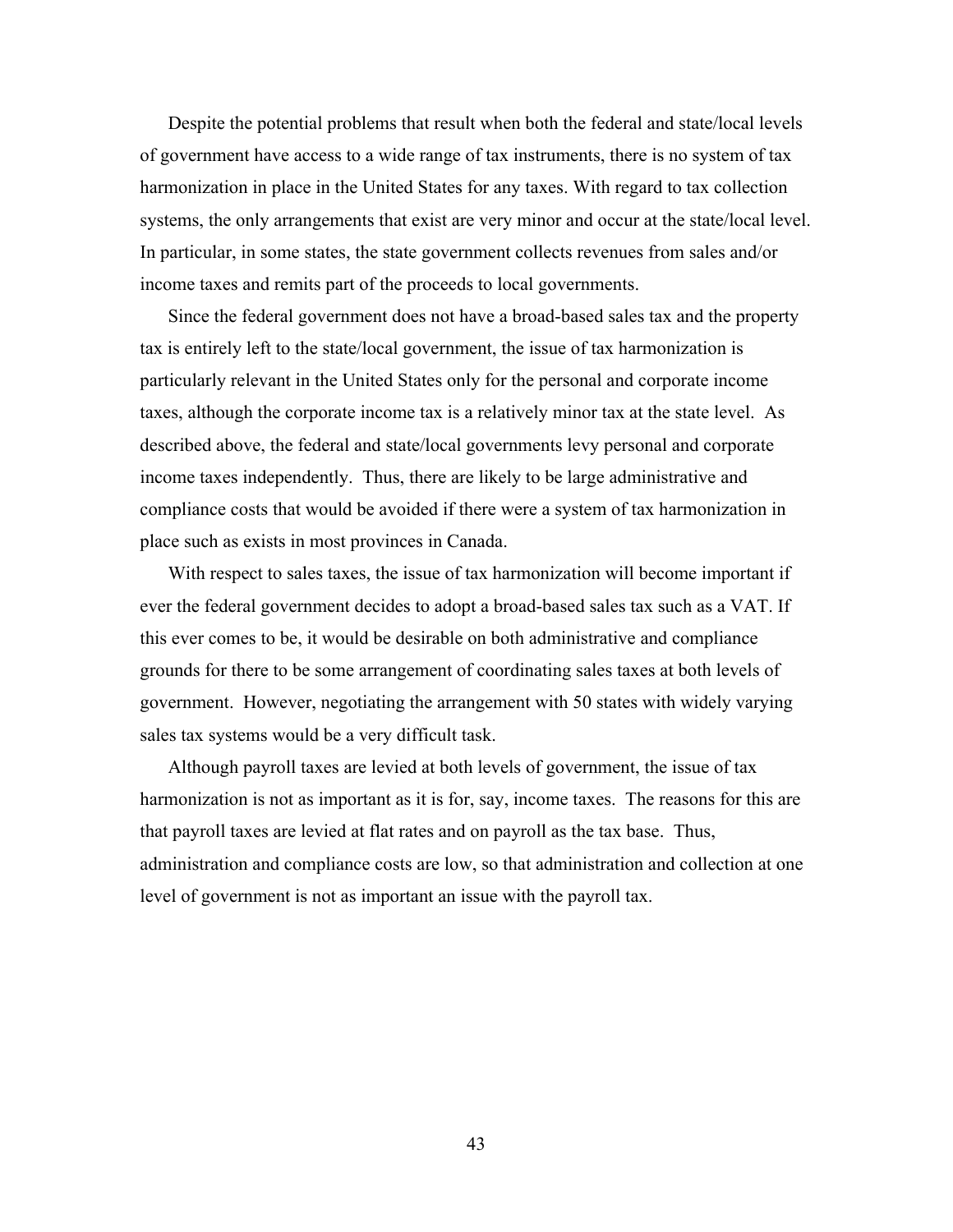## **E. ANALYSIS**

## **1. ECONOMIC ASPECTS**

There is a large body of theory dealing with the optimal relationship among levels of government within a federation. As a practical matter, however, there is no definitive consensus on what this optimal relationship should be. Much depends on how best the federal system in a particular nation fits the underlying assumptions of the theory. Thus, whether economic efficiency is best served through a highly decentralized or highly centralized system is a matter of debate. A factor that makes this debate a more difficult one to resolve in the United States is the wide variation that exists among states. The federal system in the United States is comprised of one federal government, fifty states, and over 87,000 local governments. There are very large states and very small states. Some states levy income and sales taxes, while others do not. Some states leave the provision of major expenditures to local governments, whereas others do not. Some states have generous programs for the sick, aged, and needy, whereas others do not. Some states depend a great deal on transfers from the federal government, whereas others do not. This variation among states is shaped by historical factors as well as the evolving preferences for the role of government within the economy. Consequently, rather than attempt to determine one way or the other whether the current system in the United States is an ideal one, we will discuss some of the theoretical arguments of the federalism literature in light of the experience in the United States.

## **1. Impacts on Economic Efficiency**

It is generally agreed that national public goods and services should be provided and financed by the federal government. National public goods and services are those whose benefits or costs accrue to citizens across the country. The rule for assigning national public goods and services to the federal government is indeed followed in the United States. The federal government is responsible for "national" areas such as national defense, energy, the money supply, international commerce, and the postal service. What is more debatable is whether subnational governments should be responsible for providing and financing subnational public goods and services, i.e. those goods and services that mainly benefit citizens within a particular jurisdiction. A famous theory of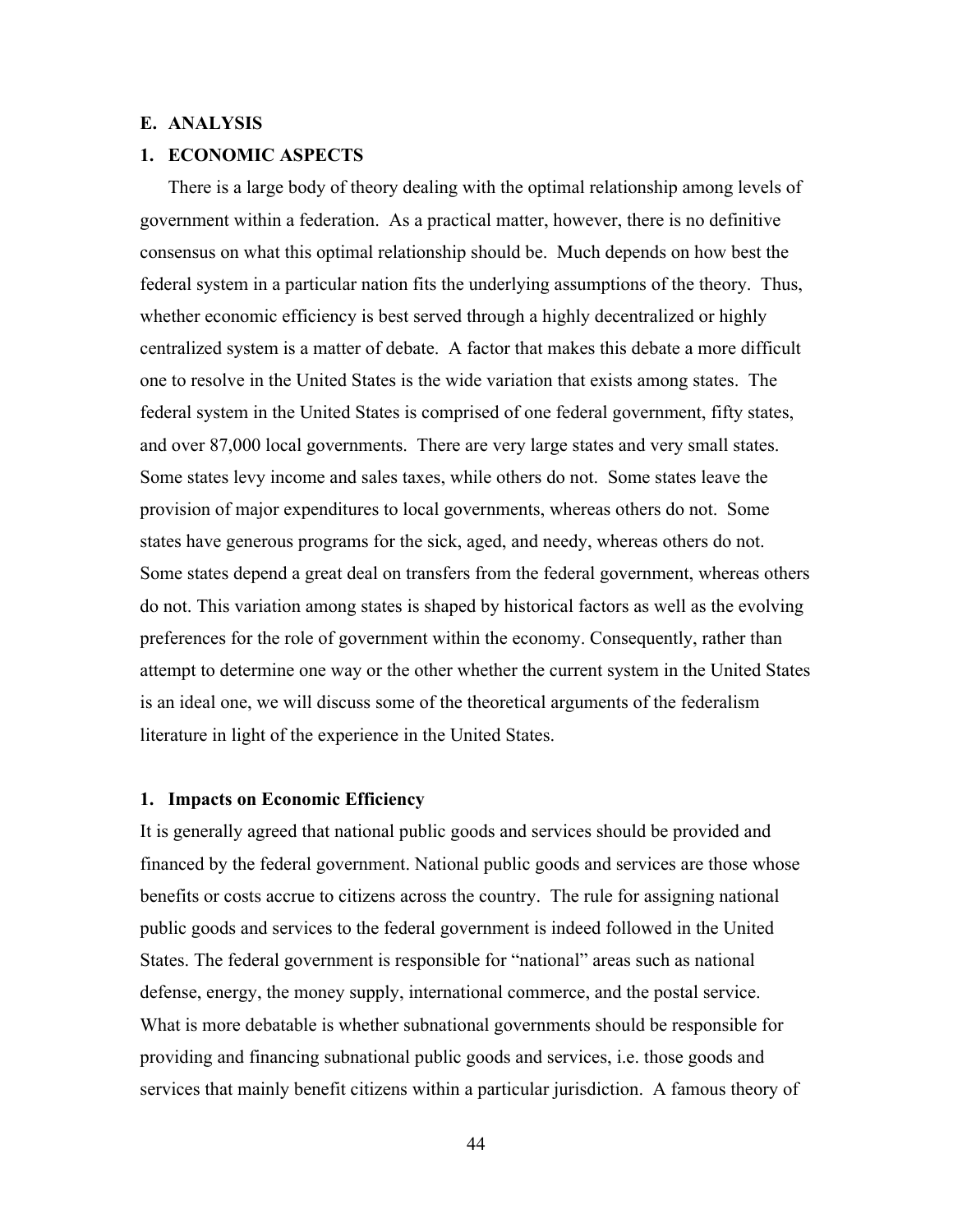fiscal federalism, known as the Tiebout Hypothesis**<sup>36</sup>**, argues in favour of decentralized provision of goods and services because competition among subnational governments ensures that citizens of a particular jurisdiction receive the public goods and services that best represent their preferences. Decentralized expenditure provision and revenue raising also improves accountability by ensuring that the level of government responsible for providing goods and services is also responsible for financing them. Two key assumptions for the Tiebout hypothesis to hold are that citizens must be mobile, so that they may easily relocate in response to differences in the provision and financing of public goods and services, and that there are no spillovers across jurisdictions. The first assumption is likely to hold in the long-run in the United States due to the absence of language and cultural barriers and the absence of restrictions in hiring citizens from other jurisdictions. In the short-run, migrating across jurisdictions is costly in terms of having to find new employment, sell one's house, etc. Consequently, citizens are more likely to move in the long-run to jurisdictions that have the mix of expenditure and taxation that best satisfies their preferences. The second assumption of no spillovers across jurisdictions is likely not to hold, but its degree of severity is open to debate. Many public goods and services can have benefits or costs that cross state (or local) boundaries. Spillovers (or externalities) can take many forms. Highways, for example, can benefit citizens residing outside the state or local boundary. As well, education can benefit citizens of other jurisdictions either directly, if they attend a particular state university, for example, or indirectly, if they migrate to another jurisdiction, bringing the skills learned with them. Externalities are also created when citizens move across jurisdictions to take advantage of generous health or welfare programs. Similar arguments can be made on the taxation side. State and local governments may compete for mobile individuals or businesses by offering lower tax rates. They do so without taking into account the effects of their tax incentives on citizens in other jurisdictions. When externalities of this sort are present, there is a rationale for more central control of goods and service provision and taxation.

The provision of subnational public goods and services is relatively decentralized in the United States. State and local governments provide many goods and services and they have wide discretion on the details of the various programs provided. Although the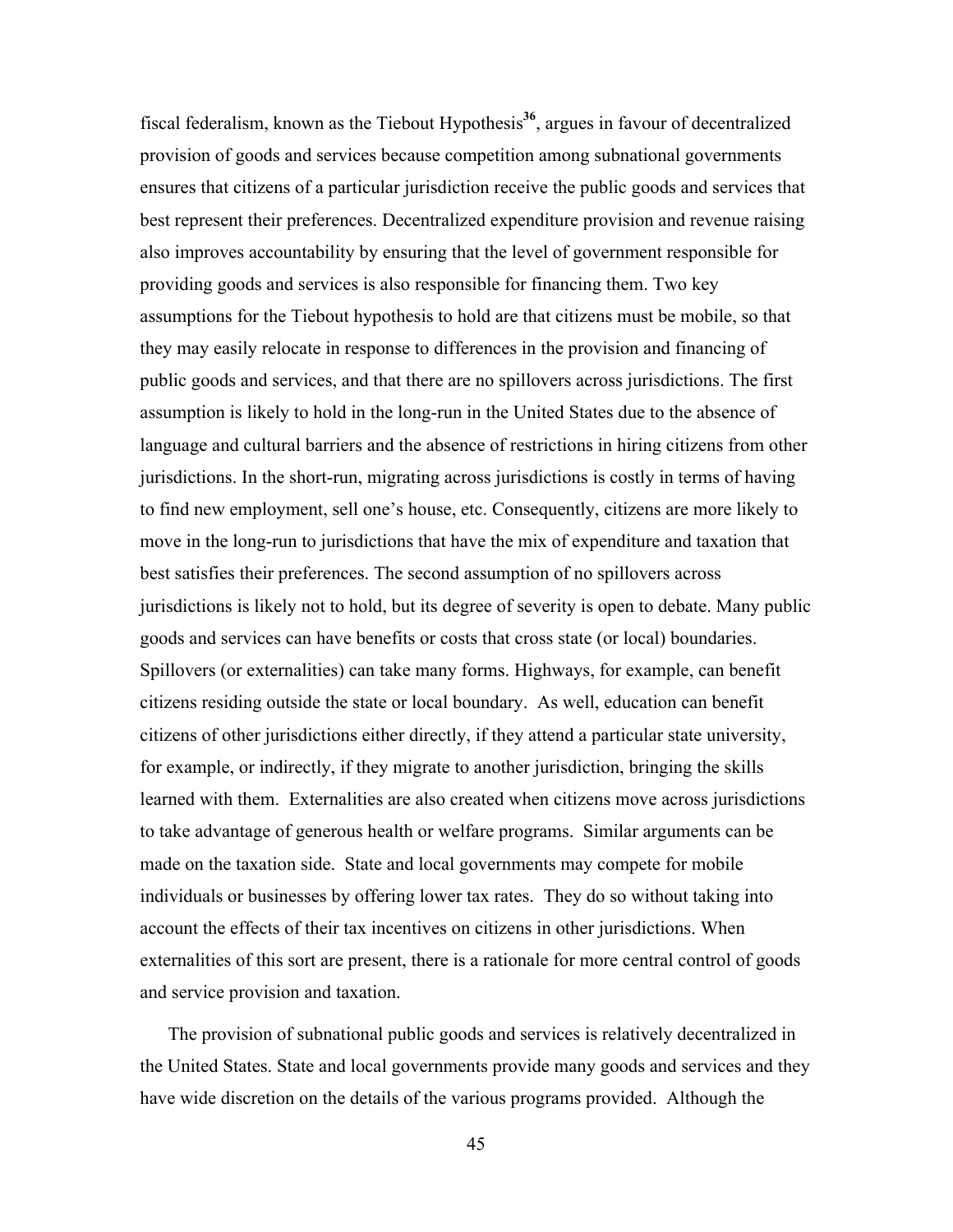federal government stipulates conditions in many of its grant-in-aid programs to the state and local governments, the United States follows a general principal of state sovereignty in the provision of subnational goods and services. As a result, inefficiencies that may result from spillovers across jurisdictions may be left uncorrected in the United States. On the other hand, efficiency may be enhanced for those goods and services with benefits or costs accruing to citizens within a particular jurisdiction.

Turning to the raising of revenues, we saw in Section B that large vertical fiscal imbalances exist in the United States and, thus, revenue-raising is much more centralized in the United States than expenditure provision. This is true despite the fact that states have access to most major tax sources. Whether this situation is more efficient than one where states have greater revenue-raising responsibilities is open to debate. Certainly, the fact that state and local governments are responsible for providing various goods and services to their citizens but are not fully responsible for financing them detracts from accountability. It is also true, however, that administrative and compliance costs are lowered by assigning greater taxing powers to the central government. Also important are the facts that citizens and businesses are fairly mobile in the United States and that there are no tax harmonization agreements. These two facts imply that that tax competition among state and local governments is likely to be important in the United States. This is especially relevant for redistributive or ability-to-pay taxes. A state wishing to increase the amount of redistribution in its tax system would likely find those that contribute to the system migrating out of the state and those that could benefit from the system migrating from other states. As a result, it can be argued that for administrative, compliance, and tax competition reasons, efficiency is enhanced in the United States because the federal government has greater revenue-raising powers than lower-level governments.

## **2. Impacts on Equity**

As was mentioned above, the United States has a relatively decentralized system of expenditure provision. This is true even for redistributive programs such as the former Aid to Families with Dependent Children program, the current Temporary Assistance for Need Families program, and Medicaid. Two notable exceptions are the Food Stamps and Medicare programs, which are federal. The federal government does attach conditions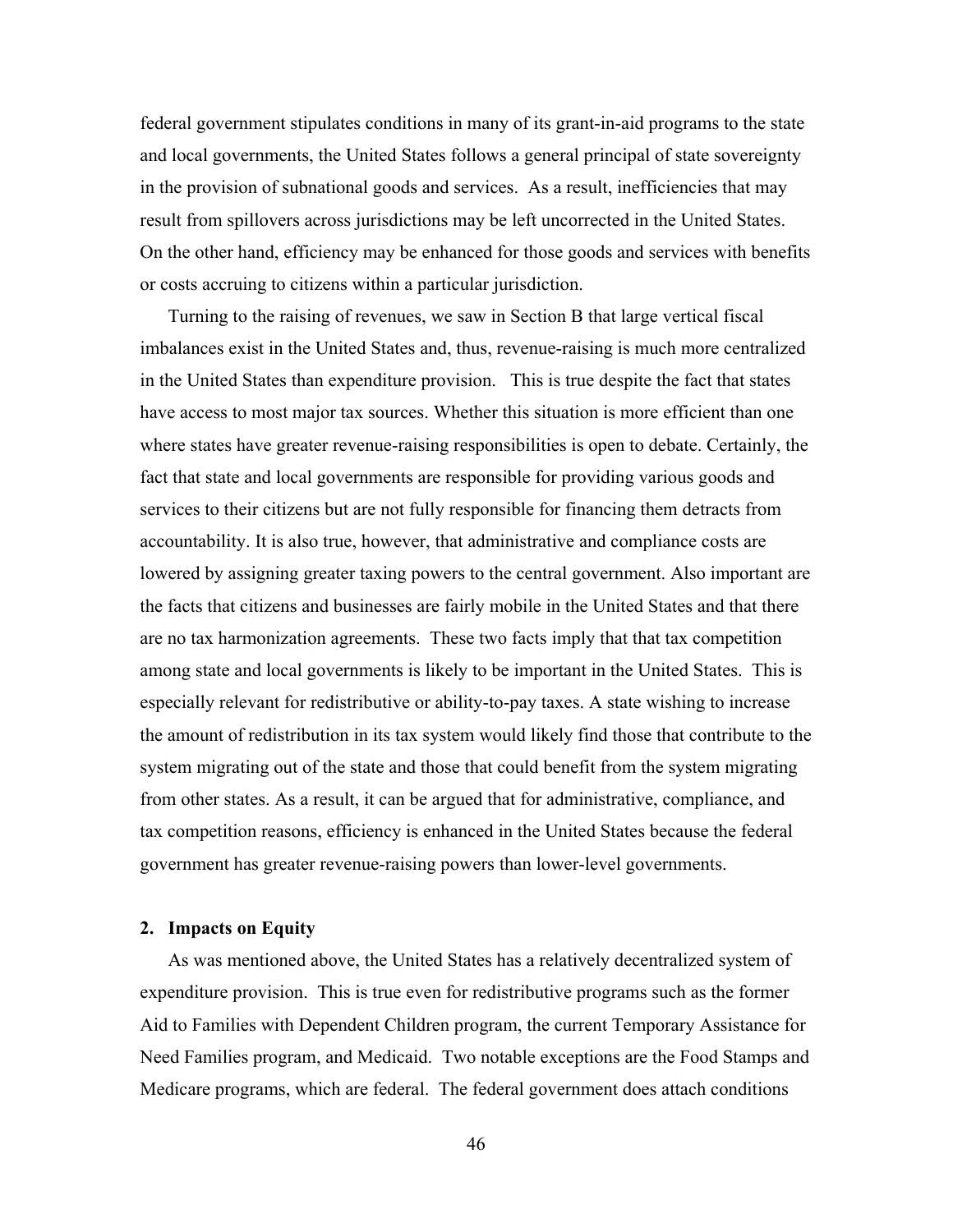when financing redistributive programs. Nevertheless, the states have a great deal of discretion in the design of the programs, which results in citizens residing in different states having access to different levels of service. Some may argue that this is not very equitable and should be corrected by the federal government assuming a greater role in the design and implementation of redistributive programs. Others, on the other hand, have argued strongly that achieving more equity detracts from efficiency in the abilities of the states to provide services that respect the preferences of their citizens.

On the revenue side, we already mentioned above that the federal government has a dominant role in the United States in levying redistributive taxes such as the personal income tax. This allows for greater redistribution because a large federal role mitigates the states' abilities to compete for mobile tax bases. It does not eliminate tax competition completely, however, since the states do have access to the income tax base.

Redistribution not only applies to individuals; it also applies to state and local governments. The issue of whether the federal government should redistribute economic activity across states is a hotly debated one in the United States. Because states differ in their abilities to provide goods and services, individuals in similar circumstances will necessarily be treated differently across states. Those in favour of redistribution argue that all citizens of similar economic status within a federation should have access to similar public goods and services at similar tax levels. These people would thus argue for a strong federal role in redistribution across states. This argument has, however, had relatively little impact on the design of intergovernmental transfers in the United States. As we have noted in earlier sections, there is no explicit system of equalization in the United States. There are, however, equalization-type components imbedded in the system of grants-in-aid. Those opposed to redistribution across states argue that states should receive "fair" treatment from the federal government in the sense that what each state pays in taxes should equal what it receives in expenditures. Furthermore, they argue that redistribution exacerbates inequities and inefficiencies by encouraging poorer individuals to stay in poorer regions.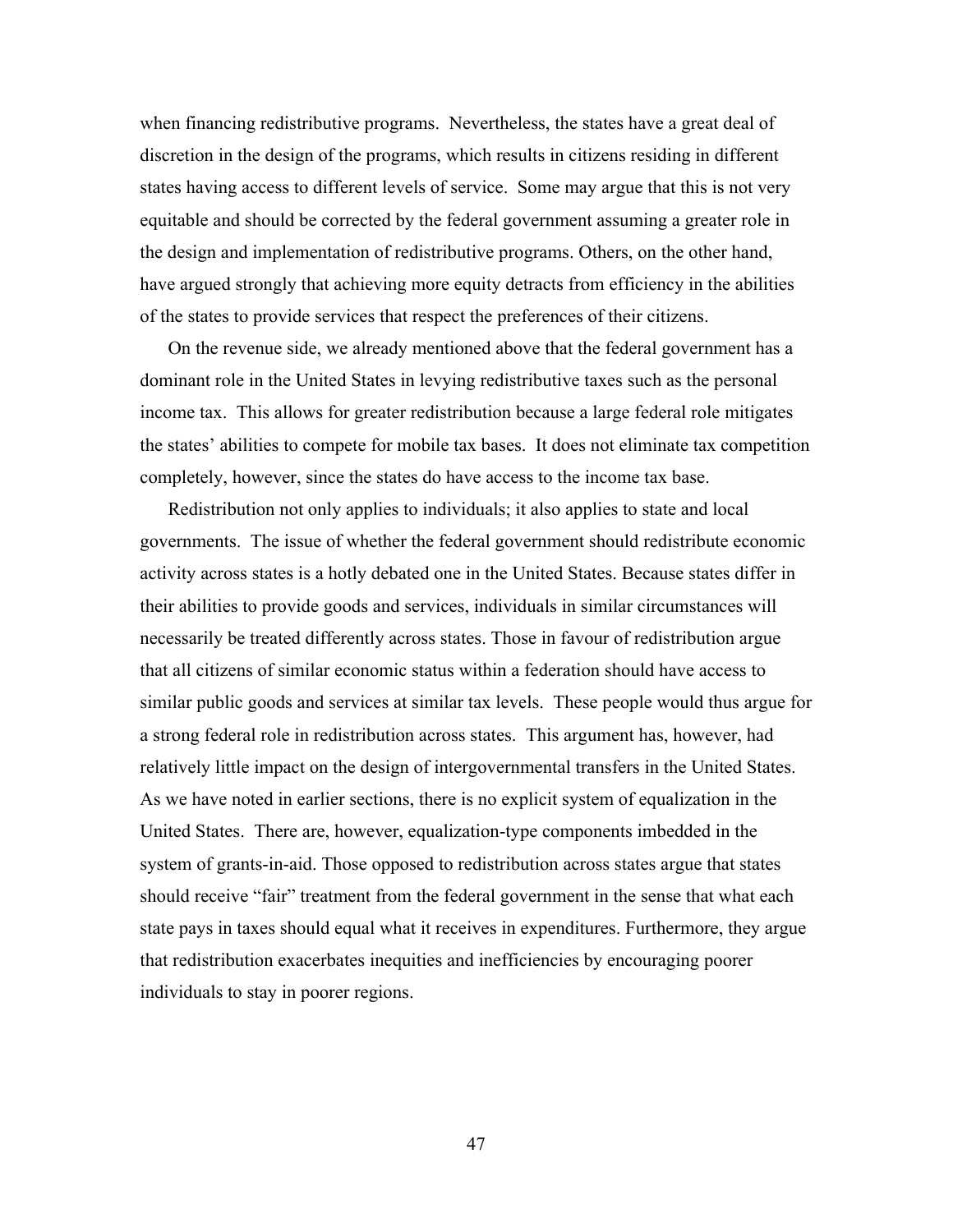### **2. POLITICAL ASPECTS**

## **1. Impact on Stability**

The process of intergovernmental relations and fiscal arrangements has been both a stabilizing influence and a source of conflict in the United States.

## *Areas of Consensus*

*Lack of Equalization:* One area in which a consensus exists is in attitudes to a generalized equalization program. No such program exists, and none is contemplated. The U.S. is, among federations, exceptional in this regard. While the scope of equalization transfers in federations varies, it is noteworthy that all other developed countries utilising a federal system of government have some type of equalization system. The lack of such a program in the United States cannot be attributed to a lack of need for such a system, based on a dearth of horizontal fiscal inequities. In fact, horizontal fiscal inequities among U.S. states are of the same order of magnitude as among Canadian provinces.<sup>37</sup> Explanation of the absence of an equalization program may be attributable to cultural factors, discussed below.

## *Areas of Dispute*

*Goals of federal spending:* There is no consensus in the U.S. as to whether it is a goal of the federal fiscal transfer system to redistribute economic activity across states, or whether such redistribution is merely an unintended consequence of decisions taken with other motivations.<sup>38</sup> Three differing conceptions of the federal financial role can be detected in different parts of the ongoing debate.

One political conception of the federal financial role is that federal transfers should be *designed to be neutral* across states; i.e., that each state should get back a close approximation of what it pays in. Under this conception, the federal government's role is to operate a unified tax system, but not to redistribute the collected resources via the federal fisc.

A second conception of the federal financial role is that the federal fiscal transfer system should be *designed to redistribute* resources among the states. This conception prescribes that the federal government should use resources available from states with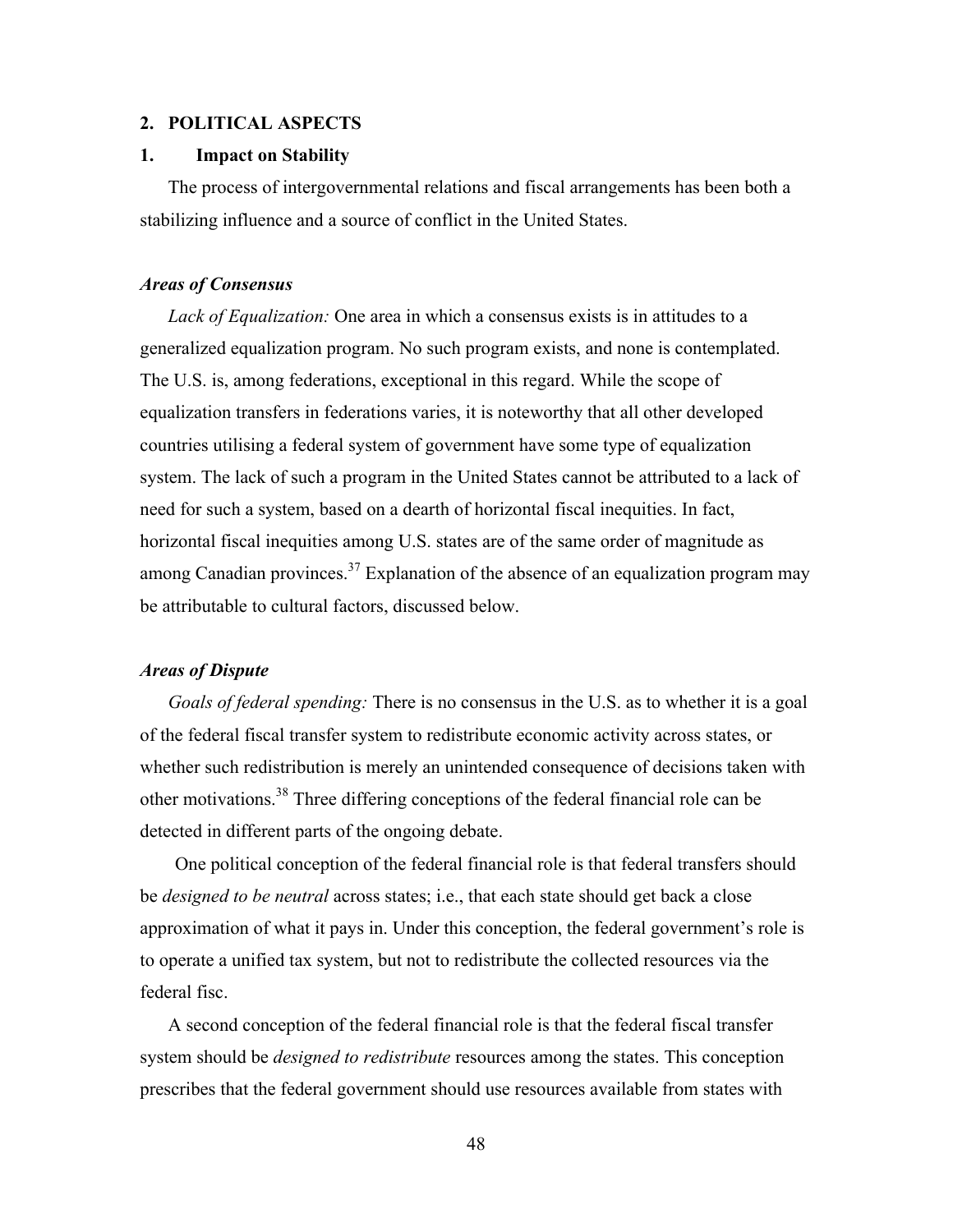higher per capita incomes or stronger economies to finance programs that less wealthy states would be unable to support using their own resources alone.

A third conception of the federal financial role is that net redistribution of resources and economic activity among states is allowable as long as it is an *unintended consequence* of individual programs designed to achieve important federal purposes. This conception prescribes that programs should be financed through a unified tax system, but that program spending should be located wherever activities need to be, or best can be, carried out; program spending would thus be 'blind' to any redistributional effects.

Given this lack of consensus as to the goals of federal transfers, it is no surprise that concerns about whether states receive a 'fair' proportion of federal expenditures, or pay more than their 'fair' share in federal taxes, have become a prominent feature of political debates at the federal level. That is, as participants in policy debates have differing conceptions of the goals of the system, they differ as to their evaluations of what is 'fair'. Consider, for example, the political difficulties involved in designing a new welfare system to replace the AFDC (Aid to Families with Dependent Children) program.

The AFDC program, a categorical transfer program, was in 1996 converted to a block transfer program and renamed Temporary Assistance for Needy Families (TANF). Under TANF, the states were given almost total discretion to set program rules; thus, there is relatively little policy to be set at the federal level, other than the distribution of federal funding levels among states. Consequently, one of the most contentious issues in designing TANF became finding 'fair formulas' to allocate and distribute federal transfers.

Some wealthier states argued that fairness prescribed that future allocations should be based on past allocations. Under AFDC, state contributions were matched by federal transfers, so that states had an incentive to contribute more. If the new block transfers were distributed based on prior year allocations, states that were receiving a relatively large amount of federal support because of their own spending would continue to receive higher funding. This would persist even if they subsequently cut their own contributions.

Many poorer states took a different view of what would be a fair allocation. At one point, a group of 30 Senators from the "Sunbelt" states proposed a formula that would have taken child poverty rates and the size of the state into account. Under this formula,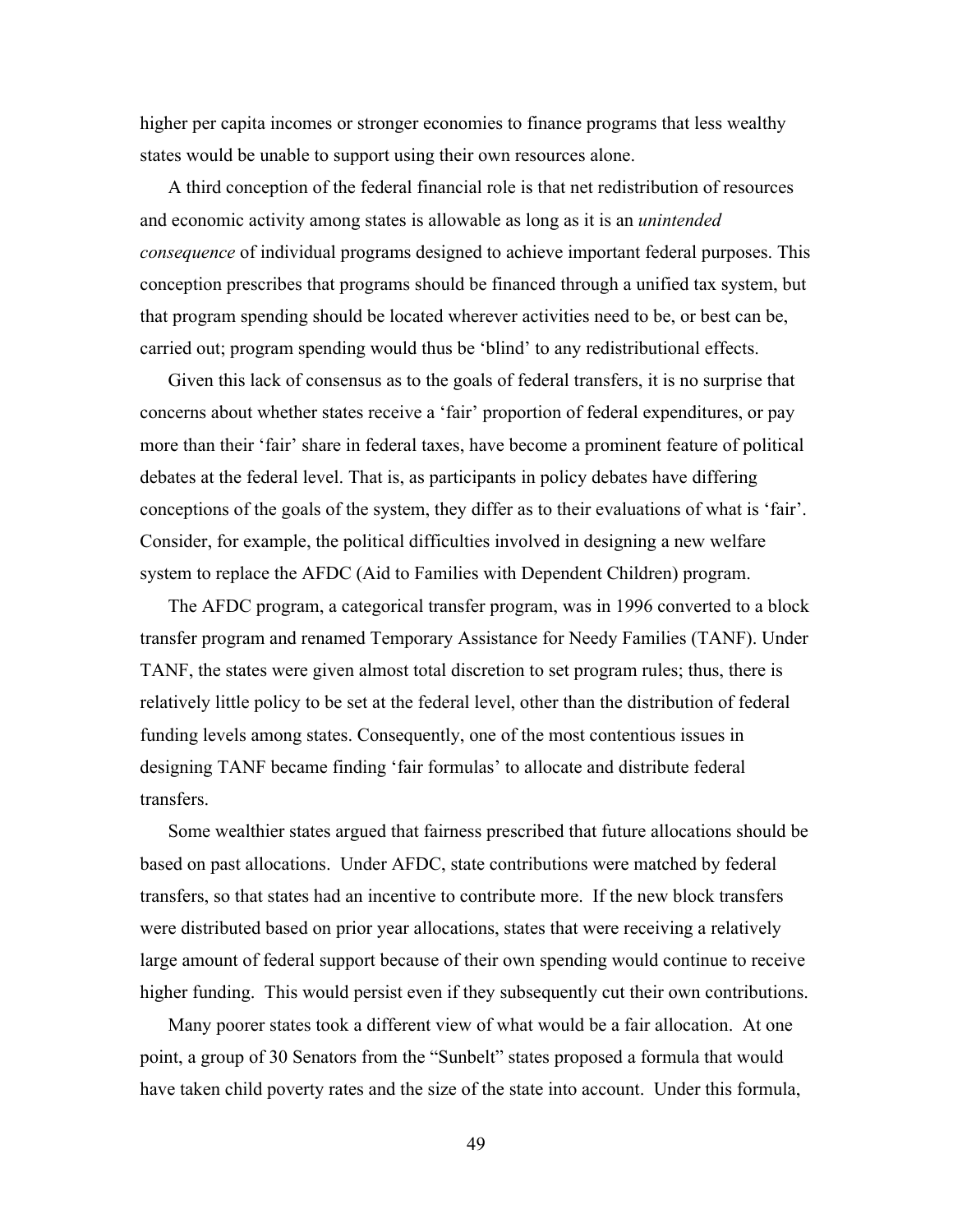more money would have been directed to southern states and states with small populations. Wealthier states, that had been able to afford higher own-source funding under AFDC, would have experienced a commensurate drop in federal transfers.

In the end, a compromise involving transitional measures was agreed upon. What the TANF debate demonstrates is that without political agreement on the goals of federal transfers, determination as to what constitutes a 'fair' funding formula must be made on a case-by-case, *ad hoc* basis.

Beyond the difficulties involved in formulating 'fair' rules for transfers given a lack of consensus of the overarching goals of the transfer system, are the problems associated with the uncoordinated nature of the transfer system. As the system is not often considered in its totality, but rather only on an issue-by issue or program-specific basis, policy debates are plagued by misconceptions as to the actual redistributive effects of federal transfers. For example, it is commonplace for citizens and even policy-makers to consider the large cities of the north-east and Great-Lakes regions to be beneficiaries of federal transfers due to high welfare costs; in fact, however, the states of the north-east and Great Lakes regions are net contributors to the federal revenues while many Sunbelt and western states are net recipients.<sup>39</sup>

*Unfunded Mandates:* Mandates is a broad term used to refer to a number of different tools used by the federal government to regulate the activities of state and local governments.<sup>40</sup> Four types of tools are relevant to the discussion of fiscal federalism. First, there are the program-specific conditions attached to conditional transfers. These requirements, attached to major fiscal assistance programs, demand significant fiscal and policy actions by state and local governments. As we have noted, while it is technically possible for state and local governments to avoid the conditions by non-participation in a program, this is not practically feasible in the case of the major programs. Avoidance is also made more difficult by the next two types of mandates.

Second, there are 'crossover sanctions'. Such sanctions link compliance with conditions of smaller programs to the continued receipt of funds from larger programs. They may mandate a withdrawal of all or a portion of a federal transfer; for example, federal funding for highways is dependent upon a state maintaining a minimum legal drinking age of 21 years.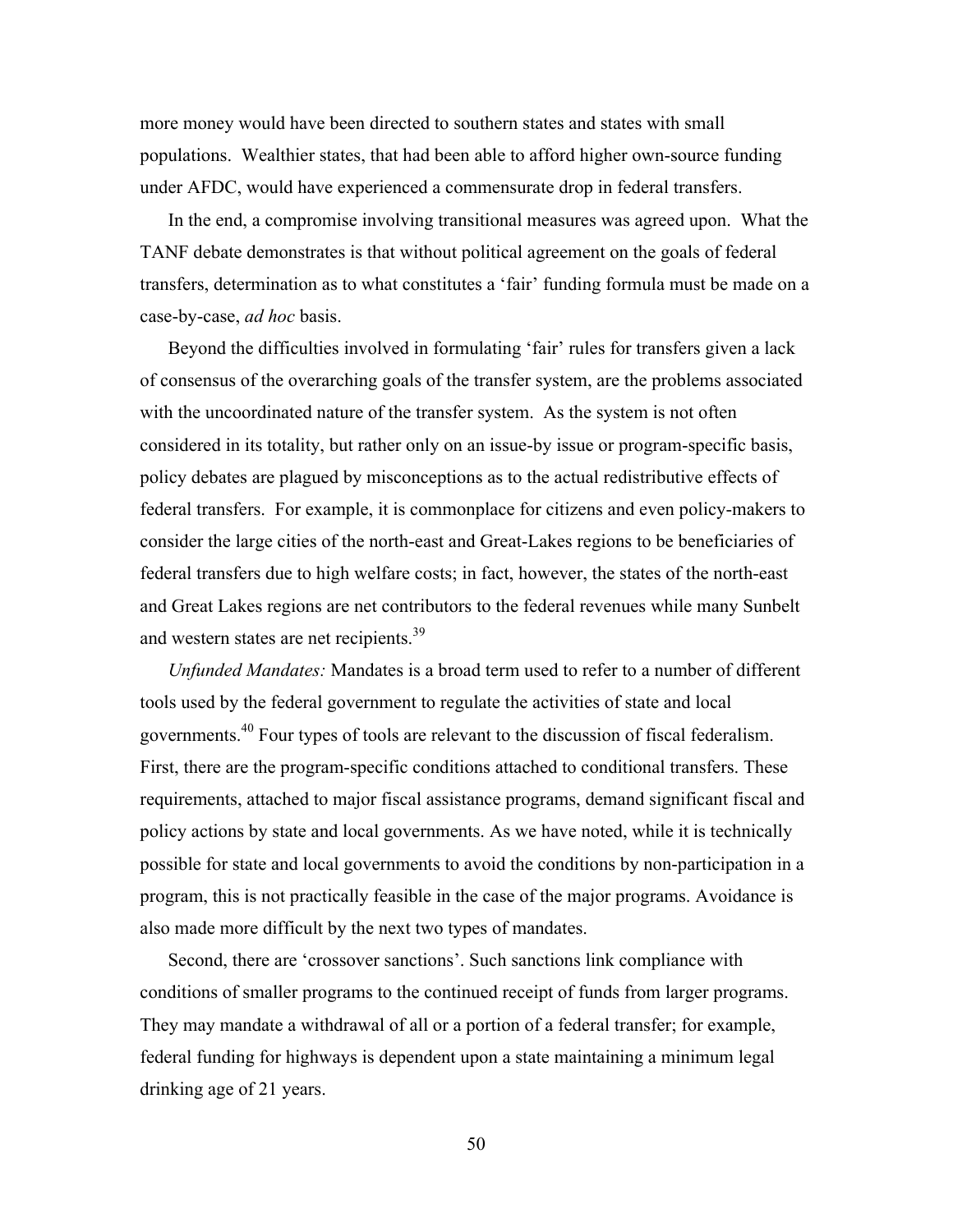Third, there are 'cross-cutting requirements' attached to many transfers. Technically, these are conditions of transfers as well. However, these cut across policy areas, making it difficult for recipient governments to avoid them. The stipulation that capital funding on any federally-funded facility is dependent upon the facility being accessible to the disabled is an example of such a cross-cutting requirement.

Fourth, there are direct orders. These are seen as the most coercive of mandates, and involve federal direction of policies or programs to be carried out by state or local governments. Typically, these carry criminal or civil sanctions for non-compliance. Examples include federal labour and environmental standards.

State and local officials oppose mandates principally on three grounds.<sup>41</sup> First, they argue that mandates distort their priorities by tying up resources to comply with federal priorities. As the ability of state governments to respond to state priorities is diminished, they argue, the political viability of state-order government is undermined. Second, mandates carry non-fiscal implications for state and local governments. It is argued that the initiative of these governments to experiment with innovative approaches to policy problems is diminished. Third, it is argued that mandates serve to undermine accountability. To the degree that mandates are 'unfunded', federal legislators are free to enact benefits without facing the concomitant political pressures associated with paying for them.

Supporters of mandates counter with four arguments. First, they argue that states, if left to their own devices, would provide inadequate levels of funding and services to what have been identified as national priorities. They believe a federal role is thus justified in such areas as assistance for those with disabilities or protection of the environment. Second, economists argue that federal action is necessary due to spill-over effects. Federal regulation prevents states from exporting costs in policy areas such as higher education and environmental protection. Third, it is argued that the U.S. needs a national system of regulation of corporate activity, as it has developed a nationally integrated economy. Federal regulation is seen as necessary to prevent 'jurisdiction shopping' by corporations. Fourth, it is argued that the U.S. has become a national community, with expectations of common levels of public services and benefits. It is thus argued that only the federal government can avoid a patchwork of services.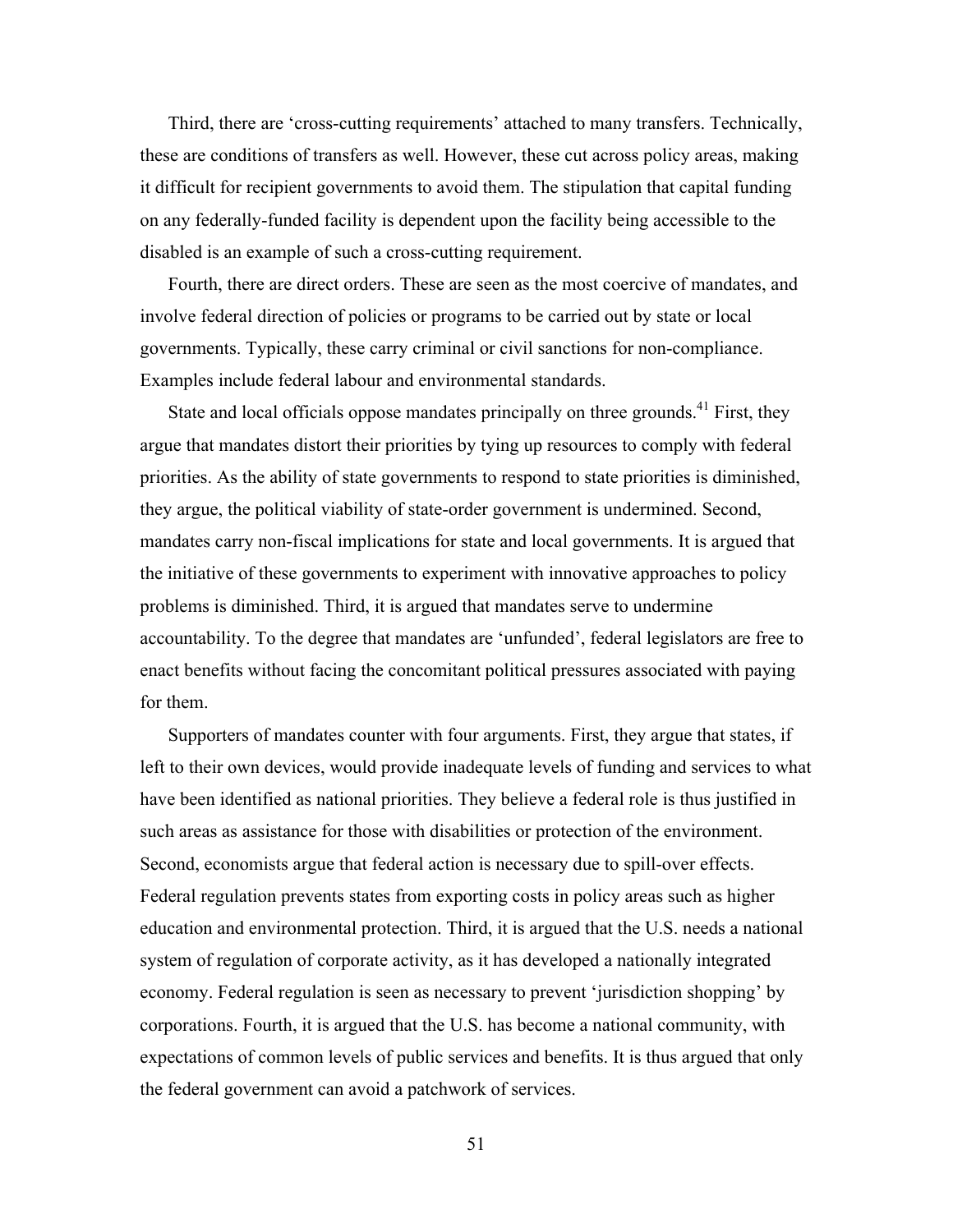The significant use of mandates began in the 1960s, and continued through the 1970s. The Reagan administration ameliorated the effects of unfunded mandates in the 1980s by requiring all executive regulations to undergo cost-benefit analyses. However, the number of mandates imposed by Congress continued to grow, and the fiscal pressures related to the recession of the early 1990s led to high-profile protests by state and local governments against unfunded mandates. A coordinated National Unfunded Mandates Day, first held on October 23, 1993, received wide-spread press attention.

The federal legislative response to state and local protest was the Unfunded Mandates Review Act of 1995. In the aftermath of the Act, some unfunded mandates were reversed, and new mandates were modified.<sup>42</sup> However, as the Act covers only one of the four types of mandates identified above, i.e., direct orders, the political debate on mandate issues can be expected to endure. $43$ 

## *Ability to Adapt to Changes*

The U.S. fiscal transfer system has shown a remarkable ability to adapt to changing circumstances. As we have noted, the matrix of connections among legislators, administrators, and executives in all three levels of government produces an uncoordinated but flexible system. The federal Congress, as a site for lobbying by agents of state and local governments, is able to incorporate regional views in its decisionmaking processes.

The noncentralized character of U.S. federalism has allowed the locus of legislative and administrative decision-making to evolve over time. Periods of more centralised decision-making, such as that induced by the crises of the Great Depression and the Second World War, have alternated with periods of greater legislative and fiscal decentralization, such as the period beginning in the 1980s. Such flexibility has been facilitated by the Constitution's provision of extensive areas of shared jurisdiction.

## **2. Transparency and Accountability Considerations**

The complex uncoordinated system of intergovernmental transfers produces a system with both low transparency and low accountability. However, because of the degree of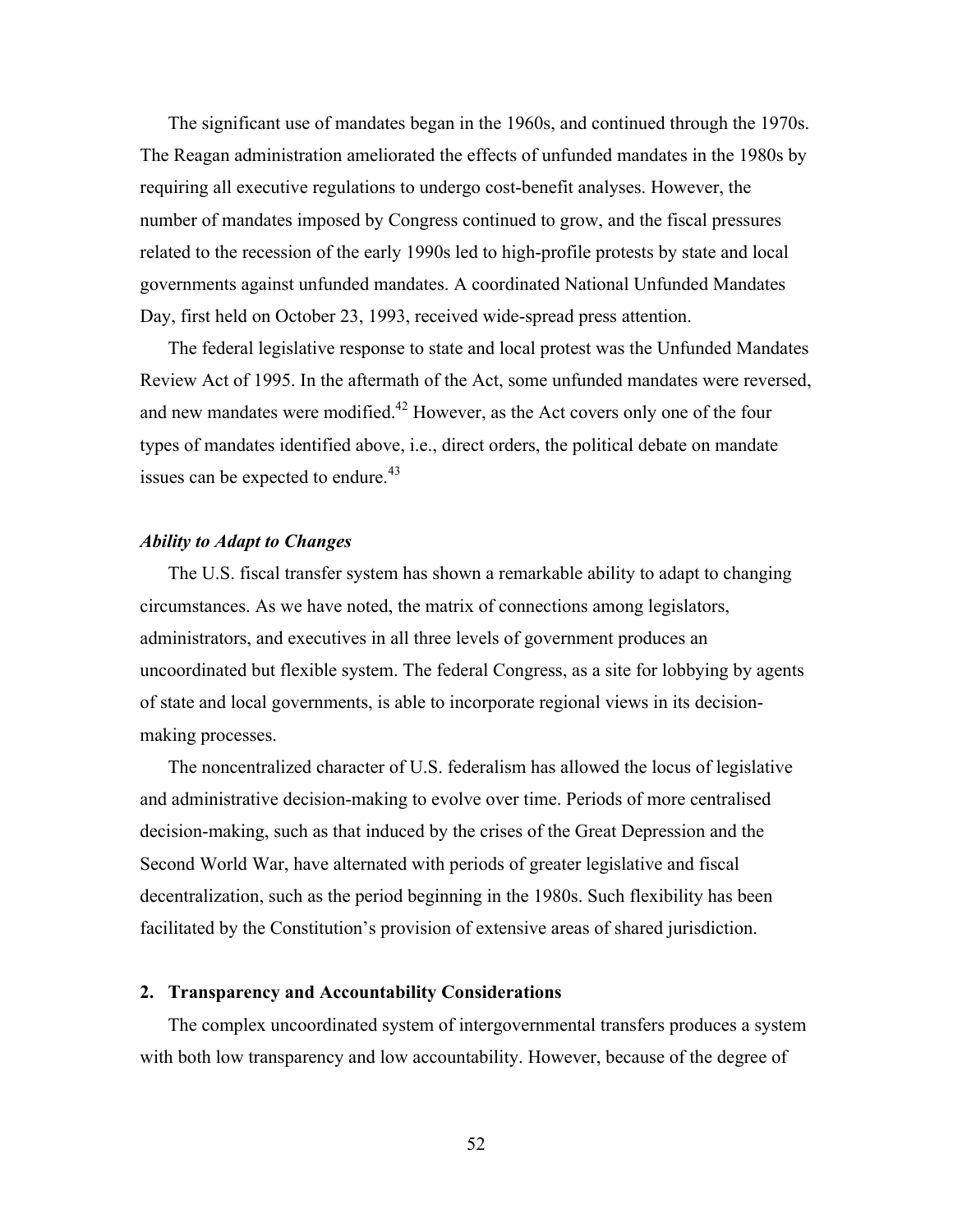concern in the U.S. around the principle of financial responsibility, accountability has been enhanced via the extensive use of conditional transfers.

A benefit of the systematic use of conditional grants is a relatively high degree of transparency. While it is true that the U.S. system of intergovernmental relations constitutes a complex matrix, the importance attached to the principle of financial responsibility means that citizens are able to identify the site where decisions are taken. As compared to the relatively closed system of intergovernmental relations in those federations utilising executive federalism, the bargaining 'free for all' which takes place in the U.S. Congress is relatively open.

## **3. Political Culture**

United States' society is characterized by relative homogeneity and the process of intergovernmental relations and fiscal arrangements reflects and reinforces this characteristic.

Overall, cultural homogeneity is reflected and reinforced by the conditional transfer system. The federal government has been able to use conditional transfers to develop a relatively uniform set of nation-wide programs and services. While states and localities are allowed some discretion in regard to implementation of these programs, the overarching principle has been support for uniform federation-wide standards.

The political culture of the United States has been described as being civic, republican, and participatory.<sup>44</sup> While there are regional variations, this political culture places an emphasis on the individual, as opposed to the group, as the primary political unit. It is in this context that the systems of intergovernmental relations and fiscal transfers must be understood.

Rather than relating to each other as coherent entities, the governments of the U.S. relate as congeries of interests. That is, in the federations utilising executive federalism (such as Canada and Germany) each government defines a constituent-unit interest which is a compromise worked out within the political community of the constituent unit. That collective interest is then represented by the executive of the constituent-unit government in intergovernmental bargaining. In the U.S., by contrast, constituent-unit interests are not defined at the state-government level and then represented; rather, each interest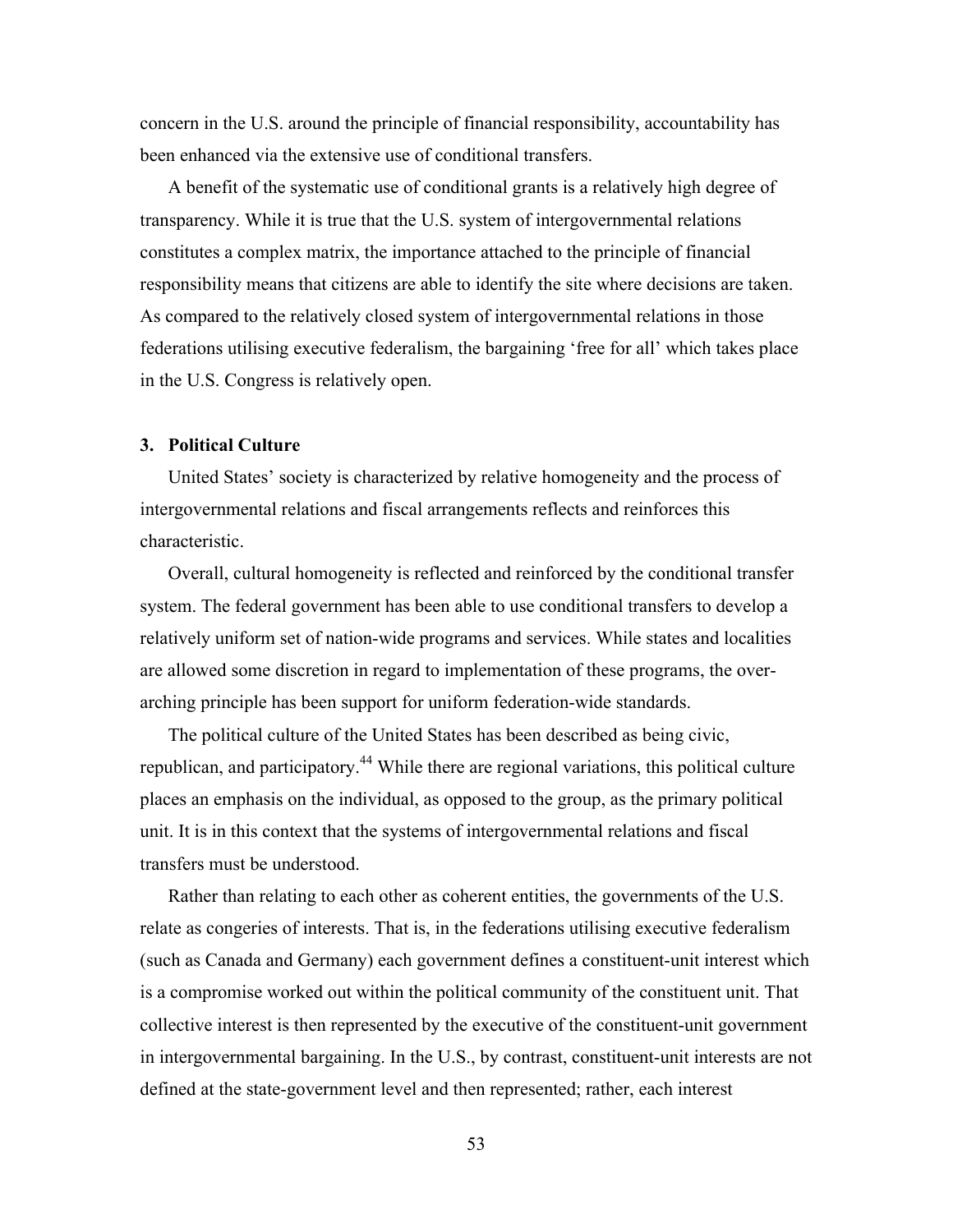represents itself in the uncoordinated bargaining that occurs in Congress. State legislators, and state and local executive agencies pursue what they perceive to be in their individual or institutional interests. Definition and representation of a collective, statewide interest has not been in practice the overriding concern.

The fiscal transfer system is also in accord with a political culture rooted in individualism. The lack of an overarching equalization system is consonant with a focus on individuals, rather than on states as collectivities. The tolerance for horizontal fiscal imbalances among states may be related to the belief that individuals have the ability to avoid the effects of such imbalances by relocating to more prosperous areas. Such relocation is in practice facilitated by the relative cultural homogeneity of the United States since there are no linguistic barriers to overcome when moving from one region of the country to another.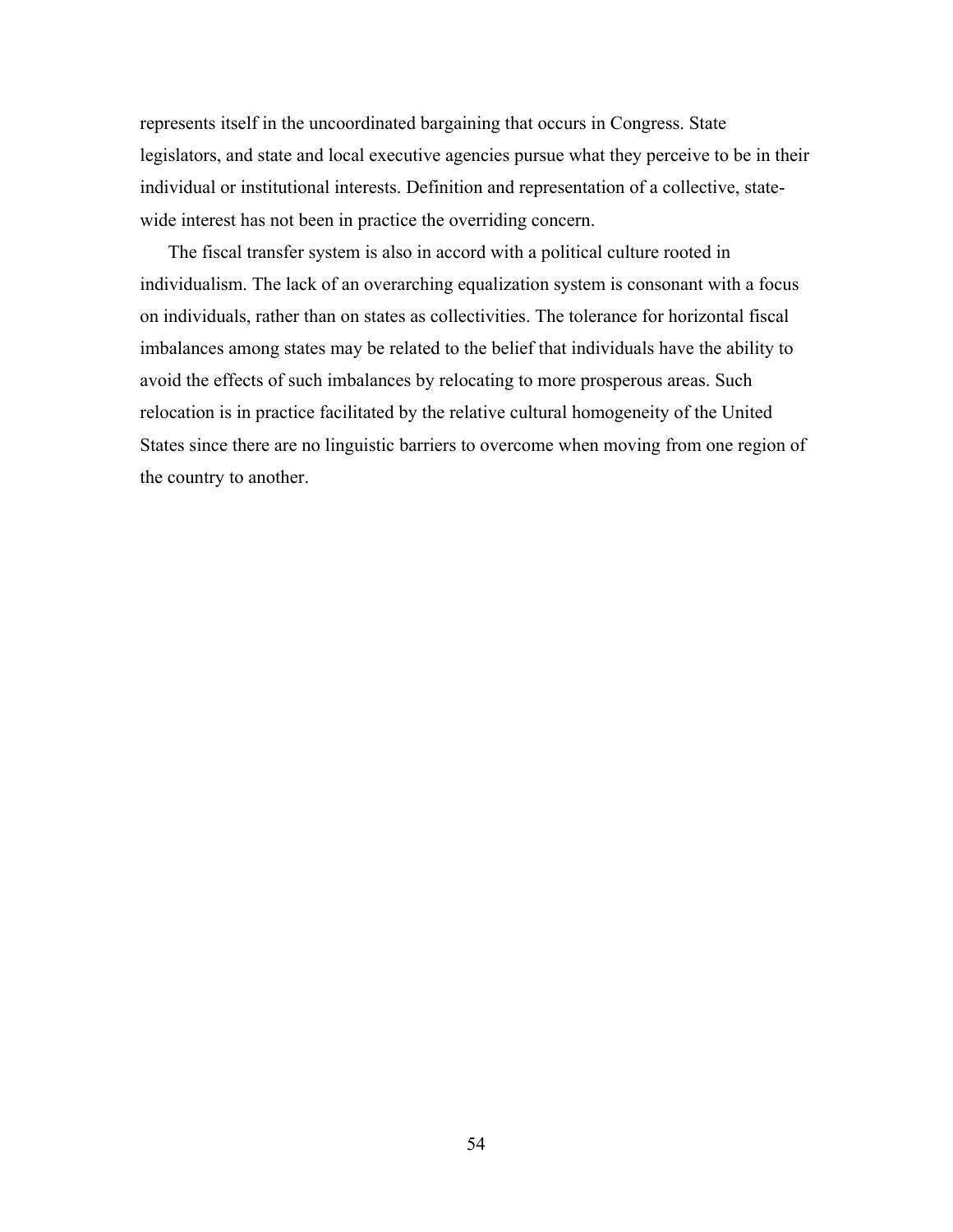#### **NOTES** 1

 1 Ronald L. Watts, *Comparing Federal Systems* (2nd ed.; Montreal and Kingston: McGill-Queen's University Press, 1999),21. <sup>2</sup> Daniel Elazar, *Federal Systems of the World: A Handbook of Federal, Confederal and Autonomy* 

 $4$  Ibid.

<sup>5</sup> Ibid., 312.

- <sup>6</sup> Janet G. Stotsky and Emil M. Sunley, "United States," in Teresa Ter-Minassian, ed., *Fiscal Federalism in*
- <sup>7</sup> Ronald L. Watts, *The Spending Power in Federal Systems: A Comparative Study* (Kingston: Institute of Intergovernmenal Relations, 1999), 10. <sup>8</sup> Stotsky and Sunley, 364.

 $\frac{9}{10}$  Ibid., 368.<br> $\frac{10}{10}$  Ibid., 361.

<sup>10</sup> Ibid., 361.<br><sup>11</sup> Ibid.<br><sup>12</sup> Ibid., 368.<br><sup>13</sup> Watts, *Spending*, 10.<br><sup>14</sup> Ibid.,11.<br><sup>15</sup> Stotsky and Sunley, 370-71.<br><sup>17</sup> Watts, *Spending*, 10.<br><sup>18</sup> Elazar, 313.<br><sup>19</sup> Jennifer Smith, "Judicial Review and Modern Federa

eds., *Federalism and the Role of the State* (Toronto: University of Toronto Press, 1987), 114. <sup>20</sup> Robert C. Vipond, "Canadian and American Federalism: A Comparative Perspective," in Martin Westmacott and Hugh Mellon, eds., *Challenges to Canadian Federalism* (Scarborough: Prentice-Hall Canada, 1998), 19.<br><sup>21</sup> André Bzdera, "Comparative Analysis of Federal High Courts: A Political Theory of Judicial Review,"

*Canadian Journal of Political Science* 26:1 (March 1993), 9.<br><sup>22</sup> Smith, 116.<br><sup>23</sup> Watts, *Spending*, 12.<br><sup>24</sup> Ronald L. Watts, "Comment: The Value of Comparative Perspectives," in K.G. Banting and D.M.

 $\frac{1}{1}$  $\mathbf{1}$ 

Brown, eds., *The Future of Fiscal Federalism* (Kingston: School of Policy Studies, Queen's University, 1994), 327.<br><sup>25</sup> During the period under consideration, state governments were generally experiencing surpluses.<br><sup>26</sup> Table 1 in the Appendix shows that Alaska has very high per capita expenditures relative to the nationa

average. Thus, the Pacific region data is heavily influenced by Alaska.

 $^{27}$  As was true for expenditures, revenues per capita in Alaska are very high relative to the national average, and this is reflected in the data for the Pacific region.

 $28$  The powers reserved for the states are in three broad categories: (i) The police power, which includes powers such as the regulation of hospitals and doctors, zoning laws, child labour laws, and working hours; (ii) Public services, which include schools, police force, welfare services, public health, transporation services, and agricultural and research services; and (iii) The Local Government System. See Zimmerman (1991) for more information.

 $^{29}$  The federal government is involved in the financing of health care in several ways. Medicaid involves financial assistance to the states. However, the federal government administers and finances Medicare, which is a health care program directed to the aged. As well, the federal government finances the Public Health Service, veterans hospitals, and medical research and teaching.

 $30$  In addition to the intergovernmental financial assistance programs for income redistribution, the federal government also administers and finances the food stamps program, the Head Start program, which

*Arrangements* (Harlow, Essex, UK: Longman, 1991), 311. <sup>3</sup> Ibid., 311.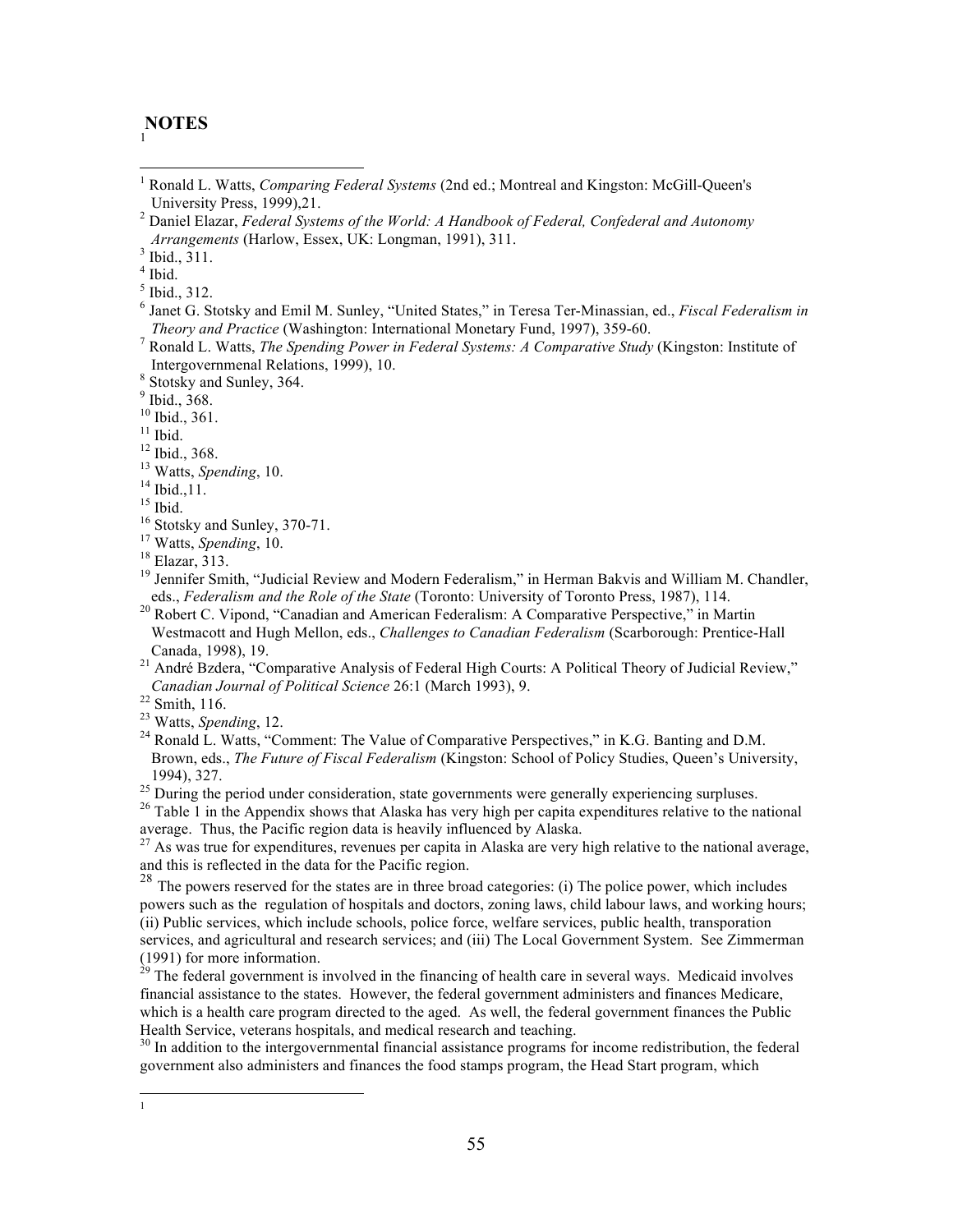provides preschooling for children of low-income families, Pell grants, which provides funding for college education for children of low-income families, and the Low-Income Home Energy Assistance Program (LIHEAP).

 $31$  Note that some economists argue that transfers directed towards correcting for horizontal imbalances create inefficiencies in that they result in individuals staying in less productive regions.<br><sup>32</sup> For a description of the General Revenue Sharing program, see Aronson and Hilley (1986), pp. 56-58.

 $3333$  Tax effort is measured as the ratio of total tax revenue to personal income.<br> $34$  These inequities among local governments have led poorer regions to file lawsuits against the state.

School districts in several states have won court battles arguing that, since the state is responsible for creating the system of local governments, it is responsible for addressing the inequitable distribution of tax bases. For a discussion of this, see J. Stonecash (1998), pp. 77-78.<br><sup>35</sup> The Old-Age, Survivors, and Disability Insurance (OASDI) program is the largest social insurance

program in the United States. The second largest is Medicare. Both programs are administered and financed by the federal government and both provide insurance and redistribute income. The OASDI is financed by a payroll tax that is shared between employers and employees. Hospital costs in the Medicare program are financed through a payroll tax.

<sup>36</sup> C. Tiebout (1956), "A Pure Theory of Local Expenditure", *Journal of Political Economy*, 64, 416-24. <sup>37</sup> Ronald L. Watts, *The Spending Power in Federal Systems: A Comparative Study* (Kingston: Institute of Intergovernmenal Relations, 1999), 11.

<sup>38</sup> Herman B. Leonard, Jay H. Walder, and José A. Acevedo, *The Federal Budget and the States: Fiscal* 

<sup>39</sup> Ibid., 2-3.<br><sup>40</sup> Paul I. Posner, *The Politics of Unfunded Mandates: Whither Federalism?* (Washington: Georgetown<br>University Press, 1998), 4, 13.

<sup>41</sup> Ibid., 6. <sup>42</sup> Ibid., 206.<br><sup>43</sup> Ibid., 206. 43<br><sup>44</sup> Daniel Elazar, *Federal Systems of the World: A Handbook of Federal, Confederal and Autonomy Arrangements* (Harlow, Essex, UK: Longman, 1991), 313.